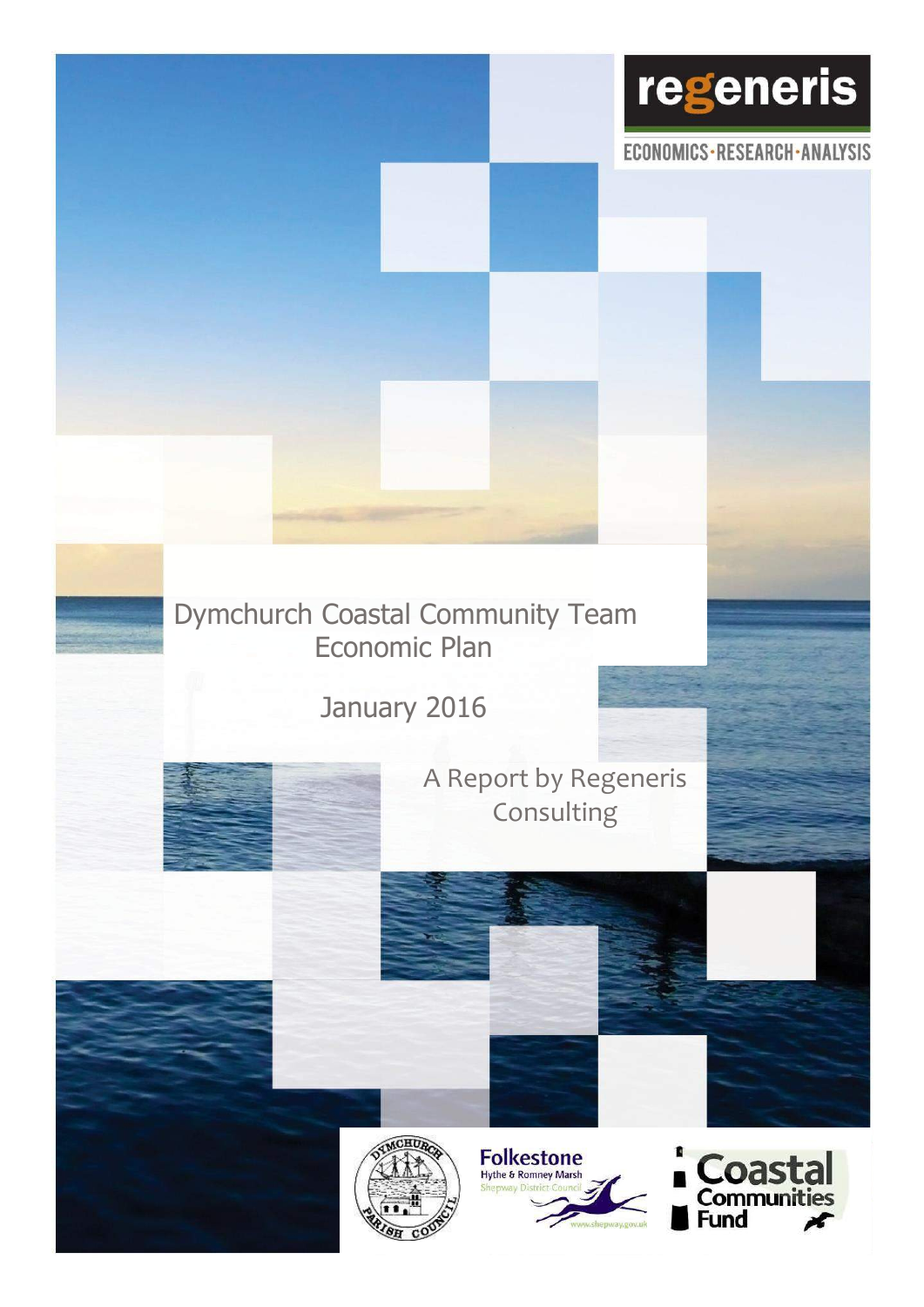Dymchurch Coastal Community Team – Economic Plan



January 2016

Regeneris Consulting Ltd www.regeneris.co.uk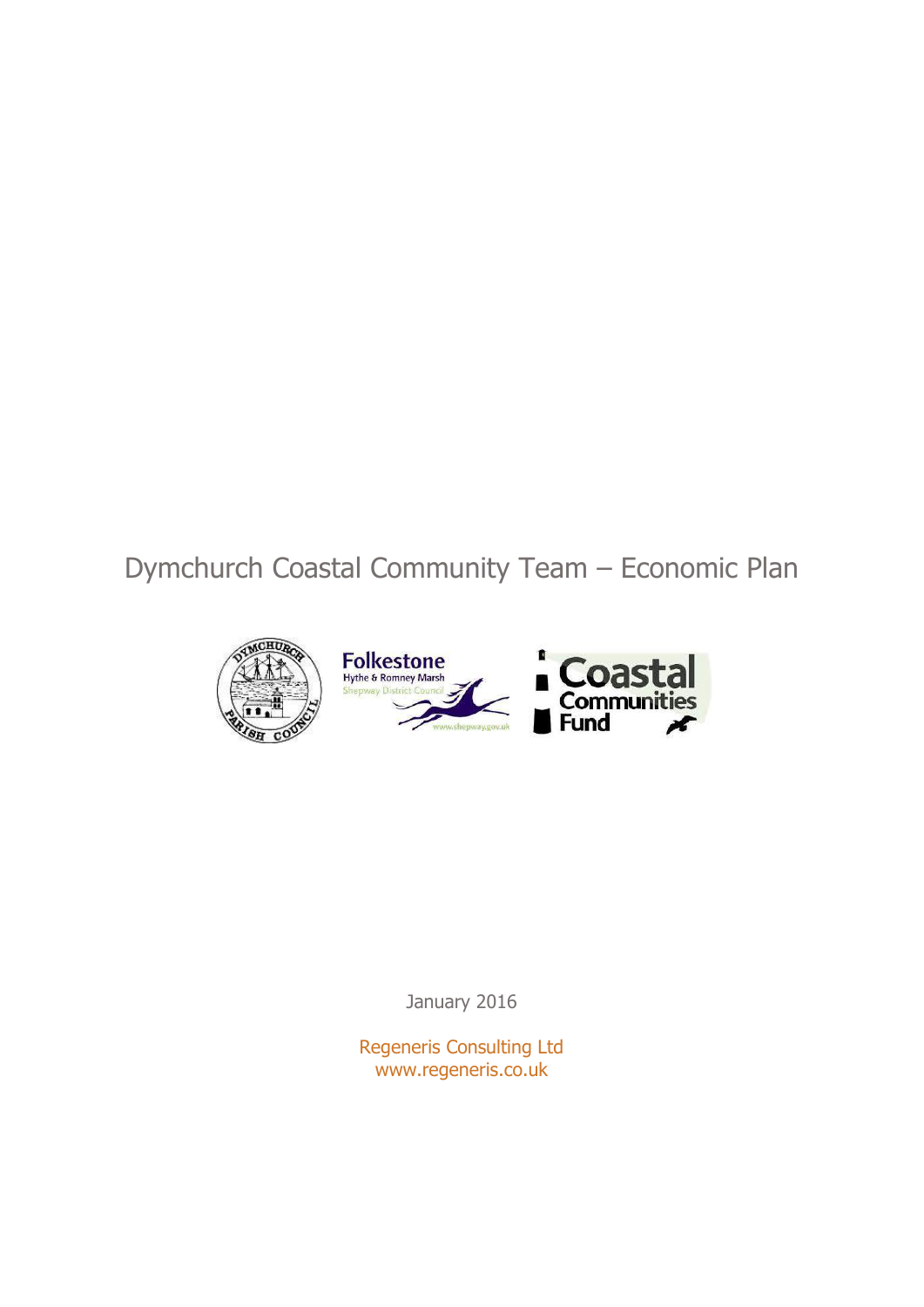# **Contents Page**

| 1.  | <b>Introduction</b>                                       | 1              |
|-----|-----------------------------------------------------------|----------------|
| 2.  | <b>Dymchurch Context and Baseline</b>                     | $\overline{2}$ |
|     | Geography                                                 | 3              |
|     | History                                                   | 3              |
|     | Community                                                 | 4              |
|     | Economy                                                   | 6              |
| 3.  | <b>Policy Context</b>                                     | 13             |
| 4.  | <b>Related Initiatives</b>                                | 16             |
|     | Partnerships                                              | 16             |
|     | <b>Business Support and Advice</b>                        | 16             |
|     | Funding                                                   | 17             |
| 5.  | <b>Strengths, Weaknesses, Opportunities and Threats</b>   | 22             |
|     | Strategy                                                  | 23             |
| 6.  | <b>Vision</b>                                             | 23             |
| 7.  | <b>Needs and Intentions</b>                               | 23             |
| 8.  | <b>Strategy: Action Plan</b>                              | 26             |
|     | Theme 1: Increasing Recognition of Dymchurch              | 27             |
|     | Theme 2: Improving Visitor Experience                     | 30             |
|     | Theme 3: Creating a More Vibrant Centre                   | 33             |
|     | Theme 4: Making Better Use of Dymchurch's Assets          | 36             |
|     | Theme 5: Organisation and Engagement                      | 39             |
| 9.  | Management and Organisation of the Coastal Community Team | 42             |
| 10. | Dymchurch CCT - Focus for Year One                        | 46             |

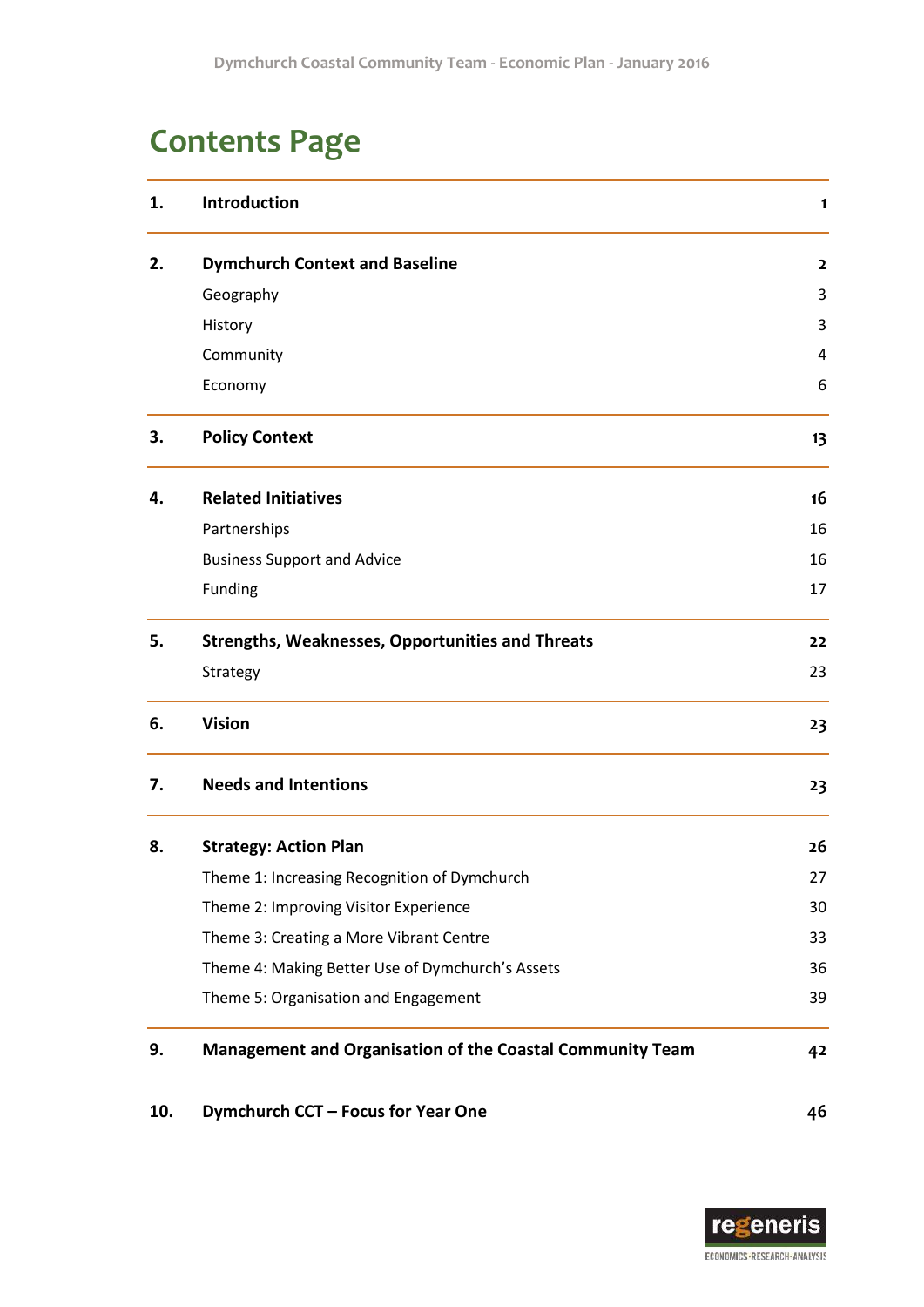# <span id="page-3-0"></span>**1. Introduction**

- 1.1 The village of Dymchurch in Kent has been selected as one of the locations receiving support to develop a strategy to underpin future bids to the Coastal Community Fund (CCF) and other sources.
- 1.2 The Dymchurch Coastal Community Team (DCCT) with the support of Regeneris Consulting has developed this economic plan and action plan to provide a framework for the activities and actions for DCCT in the short and medium term.
- 1.3 The specific outcomes of the strategy are:
	- Improve the visitor offer of Dymchurch
	- **•** Improve the appearance and perceptions of Dymchurch
	- Diversification of the local economy
	- Enhance local skills and employment opportunities
- 1.4 Underpinning these objectives is a number of themes which are explored in this strategy. For each theme there is a range of short to medium term actions and projects which will help achieve the overall objectives of the strategy.
- 1.5 As well as the relevant projects, possible funding streams have been identified, along with potential partner organisations that can help deliver the relevant elements of the strategy. To support the primary research, a desktop study has also been carried out.

#### **Priorities for the first year**

This plan includes a range of areas for intervention and projects for consideration. There will undoubtedly be new opportunities to which the Team needs to respond and it is highly unlikely that all of the projects will be delivered exactly as outlined here. There are however, a number of projects which are particularly important.

The following ten actions are those which are seen as particularly important for the first 12-18 months of the Coastal Community Team:

- Oversee the rebranding and marketing of Dymchurch, focussing on the village's beach and unique history. Improve signage and welcome as visitors enter the village
- Commission design and implement shopfront painting on Dymchurch High Street. Engage expert help to support the development of an interactive Heritage tour of the village and environs
- Establish cycle hire point
- Engage with local artists to develop plans for public art within the village
- Undertake full feasibility and costing of the renovation of Martello Tower 24 to enable a range of year round uses and work with Shepway DC to improve the appearance of Martello 25
- Ensure Dymchurch is well represented in the activities of the Romney Marsh Partnership and the Shepway Destination Management Plan
- Engage with Barratt Homes, the NDA, Magnox and others to ensure that they are aware of the strategy and encourage them to support actions within the plan
- Test new uses and complementary activities for the beach (including sports, sale of local food and drink and entertainment).

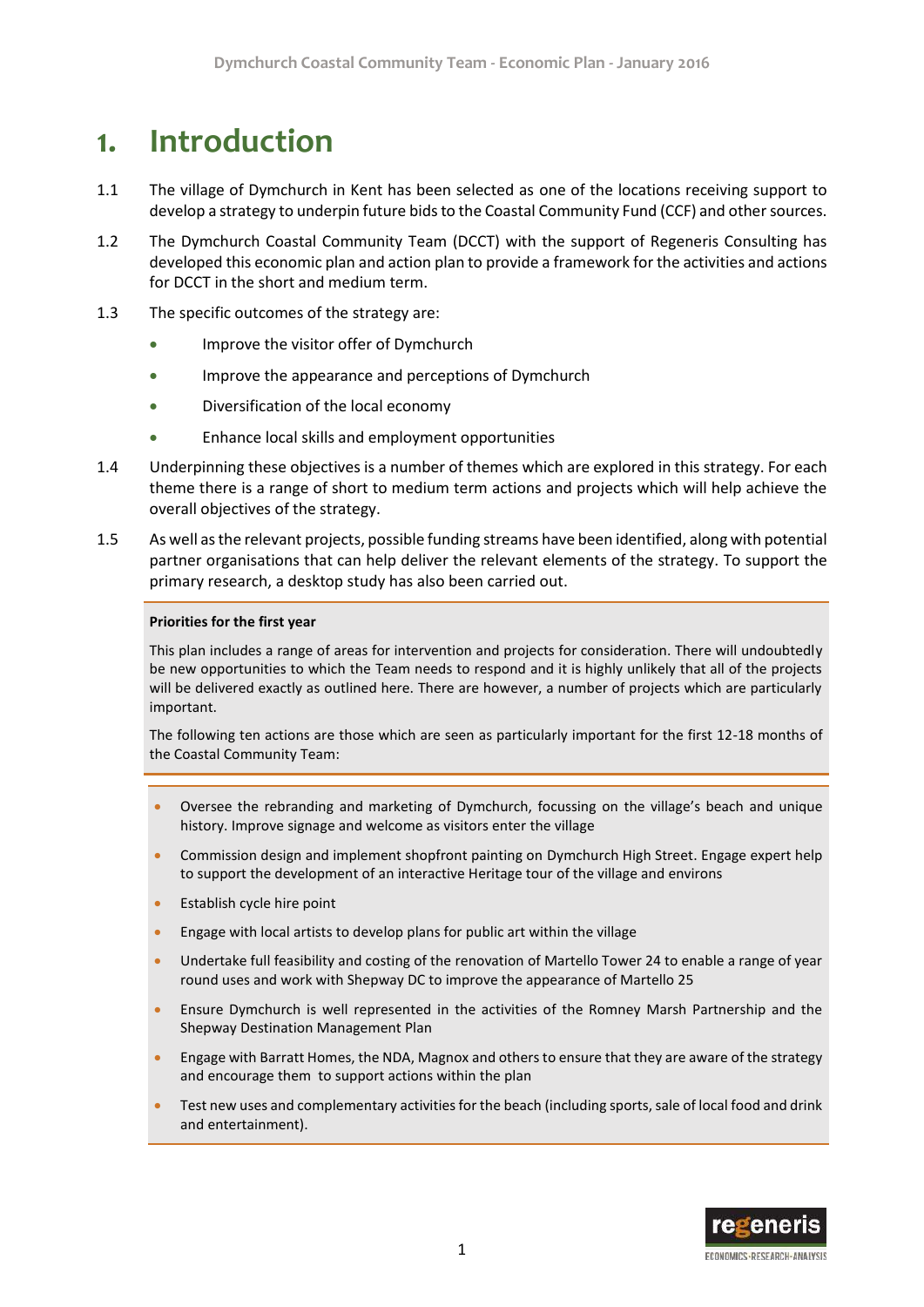## **Plan Contents**

- <span id="page-4-0"></span>1.6 The Dymchurch Economic Plan comprises the following chapters:
	- Chapter 2 Dymchurch Context and Baseline: A summary of the socio-economic characteristics.
	- Chapter 3 Policy Context: An overview of local, regional and national policy that is relevant to Dymchurch and the strategy.
	- Chapter 4 Related Initiatives: An overview of any existing initiatives that are related or may complement the strategy and suggested interventions.
	- Chapter 5 SWOT: A summary of the identified strengths, weaknesses, opportunities and threats in which the strategy has been based upon.
	- Chapter 6 Vision: The overall long-term vision for Dymchurch and what the strategy and related interventions aim to achieve.
	- Chapter 7 Needs and Intentions: An overview of the needs of the local community and the intentions of the strategy and how it responds to these needs.
	- Chapter 8 Strategy and Action Plan: A list of suggested projects and initial actions which will help the DCCT achieve the long term vision.
	- Chapter 9 Management & Organisation of the CCT: Details of how the CCT will deliver the plan, based on funding, resources, partnership collaboration and consultation with the local and wider community.
	- Chapter 10 Focus for Year One A list of short term projects which will help in getting the strategy off the ground and help sustain momentum in the first year.

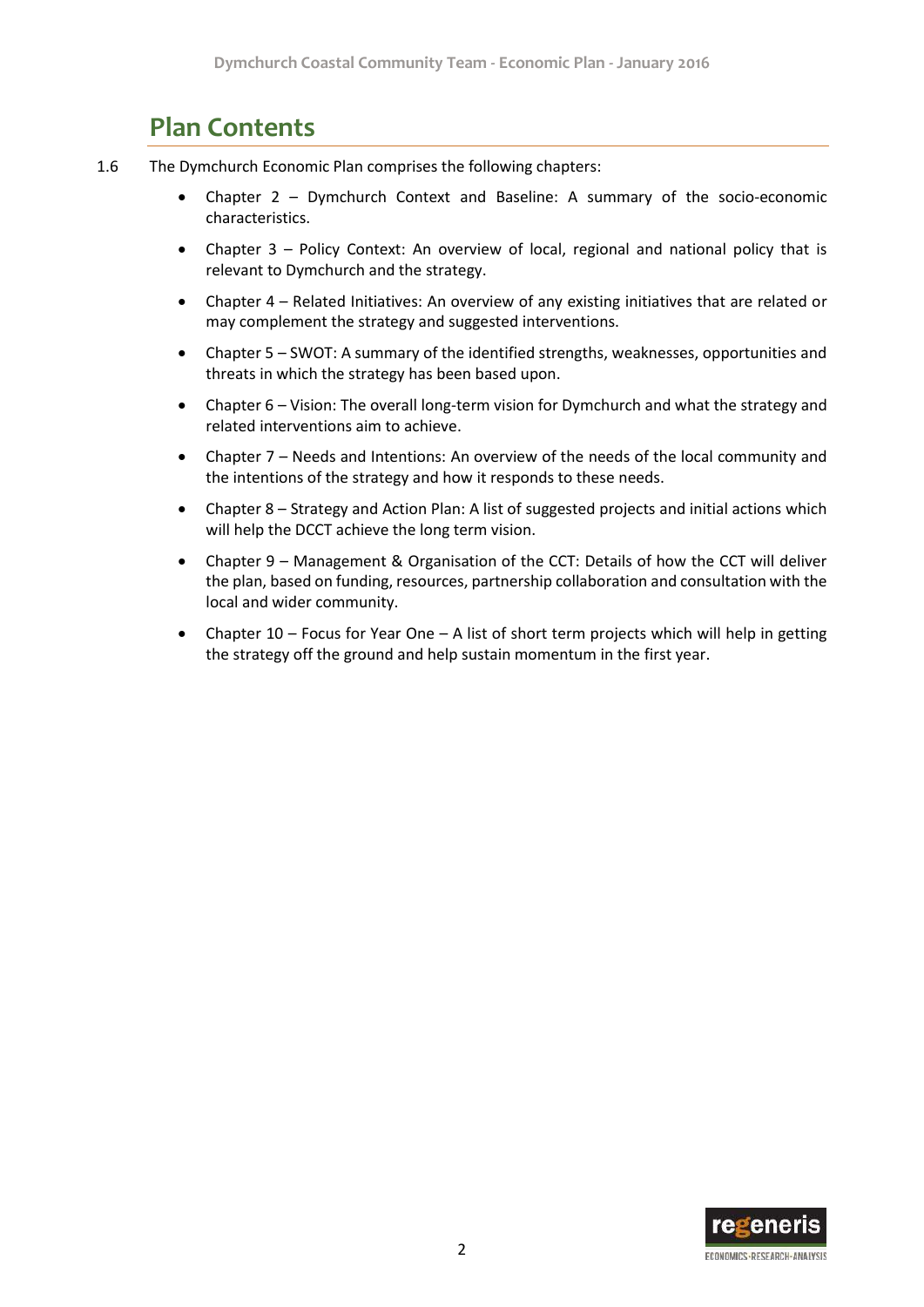# **2. Dymchurch Context and Baseline**

# **Geography**

- <span id="page-5-0"></span>2.1 Dymchurch is a coastal village in the district of Shepway, located in the south east of Kent. Situated in the sparsely populated area of Romney Marsh, the nearest large towns are Hythe (around 5 miles away), Folkestone (around 9 miles distance) and Ashford (around 12 miles distance).
- 2.2 The village occupies a narrow strip on the coastline around 3.5 miles long, alongside the beach located along the full length of the village. The majority of services, leisure facilities, historical and tourist attractions are concentrated in the village centre to the south, as well as the widest and most popular part of the beach.





#### **Implications**

Given the size of the village, partners must be realistic in its ambition and interventions should be of an appropriate scale. To overcome geographical limitations, interventions should capitalise on the opportunity of connecting with nearby towns to promote a joint offer. The coastline offers a natural link to other coastal towns, although it is important to consider areas further inland in Dymchurch to promote a more equal geographical spread. Furthermore, the existing concentration of uses in the village centre should be built upon to maximise the cumulative effect.

## **History**

- <span id="page-5-1"></span>2.3 Dymchurch has a strong heritage offer resulting from an extensive history. Key points of interest include:
	- Construction of the sea wall in 1288 to replace a former shingle barrier protecting the village.
	- Role in administering justice for Romney Marsh from 1252. A wooden structure, originally used as the courts of justice, was destroyed by a storm and rebuilt in 1575. The new building, appropriately named 'New Hall', is still in good condition today.

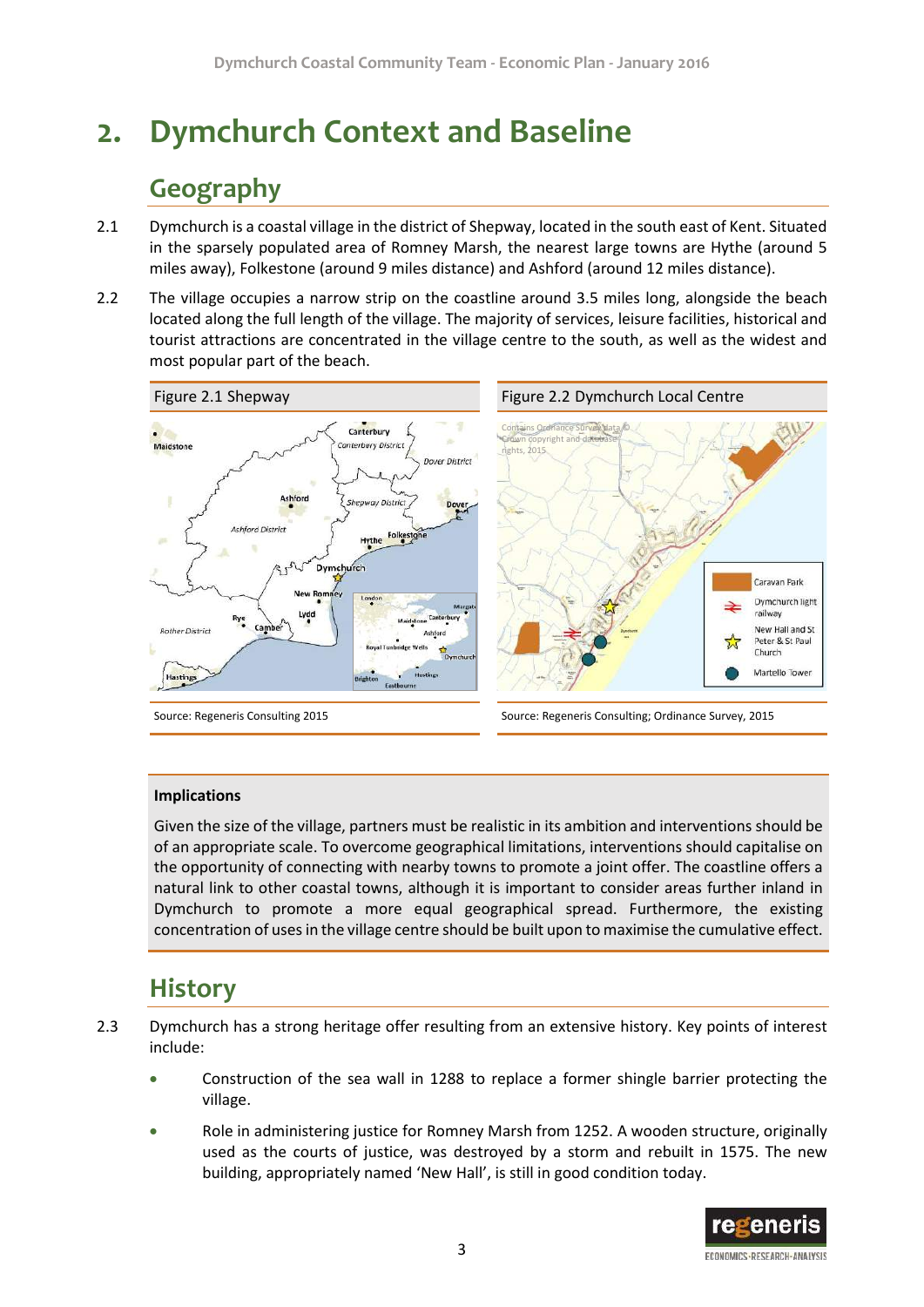- Renowned for high rates of smuggling during the  $18<sup>th</sup>$  and  $19<sup>th</sup>$  centuries, owing to the area's remote location and proximity to the French coast.
- Provided security from invasion during Napoleon and World Wars through the construction of small defensive forts built across the coastline named 'Martello Towers'. Close proximity to the French coastline gave particular importance to its role in Napoleonic wars.
- 2.4 In more recent times Dymchurch has served as a seaside resort, catering largely for caravan holidays and day trips. The popularity of the resort declined from the 1960s, alongside other seaside towns in Britain, driving many of the issues apparent today.

#### **Implications**

The rich history of Dymchurch contributes towards a strong heritage offer which should be better explored in the future of the village (and its offer). Although the nostalgic value of the seaside resort attracts previous generations of visitors back, focus should be placed on the heritage offer which appeals to a wider audience and has greater unrealised potential. Thus the heritage offer should be more greatly emphasised whilst modernising the village to meet the requirements of tourists today.

# <span id="page-6-0"></span>**Community**

#### Demographics

- 2.5 According to Census figures, Dymchurch has a small population of approximately 3,700 although stakeholders have suggested this number could be higher as the census does not capture residents at semi-permanent holiday parks. The Dymchurch Parish plan calculates that the increase of holiday visitors staying overnight amounts to three times the normal population (i.e. over 12,000)<sup>1</sup>. Holiday visitors are likely to stay in semi-permanent holiday parks as there is little accommodation provided elsewhere. However, given that a number of parks are open 50 weeks a year, these are likely to be taken by people using them on a more permanent basis. As a result, there is little accommodation available for holiday makers visiting for a short period of time.
- 2.6 Dymchurch has double the proportion of residents aged 65+ than the UK average, accounting for 32% of the population. This reduces the amount of working age residents to 56% of the population, which is lower than the Shepway (62%) and UK average (65%). This impacts upon economic activity and ultimately the capacity and adaptability of the local economy.

<sup>1</sup> Dymchurch Parish Plan Steering Committee; A Summary of the Dymchurch Parish, 2006

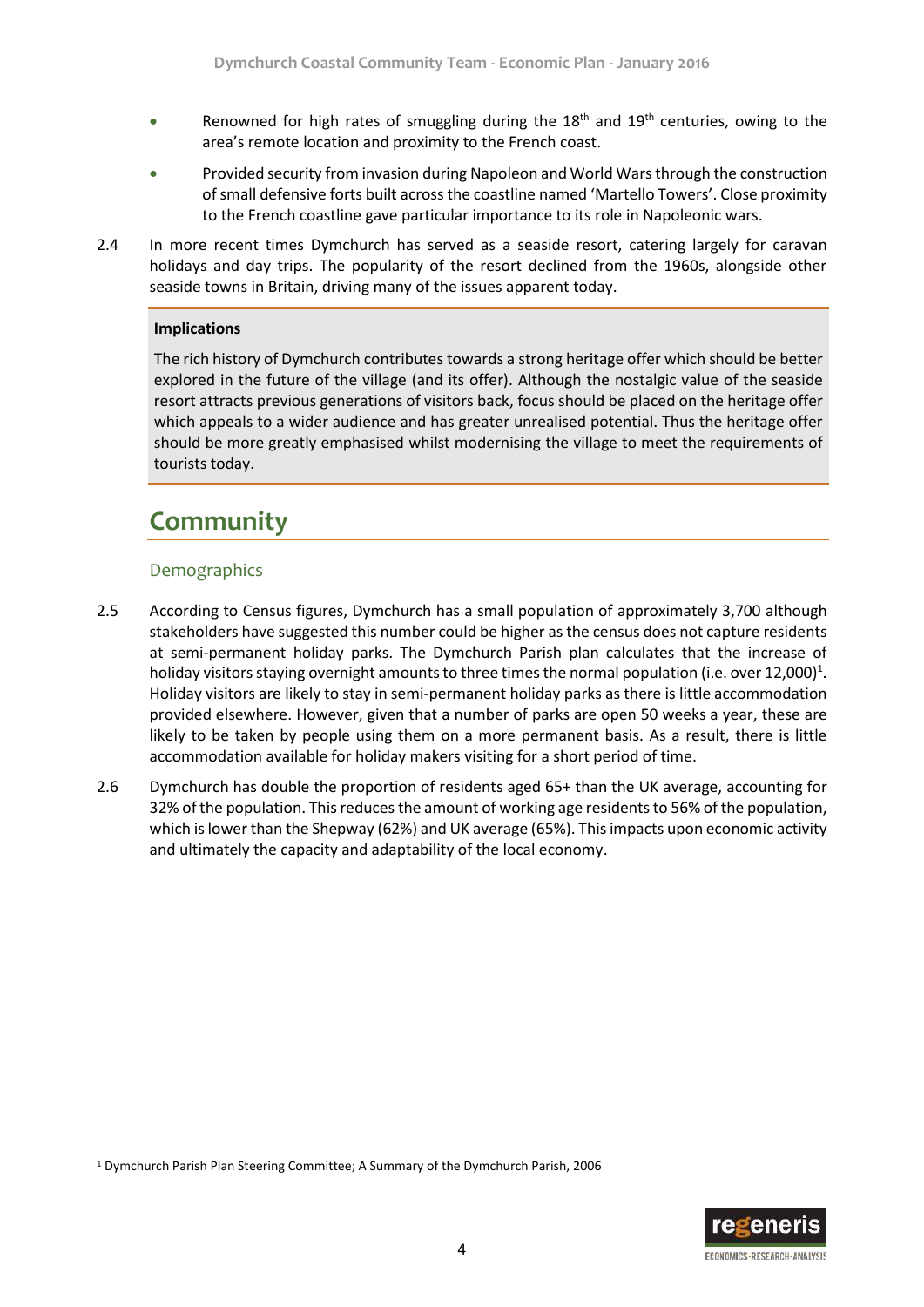

#### Deprivation

- 2.7 Deprivation is measured using lower super output areas (LSOAs) which are small geographies contained within the area. Each area is ranked as a percentage in relation to all LSOAs across the UK  $\langle$ <10% = most deprived). The figure below groups the score for each of the six LSOAs in Dymchurch across the seven main indices of deprivation.
- 2.8 The most pronounced weakness is the barriers to housing and services, with 3/6 areas in the most 20% deprived, and 1 area in the 10% most deprived. This index comprises sub-domains including geographical barriers to services, where 3/6 areas are in the top 10% deprived and 5/6 areas are in the top 20% deprived. This indicates access to services is an issue, reflective of the sparse settlement pattern in Romney Marsh and distance to major towns and cities.
- 2.9 There are pockets of employment and skills deprivation, reflecting the relatively low level of qualification attainment explored in the following section, although these are not as severe as other coastal towns in Kent (Dover, Folkestone and Margate).



Figure 2.4 Indices of multiple deprivation: % most deprived

Source: DCLG, English Indices of Deprivation, 2015

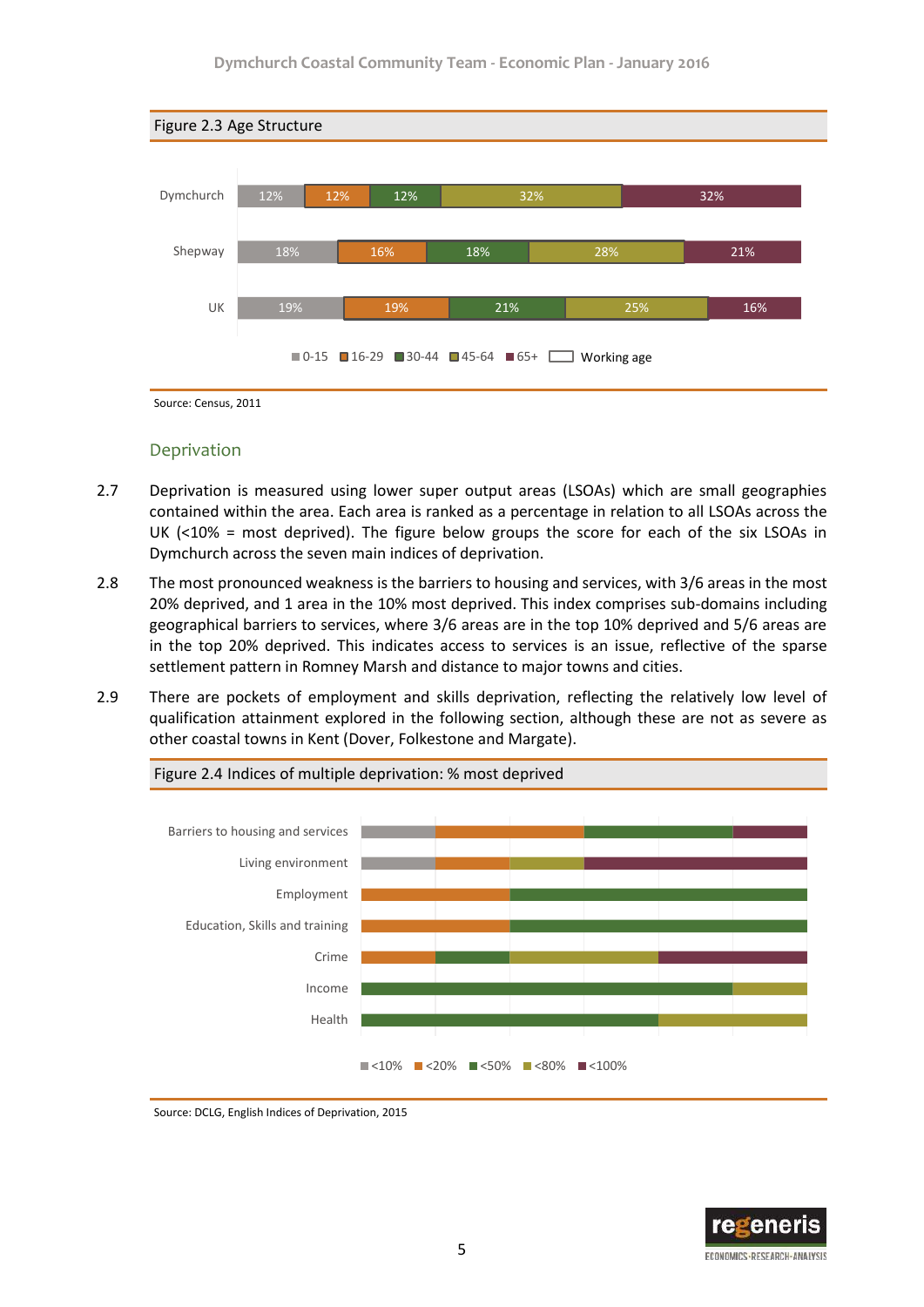### Community groups

- 2.10 For a village of its size Dymchurch has a good offering of active community groups for leisure, social and neighbourhood security.
- 2.11 Current active groups include:
	- Dymchurch Heritage Group
	- Dymchurch Royal British Legion
	- RBL Dymchurch Women's Section
	- **•** Dymchurch and District Twinning Association
	- Meeting point at the Dymchurch Methodist church
	- Dymchurch Active Retirement Association
	- Dymchurch Lunch Club
	- Newchurch, Dymchurch and Burmarsh Heating Oil Club
	- Dymchurch Local Eye.
- 2.12 The only noticeable gap is groups linked to business representation and development.

#### **Implications**

Interventions need to capitalise on opportunities to capture greater spending in the summer but also compensate for the decline during the winter. Focus should be placed on marketing Dymchurch throughout the year, focusing on the needs of the accessible local population.

Although overall deprivation is low, the individual weakness in barriers to housing and services (a result of the sparse population of Romney Marsh) should be addressed as part of the wider effort to better connect Dymchurch to surrounding towns and areas and to ensure attempts are made not to focus solely on areas immediately next to the coast.

Given the community comprises a majority proportion of 65+ age group, actions should consider the needs of this demographic and maximise opportunities (e.g. voluntary time available or historical knowledge of Dymchurch). Like any intervention, engagement is required to bring about change, especially in an area where one demographic group is prevailing in size. The wide range of community groups suggests local residents are active, therefore a key task is to bring groups together and engage in unanimity to move forward.

## <span id="page-8-0"></span>**Economy**

### Economic activity

- 2.13 It is now common practice to look at working age as a population of 16-74. In total there are 2,700 residents working age, accounting for 73% of the population.
- 2.14 A large proportion of this age group are retired, reducing the proportion of economically active residents to 58%. This is low compared to 67% in Shepway and 70% in the UK.
- 2.15 Although this impacts on the number of residents available to work, low deprivation in income suggests retired residents are relatively wealthy and a source of support for the local economy.

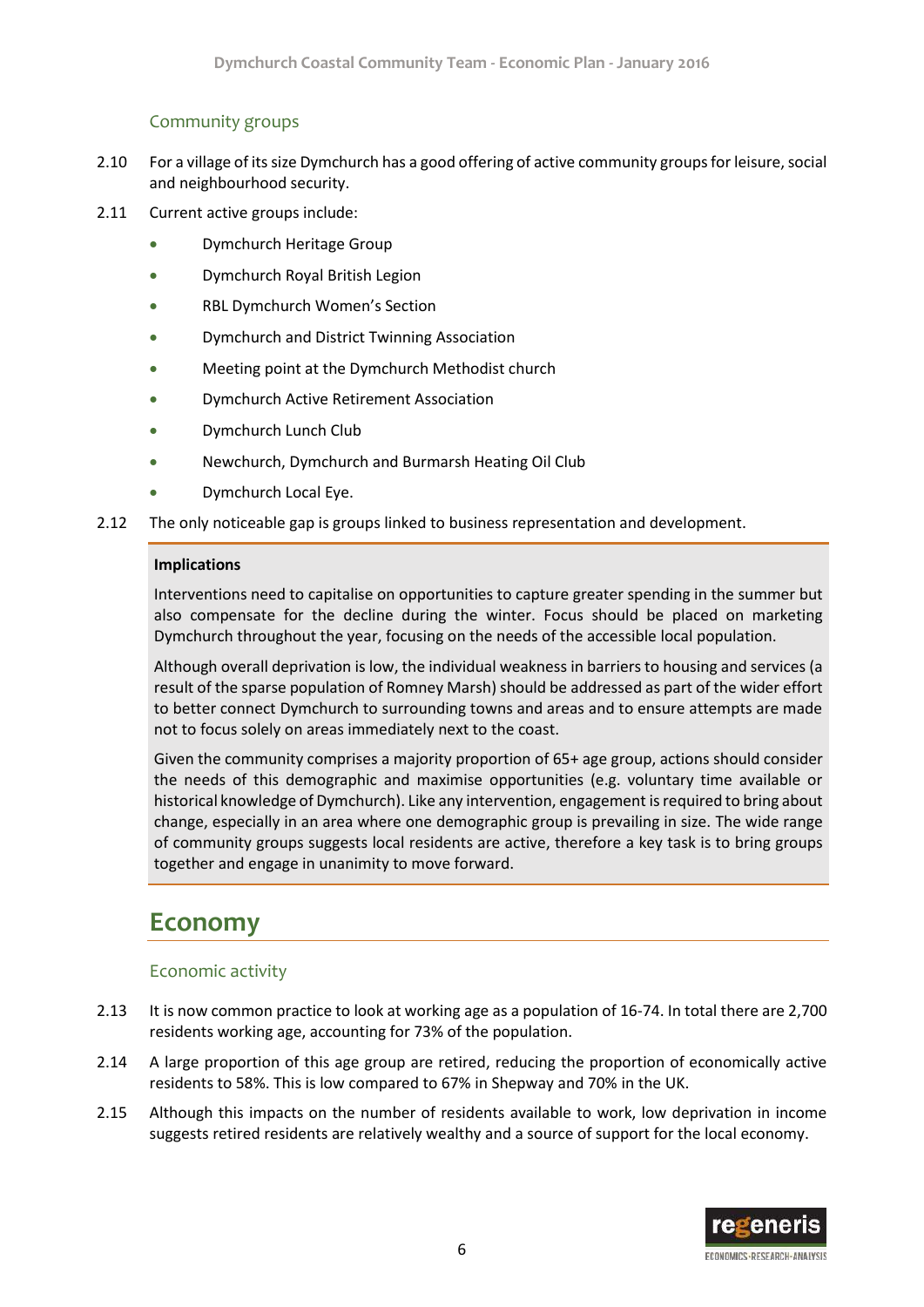

## Skills

- 2.16 Dymchurch has a relatively low level of skills and qualifications, as 35% of local residents have no qualifications, compared to 25% in Shepway and 23% in England and Wales.
- 2.17 The relatively low percentage of residents with Level 4 qualifications (degree level) and above is to some extent impacted by the high proportion of older age residents, whom on average have lower levels of qualification attainment in the UK.

#### Employment

- 2.18 Employment in Dymchurch and St Mary's Bay is specialised in serving the large elderly population and tourists. The majority of employment is in the public sector which mostly comprises residential care activities and social work activities for the elderly and disabled. Hospitality, leisure and recreation contain the next largest proportion of employment, comprising a large percentage of restaurants, pubs and caravan parks. These are important to the identity of the village, but are not high volume occupations.
- 2.19 Although Folkestone, Hythe and New Romney are accessible via public transport, large employment centres such as Ashford and Dungeness are only accessible by car. Therefore employment for residents without a car is limited.

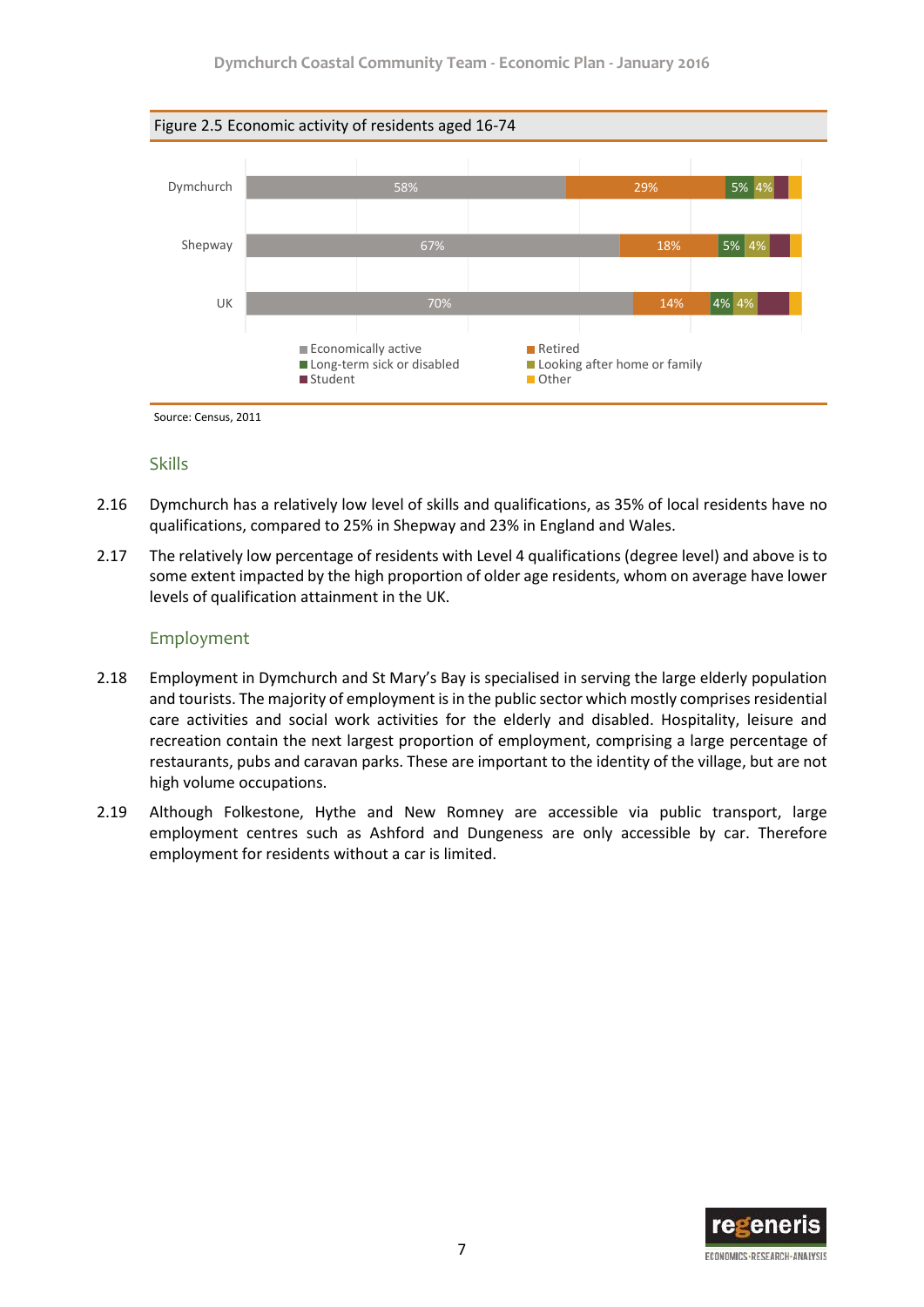Figure 2.6 Travel time  $-30$  minute drive Figure 2.7 Travel time  $-1$  hr public transport



Source: www.gettraveltime.com Source: www.gettraveltime.com



#### Income<sup>2</sup>

2.20 Income data for the wider Romney Marsh Ward (within Dymchurch lies) presented from Acorn Customer profiling software shows around 8% more households earn between £20,000 and £40,000 than the UK average. On the other hand Romney Marsh is under-represented for households earning over £40,000 and significantly more for households earning over £80,000.



Source: Acorn Customer Profiling, Romney Marsh Ward Profile, 2015

#### **Implications**

Relatively high income levels and the underperformance of tourist spend suggests there is hope for new business in Dymchurch. It is important to reduce business vulnerability by testing the feasibility for new business. Providing local business space is also important in delivering employment that does not require car travel, which is currently limited.

<sup>&</sup>lt;sup>2</sup> There is no income data available at the lower geographical levels, therefore income data for Dymchurch Parish could not be obtained



**ECONOMICS-RESEARCH-ANALYSIS**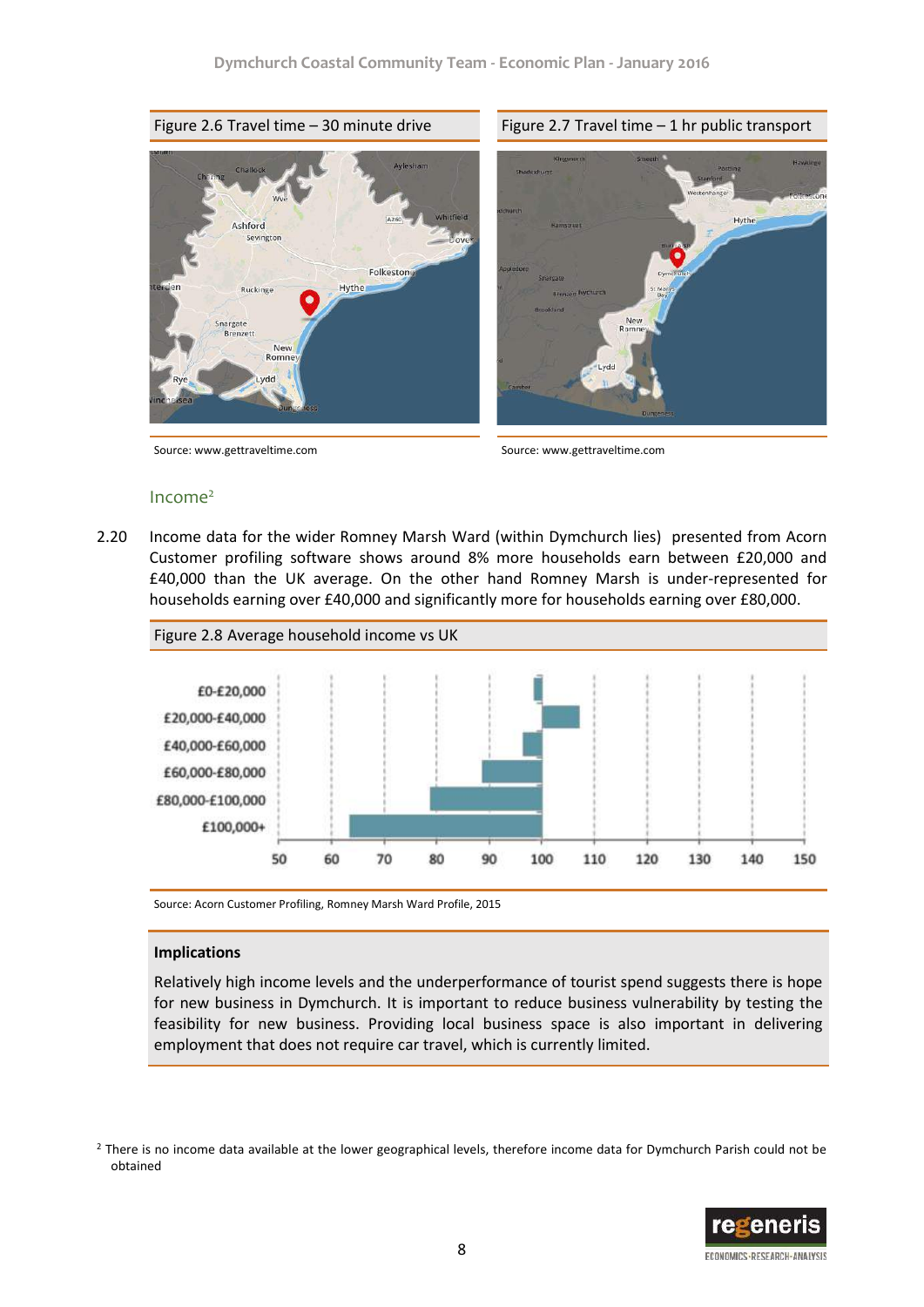#### Businesses

2.21 The business base largely mirrors employment with the exception of business support services. Hospitality, leisure and recreation has the second largest employee per business average. This information is useful as it gives an idea of the potential impact of these business types coming into the village. This suggests a hospitality, leisure and recreation business will bring higher levels of employment than all other sectors (aside from public sector).

| Table 2.1 Summary of business and employment |                   |         |            |         |                                  |  |  |  |
|----------------------------------------------|-------------------|---------|------------|---------|----------------------------------|--|--|--|
| Sector                                       | <b>Businesses</b> | % total | Employment | % total | Av.<br>employees<br>per business |  |  |  |
| <b>Public Sector</b>                         | 21                | 20%     | 280        | 43%     | 13                               |  |  |  |
| <b>Business Support Services</b>             | 21                | 20%     | 70         | 11%     | 3                                |  |  |  |
| Hospitality, Leisure and Rec                 | 16                | 15%     | 110        | 17%     |                                  |  |  |  |
| Construction                                 | 16                | 15%     | 80         | 12%     | 5                                |  |  |  |
| Retail                                       | 12                | 11%     | 60         | 9%      | 5                                |  |  |  |
| <b>Professional Services</b>                 | 9                 | 9%      | 30         | 4%      | 3                                |  |  |  |
| <b>Advanced Manufacturing</b>                | 4                 | 4%      | 10         | 1%      | 2.5                              |  |  |  |
| <b>Other Services</b>                        | $\mathcal{P}$     | 2%      | 10         | 1%      | 5                                |  |  |  |
| Total                                        | 105               |         | 640        |         | 6                                |  |  |  |

#### **Implications**

As with employment, there is an opportunity to introduce more hospitality, leisure and recreation businesses. Given the high employee to business ratio, attracting these types of businesses is likely to create a high number of jobs accessible at a local level.

### Shepway & Dymchurch Visitor Economy

- 2.22 The visitor economy is estimated to be worth a total of £235 million to the Shepway economy<sup>3</sup>. This is based on 1.8 million overnight visitors and almost 4 million day visitors per annum.
- 2.23 Tourism employs around 4,500 (3,200 FTEs) which is the equivalent of 12% of all employment in Shepway and 17% in Dymchurch.
- 2.24 Due to the size of Dymchurch and the range of services it has to offer, the tourist economy cannot be assumed to be the same as that of other destinations in Shepway such as Hythe and Folkestone. There is an opportunity for Dymchurch to capitalise from the sizeable and increasingly diverse tourist and visitor economy in Shepway and Kent.
- 2.25 In the absence of a wider accommodation offer, Dymchurch is reliant on day visitors and holiday parks. Dymchurch has five holiday/caravan parks within close proximity of the village. The holiday parks have a capacity of 1,278 pitches<sup>4</sup> (1,140 owned / 138 rented), with half of these pitches located in a caravan park with onsite facilities.



<sup>&</sup>lt;sup>3</sup> The South West Research Company; The Economic Impact of the Kent Visitor Economy 2013

<sup>4</sup> Caravan Numbers 2015; Shepway District Council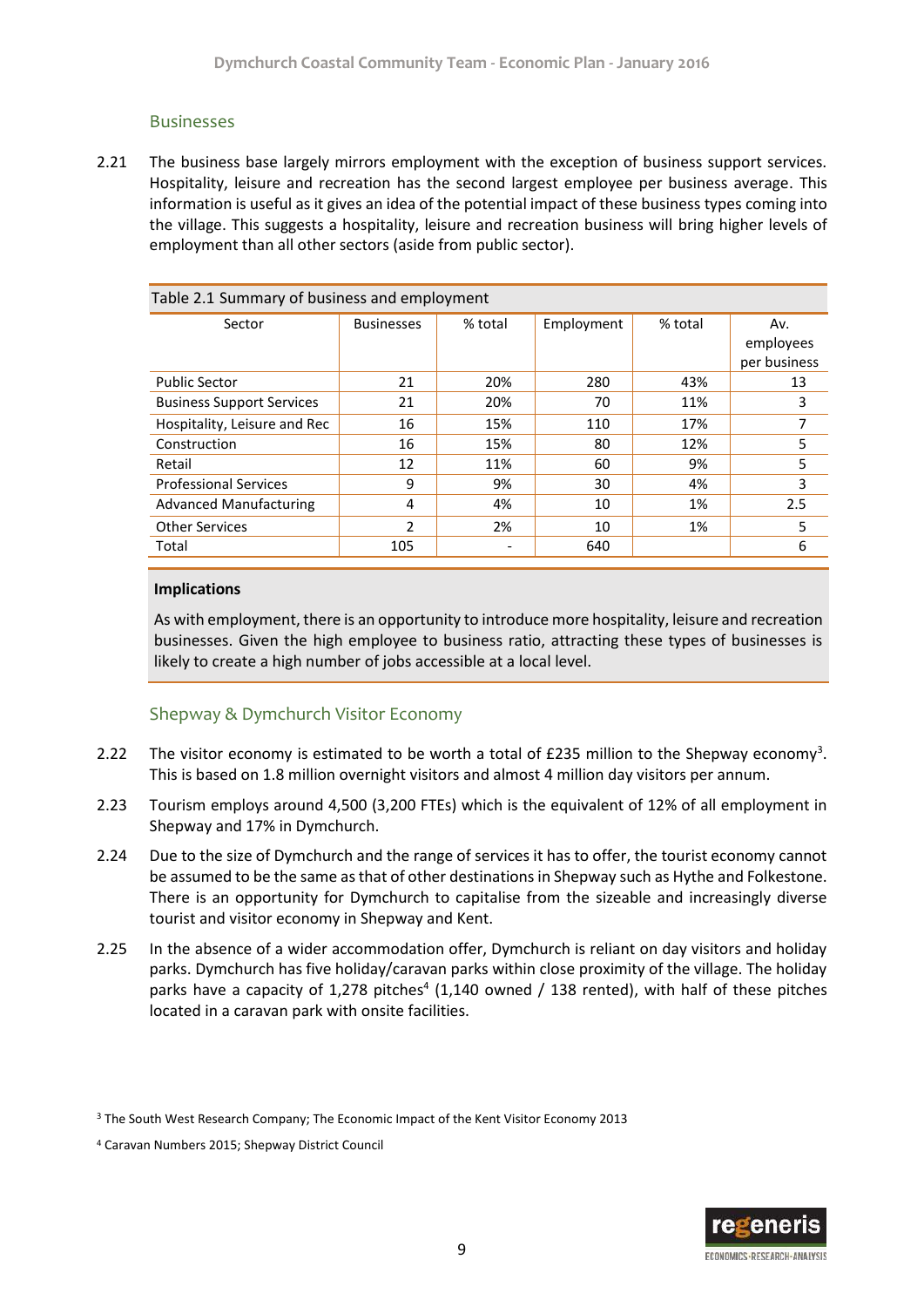- 2.26 Based on assumptions made in the British Holiday Home and Park Association<sup>5</sup> (BH & HPA), the potential value of the holiday parks to Dymchurch could be c. £4.8m in Gross Value Added (GVA). It is estimated there is a potential visitor spend based on the holiday parks of around c. £5.7m. The research suggests that the large proportions of visitor spend (exc. accommodation costs) is spent off-site for self-catering purposes (26%) and close to 14% on eating and drinking.
- 2.27 This indicates a possible opportunity for local businesses within Dymchurch to further capitalise on potential visitor spend. There is currently a perception from consultees that many of the visitors to the holiday parks spend their money in the shops, bars and restaurants on-site (applying to visitors at holiday parks with on-site facilities).
- 2.28 Furthermore, the BH & HPA research suggests that visitors to owned units spend significantly more off-site than those who visit rented units. Estimates show that visitors to owned units spend almost 70% off-site whereas visitors to rented units spend closer to 50% off-site. Shepway DC figures indicate that almost 90% of holiday park visitors in Dymchurch are visiting owned units, which shows there is a large potential to capture visitor spend, if the supply of goods and services in the village were enhanced.

#### **Implications**

Given the limited number of services on offer, Dymchurch should aim to broaden and diversify the number of services and attractions to encourage greater spending within the local economy. This should be accompanied by an increase of accommodation (other than holiday parks), to accommodate over-night visits which in turn supports the diversification of services for the night time economy. Importantly, the widened offer should aim to help Dymchurch capitalise on the strong tourist economy in the wider Shepway area.

<sup>5</sup> Roger Tym & Partners; UK Holiday Parks – Economic Impact of Holliday Parks. The holiday park spend assumptions made for Dymchurch are based on the overall UK average and number of static caravan sites in Dymchurch. No local spend data is available.

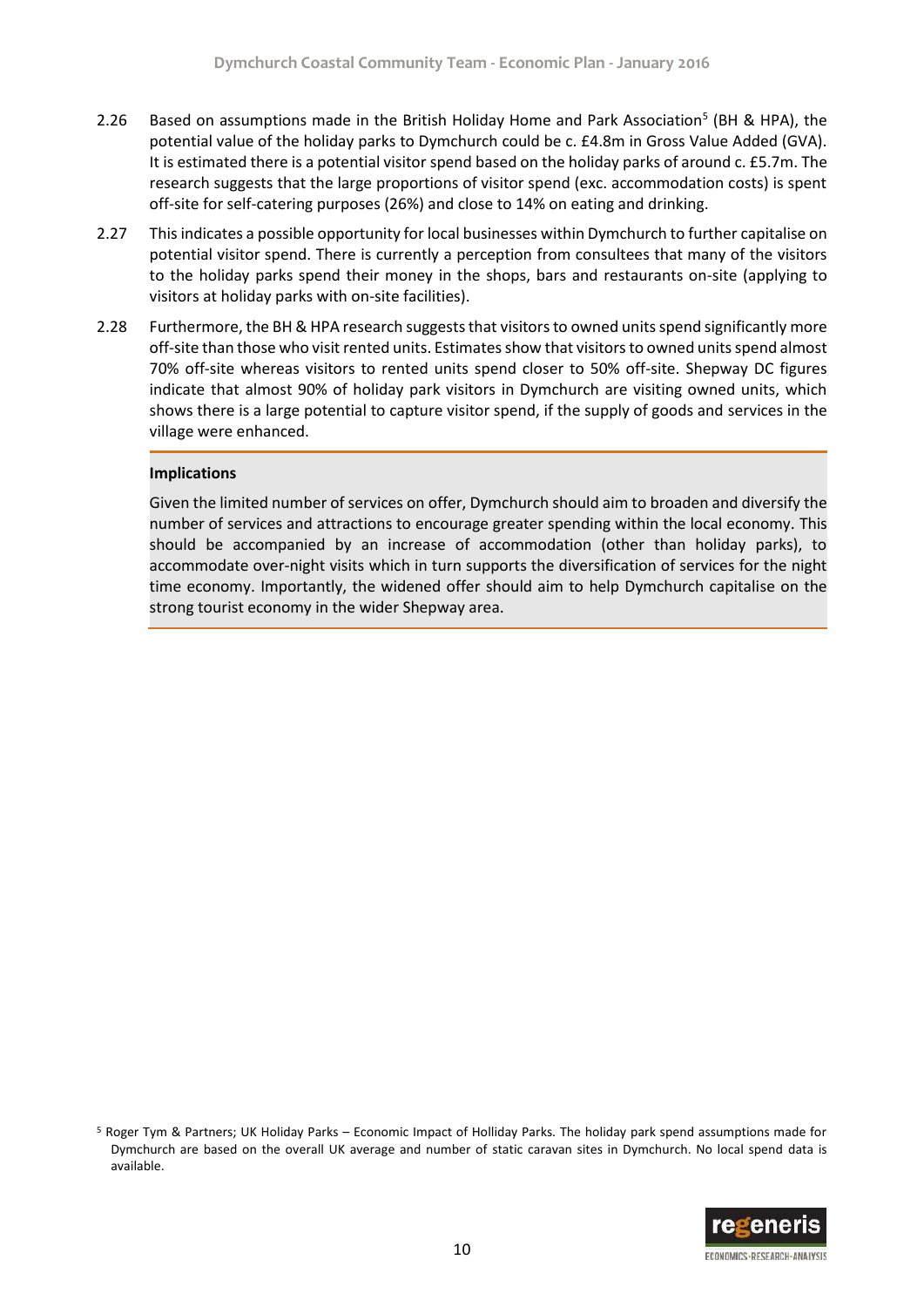

Source: Visit Kent & Regeneris Consulting Source: Roger Tym & Partners; UK Holiday Parks – Economic Impact & Regeneris Consulting 2015

![](_page_13_Picture_4.jpeg)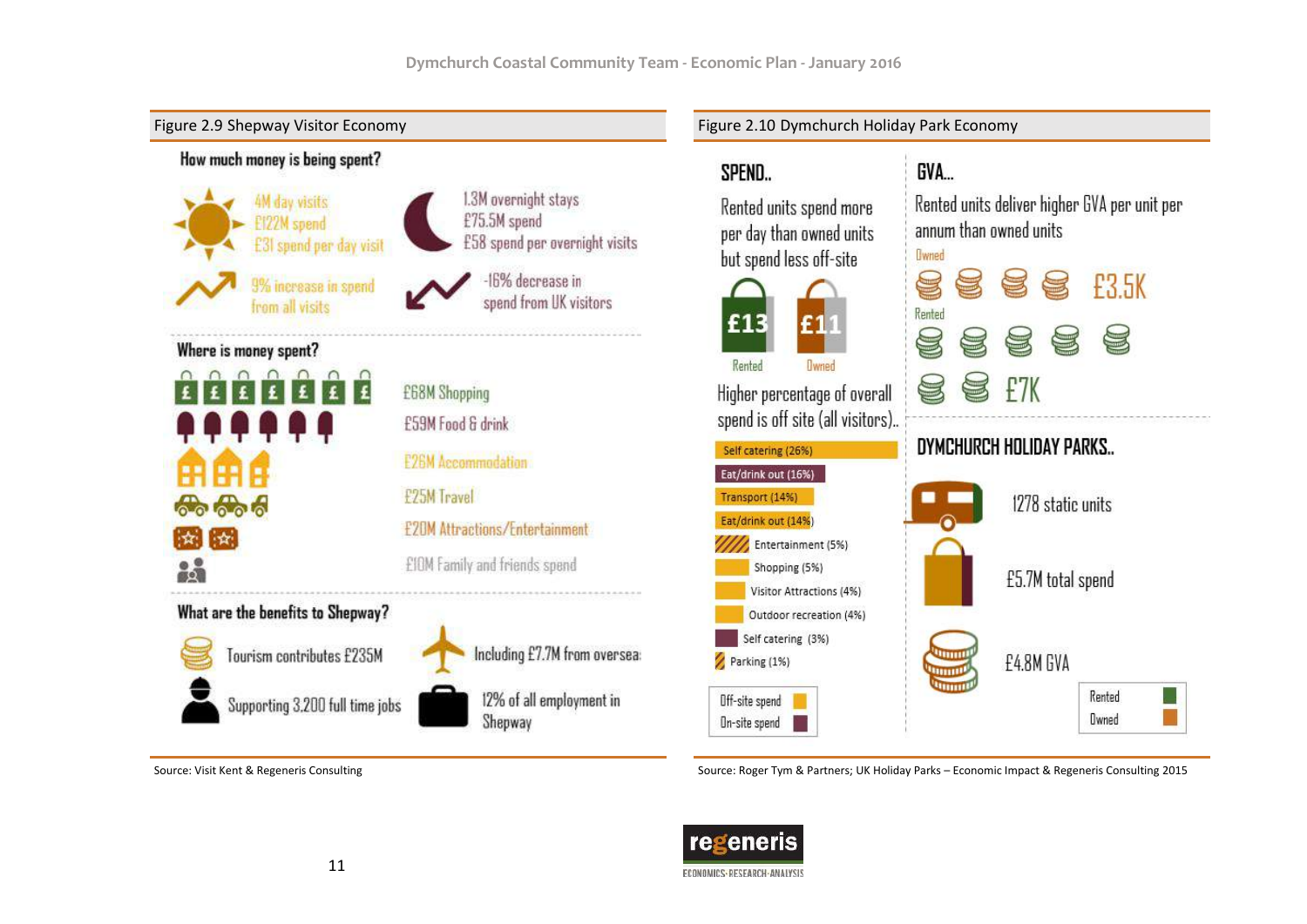### Housing

- 2.29 There were around 3,000 households in Dymchurch and St Mary's Bay in 2011, comprising 6% of the Shepway district.
- 2.30 Since 2001, housing stock in Dymchurch has increased by +29 (net) in housing stock, this equates to an compound annual growth rate of +9%. In comparison, Shepway's housing stock grew at +28% (CAGR) and Kent County +30% (CAGR). This indicates a low demand for housing in Dymchurch compared to its wider context, reflecting an absence of interest from investors.
- 2.31 The Martello Lakes development will represent the largest increase of households in any given year since 2001, expected to deliver c. 1000 homes.
- 2.32 Additional housing developments such as; Shorncliffe Heights (c. 1,200 homes) and Folkestone Seafront (c. 1,000 homes) which are in close proximity to Dymchurch, will provide marketing and visitor opportunities for Dymchurch as well as a potential increase in demand for the village.

![](_page_14_Figure_6.jpeg)

Source: Housing Information Audit, Research & Evaluation, Kent County Council, 2015

#### **Implications**

The village should prepare for a large increase of residents into the nearby area and aim to realise the potential of greater spending in the local economy. Here the importance is placed on delivering interventions before completion of housing developments, in particular re-branding (to attract new residents to visit Dymchurch) and diversification of uses (to enable spending).

![](_page_14_Picture_10.jpeg)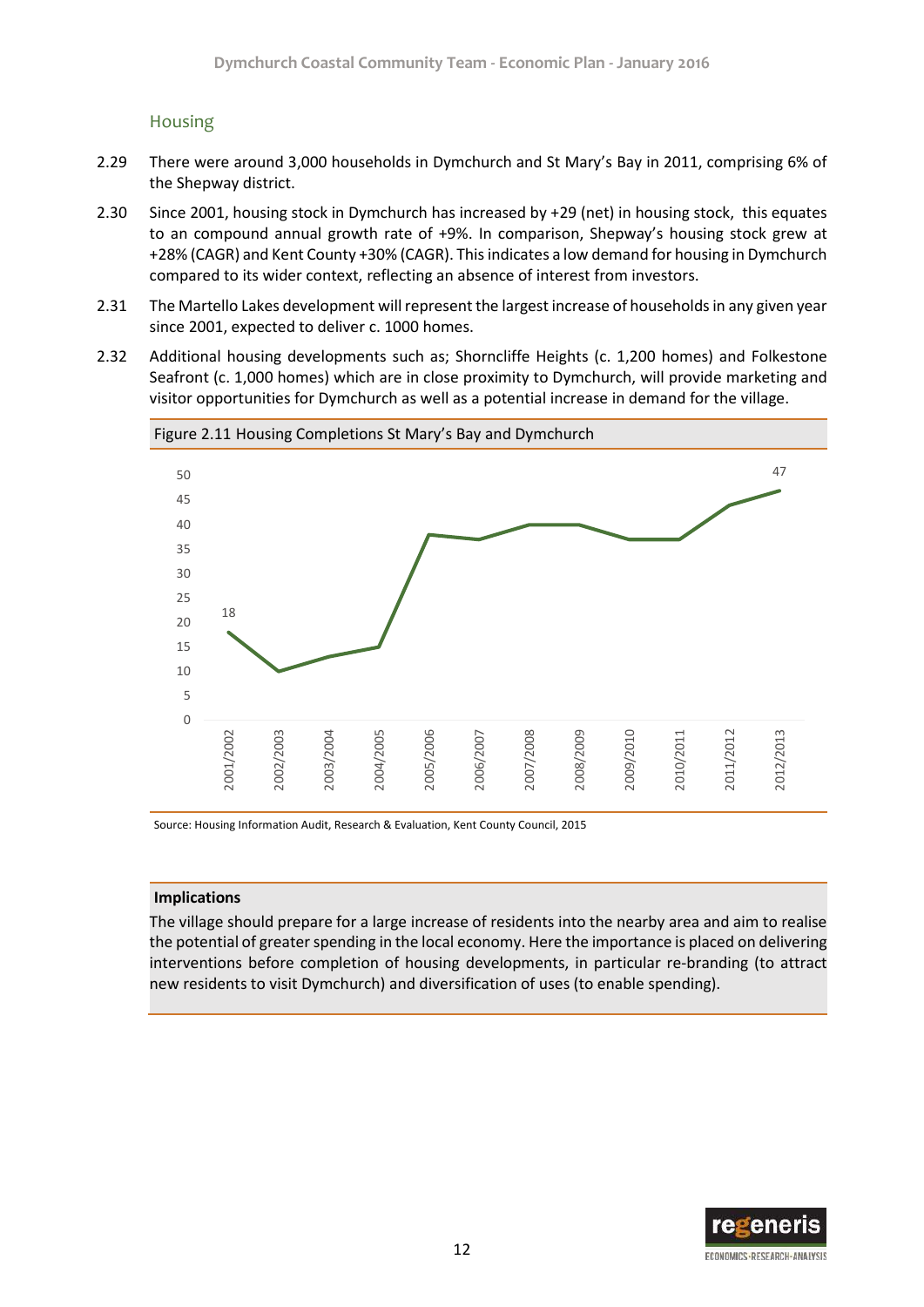# <span id="page-15-0"></span>**3. Policy Context**

3.1 To help understand the overarching context and vision for Dymchurch, Romney Marsh, Kent and the wider south east, the relevant local, regional and national policies have been explored below.

Local

- 3.2 Shepway District Council's adopted core strategy identifies a specific strategic role for Dymchurch, combining the needs of local residents, residents from other towns in Romney Marsh and North Downs, and visitors. The aim is to develop Dymchurch as an integrated tourist and local centre, seeking to provide shops and services for all groups in a way that continues to enhance the natural and historic environment (chapter 3).
- 3.3 The strategy promotes Dymchurch's continued role as a primary coastal tourist resort for Romney Marsh, through improving future accessibility and the local environment. Key to this is accommodating development that maintains viability for residents and visitors and doing so in a manner consistent with enhancing the natural and historic environment.
- 3.4 A number of strategic needs have been identified for Shepway which are relevant to Dymchurch, including:
	- Improving employment, educational attainment and economic performance through enhancing vitality and appeal of town centres, delivering a flexible supply of employment land, and expanding the cultural and creative activity in the district.
	- Managing and maintaining natural and historic assets through enhancing the character and function of historic towns and villages and managing historic assets and visitor attractions. As well as promoting choice in means of transport through improved opportunities for walking and cycling.
	- Improve the sense of place, vibrancy and social mix in neighbourhoods, particularly managing communities to increase shared feelings of identity, activism and cohesion. Methods to achieve this include encouraging voluntary activity, improving the urban environment in town centres and consolidate the communities that are hosting significant new developments.
- 3.5 The future vision for Shepway is to flourish into a distinct area of high-quality coastal towns and countryside, achieved through enhancing the district's many diverse and special environments. Dymchurch's role as outlined above is integral to achieving this.
- 3.6 The Shepway Economic Development Strategy (EDS) does not make references at ward level, however the strategy recognises the Romney Marsh area contributes significantly to the cultural and natural heritage offer in Shepway.
- 3.7 The key priority within the Shepway (EDS) is to "Boost the local economy and increase job opportunities" through the development of an environmentally sustainable and vibrant local economy.
- 3.8 There are a number of strategic aims set out in the strategy which complement and support the aims of the Dymchurch Economic Plan such as:
	- Promoting key sectors such as tourism, culture, retail and recreation which is also a key sector within Dymchurch.

![](_page_15_Picture_15.jpeg)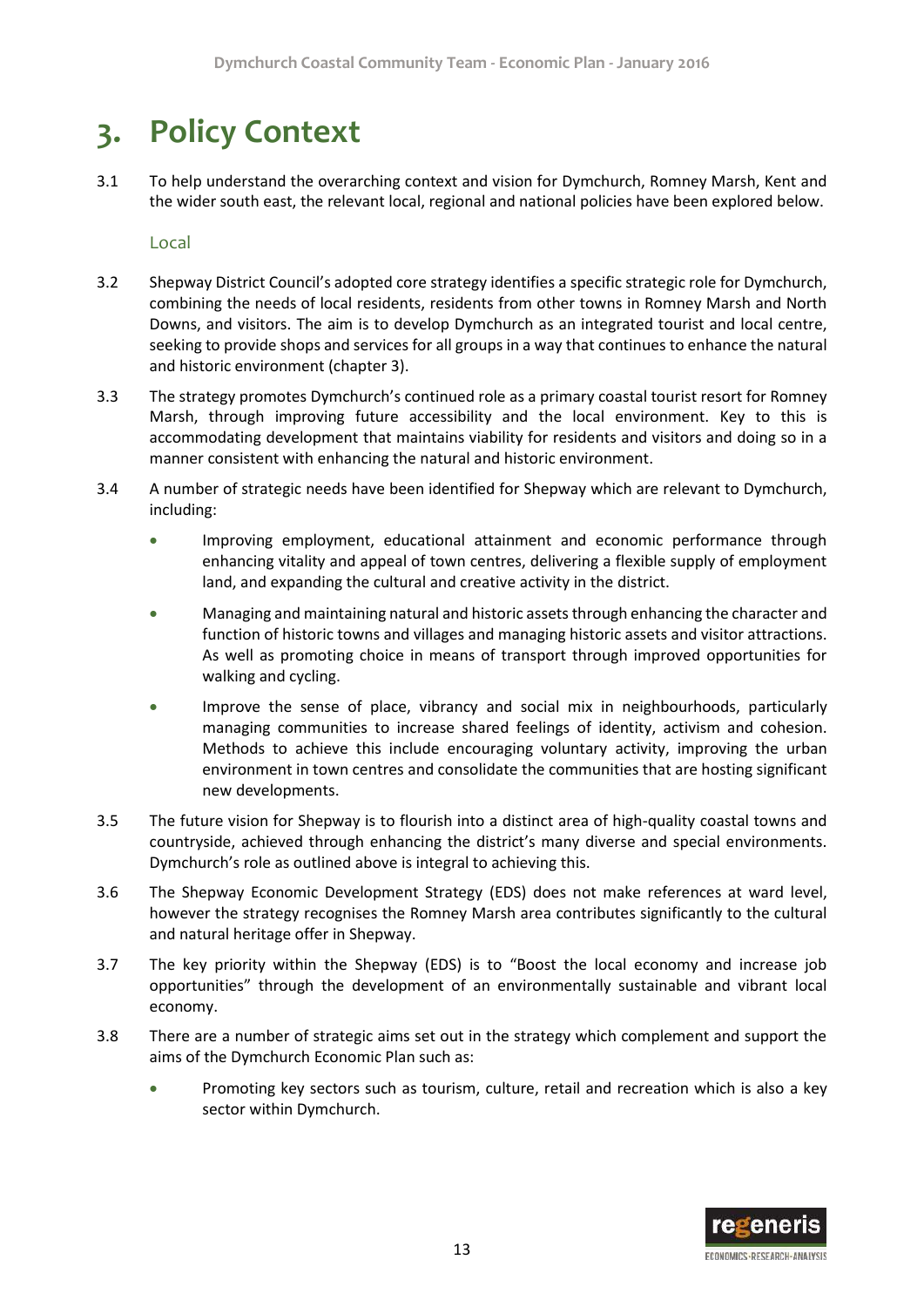- Enhancing the towns and coast, and capitalising on the economic growth opportunities the tourism sector offers. Recognising that enhancing the retail and entertainment offer of Shepway towns is an important part of this.
- Support businesses to grow by promoting access to finance, supporting innovation and helping them expand into new markets. This will help to grow the local economy and support more jobs.
- Encouraging more sustainable start-ups, to address the poor business survival rates in Shepway. Supporting survival and growth is important for stimulating economic growth and increasing productivity.
- 3.9 The Romney Marsh Partnership was also established in 2012, to lead the delivery of the Romney Marsh Socio-Economic Plan. The plan was devised to mitigate the negative consequences of decommissioning at Dungeness A nuclear power station. The priority areas that have been identified in the socio-economic plan are:
	- **Supporting Local Employment Opportunity**
	- Supporting Diversification in the Local Economy
	- Helping Romney Marsh Remain a Great Place to Live
- 3.10 To underpin the Socio-Economic Plan, the partnership commissioned an action plan to assist in its delivery. There are a number of priority areas within the Romney Marsh Socio-Economic Action Plan which support the outcomes of this strategy, these are:
	- Access to Employment supporting local people throughout the labour market to maximise their skills potential and access to employment.
	- Strengthening the business base helping Romney Marsh to evolve into a more diverse and resilient economy by supporting existing businesses and encouraging enterprise.
	- Ensuring that Romney Marsh remains a great place to live, work and visit ensuring that Romney Marsh develops the facilities, environment and connectivity which make the area attractive to residents, businesses and visitors alike.
- 3.11 The Romney Marsh Partnership and socio-economic plan are useful vehicles that will help deliver and support the Dymchurch Economic Plan.

#### Regional

- 3.12 At the sub-regional context, the South East LEP has recently submitted its strategic economic plan (SEP) and European structural and investment fund strategy (ESIFS) to government.
- 3.13 The SE LEP has been allocated £165 million of ESIF for the 2014-2020 period. This includes:
	- A European Regional Development Fund (ERDF) allocation of around £83 million. This will be used to fund interventions across the LEP area which promote innovation and smart specialisation; accelerate business starts and growth; improve access to finance; and increase trade and attract investment
	- A European Social Fund (ESF) allocation of around £83 million for skills and employment interventions. The SE LEPs priorities for investment are employer-led infrastructure and enhanced information, advice and guidance; apprenticeships and other vocational provision; up-skilling the workforce and supporting SME growth; and, active inclusion, transition to work, and reducing youth unemployment

![](_page_16_Picture_18.jpeg)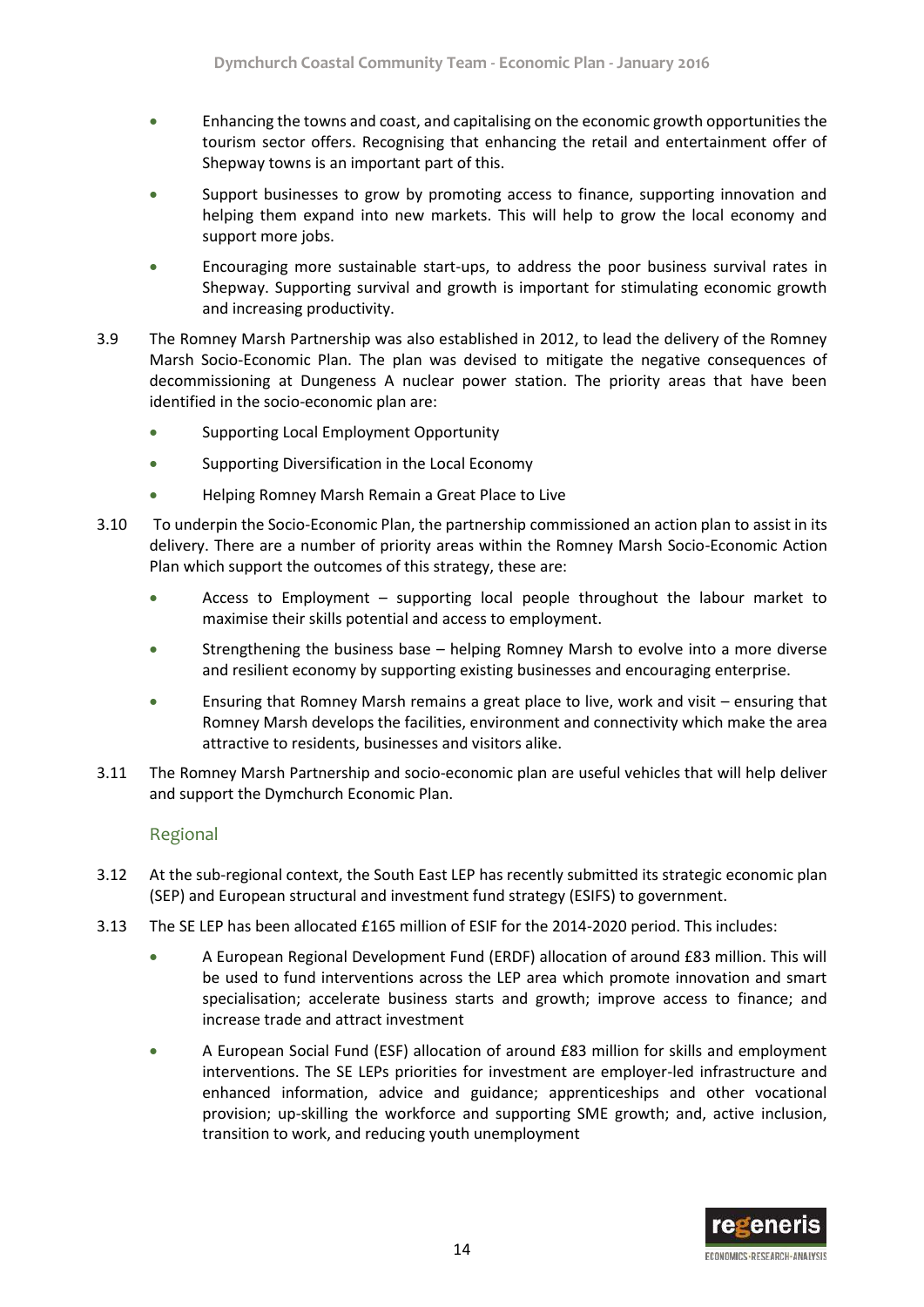- A European Agricultural Fund for Rural Development (EAFRD) allocation of around £14.4 million. This funding is aimed at supporting jobs and growth in rural areas and can be spent on projects that will: build knowledge and skills; fund new and developing non-agricultural, micro, small and medium-sized rural businesses; fund small scale renewable and broadband investments in rural areas and support tourism activities.
- The SE LEP has also recently submitted to government its strategic economic plan (SEP). This outlines the LEP's bid for its Local Growth Deal – a share of the £2bn national Single Local Growth Fund and the 'asks' of government to support the delivery of business and economic investment in new ways.
- 3.14 The SEP outlines a number of geographical 'growth deals' across the LEP area. Of relevance to Romney Marsh and Dymchurch are the growth deals for Kent and Medway and East Sussex. These set out ambitions for significant investment over the next six years to unlock potential through increasing housing and commercial development; delivering transport and broadband infrastructure to unlock growth; backing business expansion through better access to finance and support; and delivering the skills that the local economy needs.

#### National

- 3.15 The government has demonstrated a commitment to investing in coastal cities, towns and villages to stimulate economic growth and reduce unemployment and deprivation. In response to unique challenges faced in these areas, a number of programmes have been set up to support economic growth.
- 3.16 The Coastal Community Fund was set up to help coastal towns and villages provide training and employment opportunities. The fund has provided around £90m for 98 projects in England, with forecasts estimating the creation of 10,000 jobs. New rounds of funding have been announced in early 2015.
- 3.17 The UK Government announced on 8th July 2015 that the CCF will be extended to 2020/21. This was confirmed in the Autumn Statement on 25 November 2015. At least £90m of new funding will be available from 2017/18, following the end of the current programme. Details of future funding arrangements will be announced in 2016. The Big Lottery Fund is engaged to deliver the current CCF programme to March 2017. No details are available as yet on how the new funding will be delivered.
- 3.18 In conjunction with this initial fund, a programme of Coastal Community Team is also under way. This programme supports coastal areas to establish local partnerships, including Dymchurch Coastal Community Team, with the aim of setting out a planned approach to regeneration. This Economic Plan is the first step in this work for Dymchurch CCT.

![](_page_17_Picture_9.jpeg)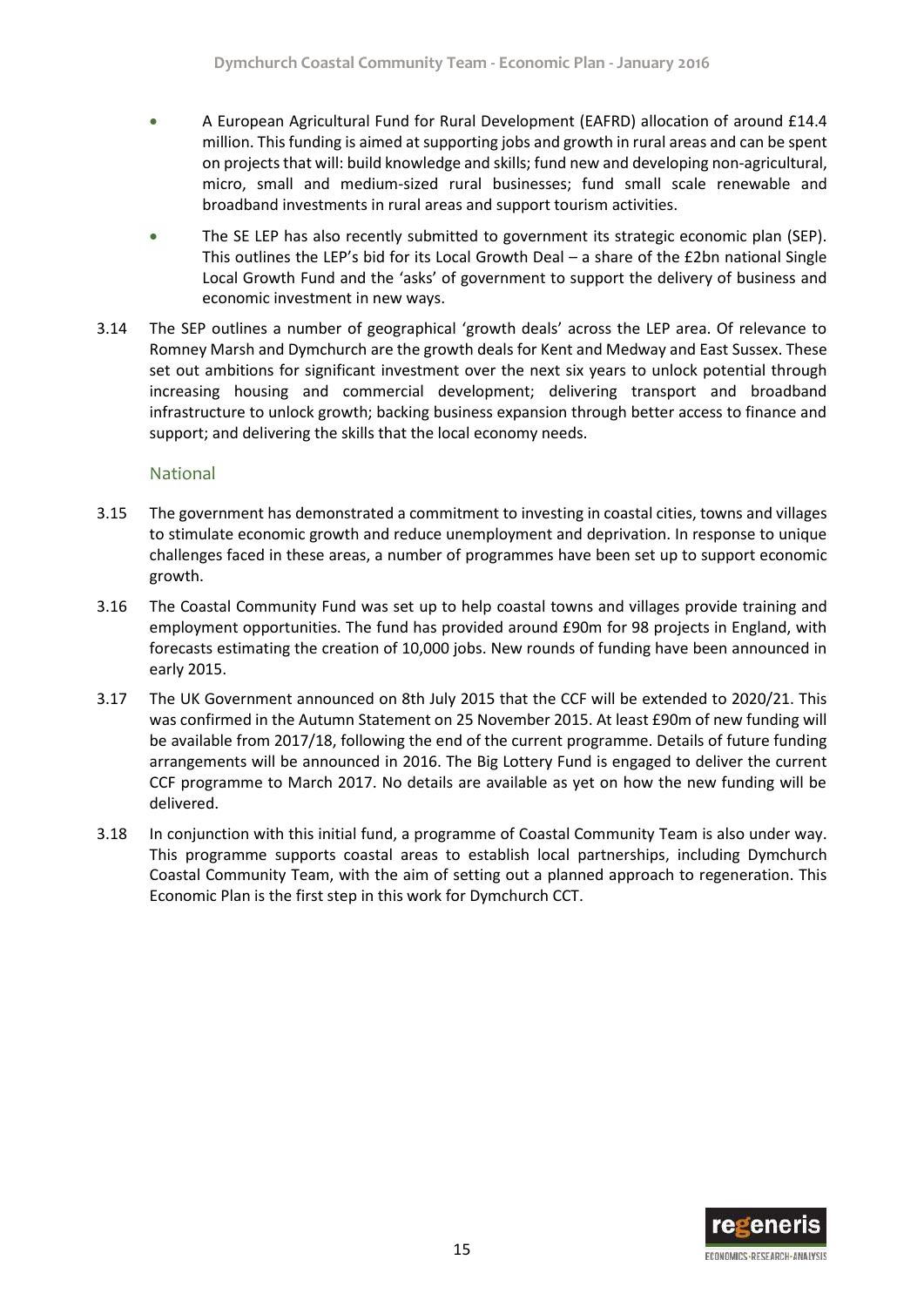# <span id="page-18-0"></span>**4. Related Initiatives**

- 4.1 There are a number of initiatives that are currently ongoing within the Dymchurch, Romney Marsh and Kent areas. These initiatives have been identified as they could complement and support a number of the objectives and schemes within this strategy.
- <span id="page-18-1"></span>4.2 The initiatives are in the form of partnerships, business support services and external funding.

## **Partnerships**

#### Romney Marsh Partnership (RMP)

- 4.3 The **RMP** was established in 2012 to oversee the delivery of the Romney Marsh Socio-Economic Plan. Originally set up to cover just the Shepway areas of Romney Marsh, the partnership extended its coverage to parts of Ashford and Rother, to reflect a larger functional economic area.
- 4.4 The RMP is serviced by Shepway District Council and includes in its membership representatives from private business; the nuclear sector; local government; education and the third sector.
- 4.5 The RMP and the RMP co-ordinator aim to implement the **Romney Marsh Partnership Delivery Plan**<sup>6</sup> which was adopted in 2014. The RMP is a useful mechanism for DCCT to develop their ideas and also co-ordinate projects that may require support from other parishes and organisations within the RMP.

#### Romney Marsh Living Landscapes Partnership (RMLLP)

- 4.6 The **Romney Marsh Living Landscapes Partnership**, led by the **Kent Wildlife Trust** was set up to preserve the natural, cultural and heritage assets of the Romney Marsh area. The RMLLP has devised "The Fifth Continent" programme which refers to Thomas Ingoldsby's allusion to Romney Marsh, in his writings "Ingoldsby Legends".
- 4.7 The RMLLP will facilitate the restoration and enhancement of the Marsh's built, natural and cultural heritage. It will also raise awareness of this unique heritage among both local people and visitors, and create opportunities for training and employment using heritage as a conduit.
- 4.8 The RMLLP has been awarded Heritage Lottery Funding (HLF), with around £1.9m earmarked for the project over the next three years. This could help support a number of the suggested projects within this strategy, particularly projects focussed around heritage, culture and leisure.

## <span id="page-18-2"></span>**Business Support and Advice**

#### Enterprise First

- 4.9 **Enterprise First** is funded by Shepway District Council and provides free business support and advice to start-ups and existing businesses. The support advice comes in the form of 1-to-1 meetings, mentoring, practical workshops, marketing and finance support.
- 4.10 Enterprise First currently support applications under the Marsh Millions Loan Scheme and could assist potential business start-ups within Dymchurch (although it is anticipated that the first tranche of loan funding will be allocated in early 2016).

<sup>6</sup> Romney Marsh Partnership Delivery Plan 2014-2017, Regeneris Consulting 2014

![](_page_18_Picture_18.jpeg)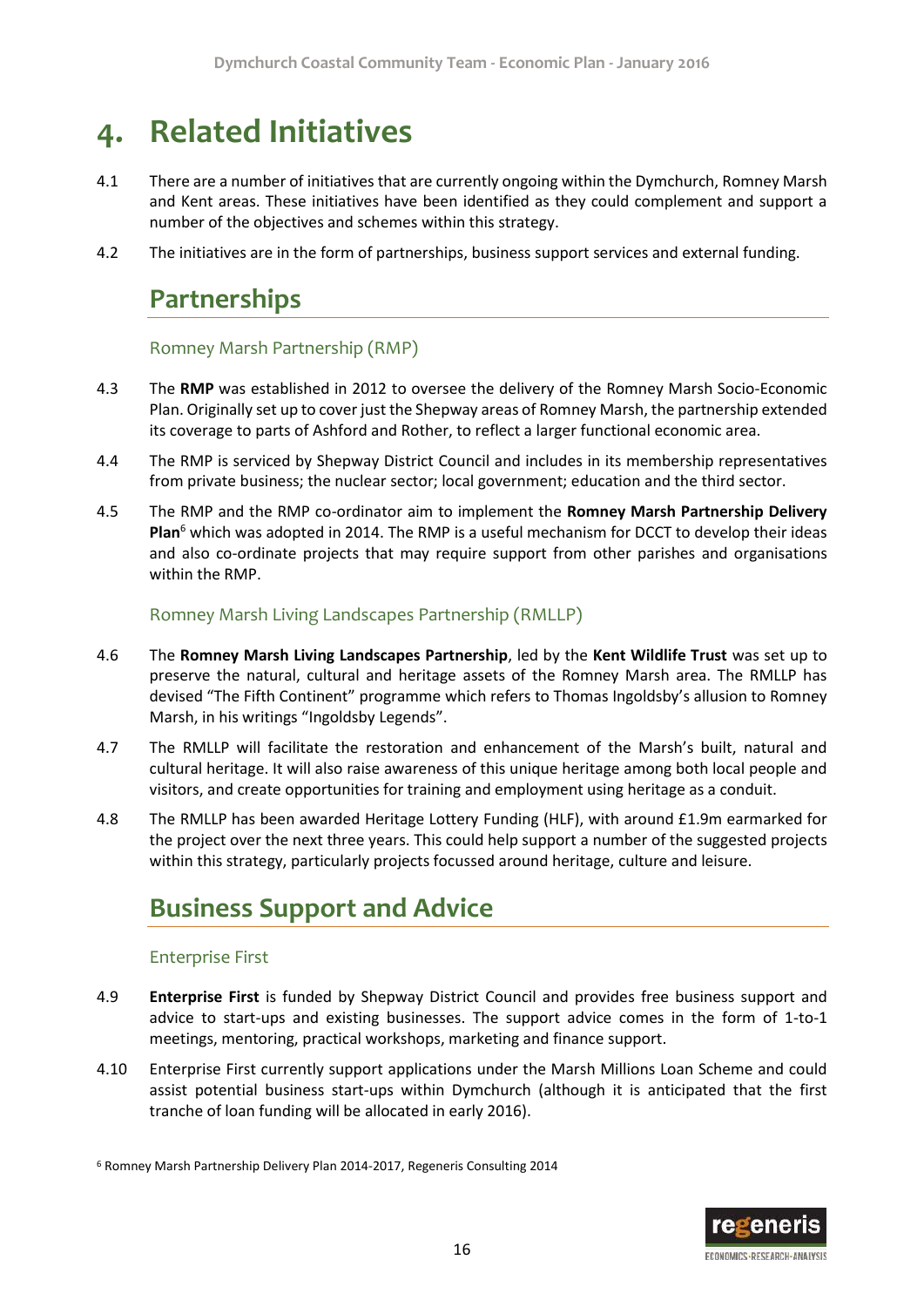### Visit Kent Tourism Business Advisory Scheme

4.11 **Visit Kent's Tourism Business Advisory Scheme** offers free advice for all businesses involved in the tourism industry. All tourism based businesses are eligible for a free on-site advisory visit. Visit Kent could support any local businesses within Dymchurch who are looking for advice for their current tourism business or new start-ups hoping to enter the tourism market.

### Kent Invicta Chamber of Commerce (KICC)

- 4.12 **KICC CoC** offer free business support for start-ups along with chargeable support for established businesses looking to grow and develop.
- 4.13 The free support offered includes start-up workshops along with website resource for start-ups. The chamber also offers 1-to-1 business advice, on a pay-as-you-go basis at an hourly rate, along with monthly business mentoring (at a cost).
- 4.14 A number of briefings and networking events are also held by KICC on a regular basis.
- 4.15 The support on offer may help new business start-ups in Dymchurch, along with any established businesses in the area looking to grow and expand into new or wider markets.

#### Pro-actions Business Briefings

- 4.16 Regular business briefings and events (free of charge) are held by **Pro-actions**. The sessions cover a range of topics including business planning, marketing, time management and others.
- 4.17 The business briefings which have started in Shepway and are proving very popular, and sessions can be attended by anyone with a business interest.

### Romney Marsh Business Centre (RMBC)

The **RMBC** at New Romney is managed by **Romney Resource Centre** and offers incubation space and services for start-up businesses including:

- **•** Hot Desking
- Conference Rooms
- Business Support and Advice
- <span id="page-19-0"></span>4.18 The support on offer may help new business start-ups in Dymchurch, along with any established businesses in the area looking to grow and expand into new or wider markets.

## **Funding**

4.19 There are a range of funding streams available locally to businesses and organisations within Dymchurch and the Romney Marsh area. The funding streams could be a vehicle for delivering a number of the projects that materialise from this strategy.

### Coastal Community Fund

4.20 In response to the challenges faced by coastal areas, Government created a **Coastal Community Fund** to help coastal towns and villages provide training and employment opportunities and stimulate economic growth.

![](_page_19_Picture_21.jpeg)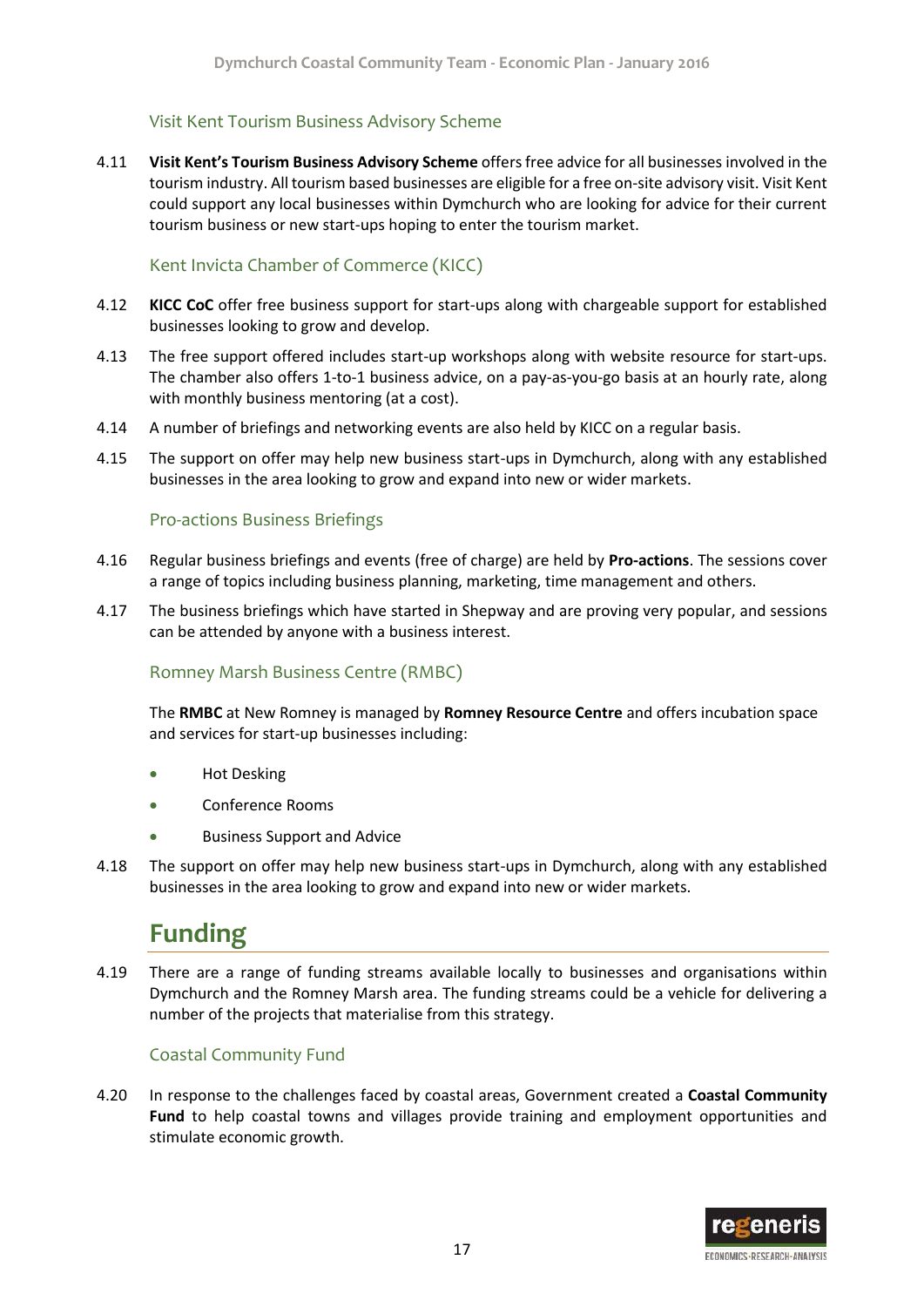- 4.21 The Government has ring-fenced **£90m** (across three funding rounds) to support 98 projects in England. The Government announced a programme of Coastal Community Teams, which intends to encourage coastal towns and villages to establish local partnerships to produce a plan for the economic development of the area.
- 4.22 Once the Coastal Community Teams have adopted their economic plans, they will have the opportunity to bid for capital funding to support local projects that have been identified in the plan.
- 4.23 This will prove a very important strand of funding for the DCCT, as this fund has been designed specifically for the economic development of coastal areas.

#### Marsh Million and The Magnox Socio-Economic scheme

- 4.24 The **Marsh Million Business Loan Scheme** is a £700,000 scheme funded by Magnox Ltd, Kent County Council, Shepway District Council and Ashford Borough Council. The scheme has offered 0% interest loans to support small and micro businesses as well as start-ups with potential for growth in the Romney Marsh. Loans of between £2,500 and £50,000 have been made available to businesses employing fewer than 50 employees who are able to show that their proposal will have a positive impact on the economy of the Romney Marsh area, generating sustainable, privatesector employment.
- 4.25 The Marsh Million has been used to cover both capital and revenue funding, including: development finance to expand businesses; funding to cover the costs of deposits, moving and/or improving premises; provide gap funding; provide funding to cover stock purchases; assist businesses with covering intangible business costs (e.g. patents, IT software and licenses); and purchase on road vehicles. The scheme is currently closed to new pre-applications. An announcement on future plans will be made by the autumn of 2016.
- 4.26 In addition, the Marsh Million has included an economic projects scheme worth around £300,000, offering grant support to projects of more general economic interest (although the bulk of this funding has been allocated).
- 4.27 The Magnox socio-economic scheme provides funding to support activities that benefit the social or economic life of communities, in support of the NDA's responsibilities under the Energy Act (2004) to mitigate the socio-economic impact of its work programme where it operates. The scheme has three funding aims:
	- Being a good neighbour
	- Helping to build sustainable communities
- 4.28 Supporting transformational projects that mitigate the impact of decommissioning Magnox sites. Magnox, the Cavendish Fluor Partnership and the NDA work together to manage a funding portfolio of up to £1million each financial year. Funding is available on a rolling programme to support these aims on three levels:
	- Up to £1,000 for small projects neighbouring Magnox sites (good neighbour funding)
	- Up to £10,000 capital expenditure towards a sustainable project
	- Over £10,000 to support large projects that make a significant contribution towards mitigating the impact of decommissioning a Magnox site

![](_page_20_Picture_15.jpeg)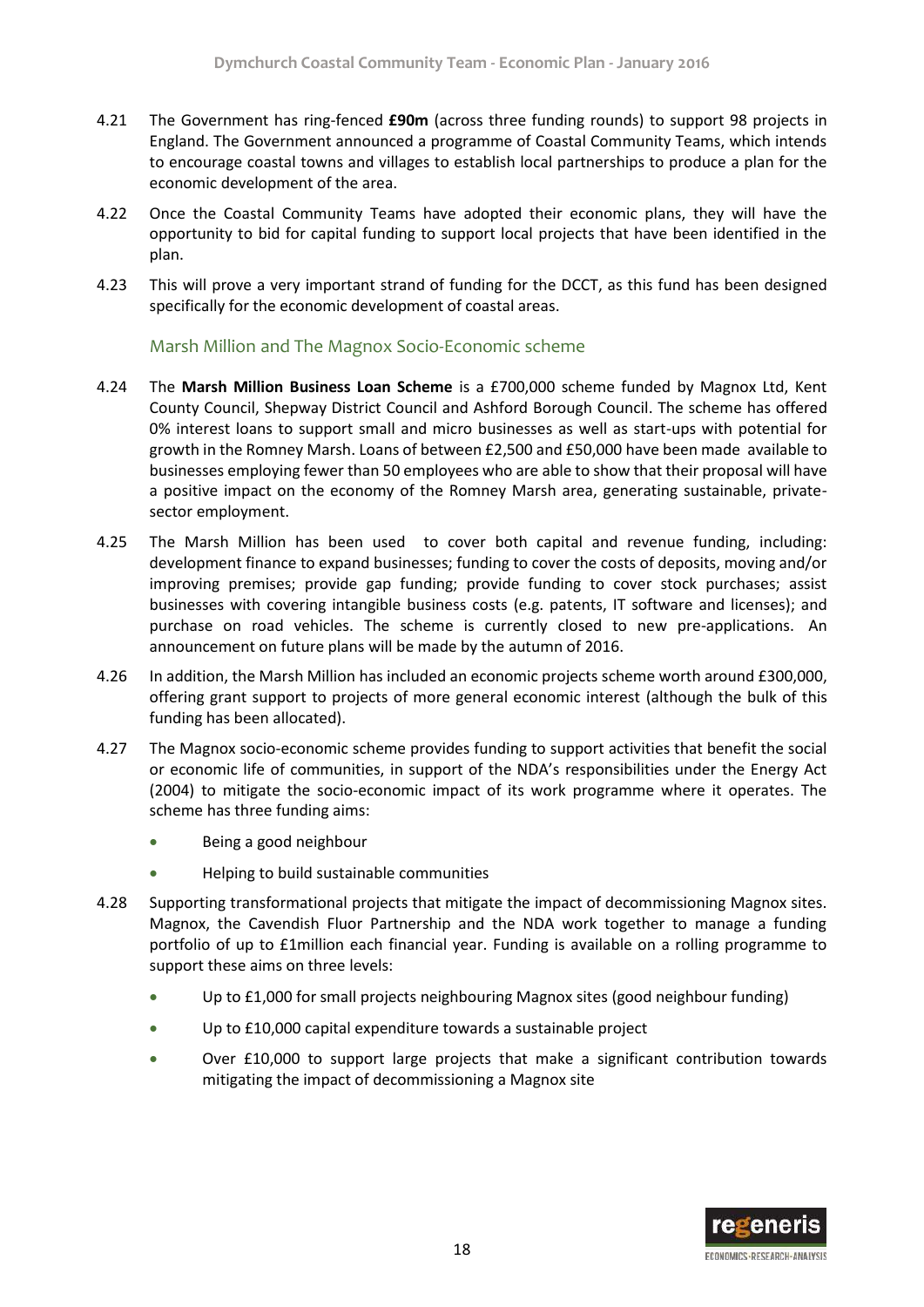#### Shepway District Council Apprenticeship Scheme

4.29 The **Shepway DC Apprenticeship Grants** are a form of grant funding for local employers who take on Shepway residents as apprentices. The Shepway Apprenticeship Scheme has been allocated £100,000 of funding in 2015/16. The district council is aiming to support at least 75 apprenticeships over the next year. The support is dependent on the sector and area in which the business operates within.

| <b>Sectors</b>                         | <b>Key Employment Areas</b>   |
|----------------------------------------|-------------------------------|
| <b>Finance and Insurance Services</b>  | <b>Folkestone Town Centre</b> |
| IT, Creative and Media                 | <b>Cheriton High Street</b>   |
| Tourism and Leisure                    | Sandgate High Street          |
| Manufacturing                          | Hythe Town Centre             |
| Construction                           | Dymchurch High Street         |
| Retail (not including Hair and Beauty) | New Romney Town Centre        |
| <b>Transport and Distribution</b>      | Lydd Town Centre              |
| Utilities                              |                               |
| Agriculture                            |                               |

Shepway District Council 2015

### Shepway District Council Discretionary Rate Relief

- 4.30 Shepway District Council has allocated £250,000 from its reserves to put towards **Discretionary Rate Relief** for Shepway based businesses in 2015/16. The scheme aims to support economic growth and is only available to businesses that can demonstrate job creation. Eligibility for funding is as follows:
	- A business located in a priority sector and located in a key employment area will be eligible for up to 100% business rate relief (capped at £40,000).
	- A business in a priority sector or located in a key employment area will be eligible for up to 50% relief (capped at £20,000).
	- A business not in a priority sector or located in a key employment area may still be eligible for rate relief, if it can demonstrate substantial job creation in 2015/16 (capped at £40,000)

| <b>Sectors</b>                                                                                          | <b>Key Focus Areas</b>                                          |
|---------------------------------------------------------------------------------------------------------|-----------------------------------------------------------------|
| Financial Services (including insurance and<br>pensions)                                                | Shearway Business Park (Phases 1 and 2)<br>$\bullet$            |
| Creative Industries (including media & IT)                                                              | Park Farm Industrial Estate, Folkestone                         |
| Business and Professional Services (including<br>engineering-related scientific consultancy and<br>R&D) | M <sub>20</sub> Junction 11                                     |
| <b>Transport and Logistics</b>                                                                          | Link Park Industrial Estate, Lympne                             |
| Energy (including utilities)                                                                            | Mountfield Road Industrial Estate                               |
| Tourism, Culture, Retail and Recreation                                                                 | Folkestone Town Centre (including the<br>٠<br>Creative Quarter) |
| <b>Advanced Manufacturing</b>                                                                           | <b>Hythe Town Centre</b>                                        |
|                                                                                                         |                                                                 |

#### Table 4.2 Shepway DC Discretionary Rate Relief Requirements

![](_page_21_Picture_12.jpeg)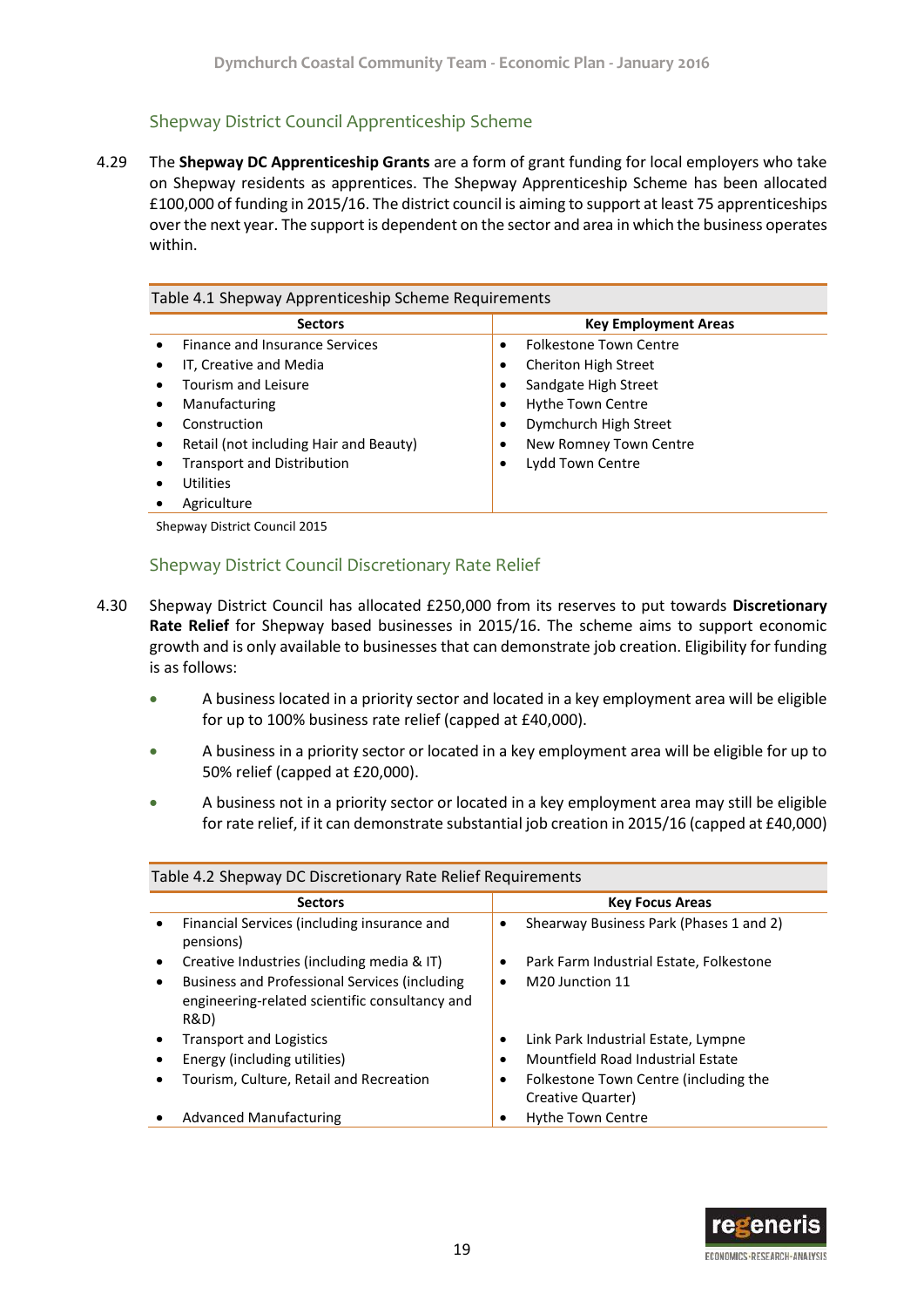#### Kent Downs & Marshes LEADER

- 4.31 Kent Downs & Marshes **LEADER** provides funding (up to £50,000) to support skills and employment in rural areas.
- 4.32 The Kent Downs and Marshes LEADER Programme has now started and will run until 2020 and Dymchurch is eligible as the Village falls within the programme area.

#### Heritage Lottery Funding (HLF)

- 4.33 The **HLF** offers a range of different grant programmes with grants from £3,000 to over £5million. Given the importance of heritage in Dymchurch is well worth in investigating as a potential project funder.
- 4.34 The **Kent Wildlife Trust** and the **Romney Marsh "Fifth Continent"** project have been awarded a **Heritage Lottery Funding**. This funding is to be used to enhance the natural, cultural and heritage landscape of the Romney Marsh area.
- 4.35 This is a possible funding stream for Dymchurch, especially for the projects that are connected to heritage and recreation (cycling and walking tours related to heritage, wildlife and conservation).
- 4.36 A proposed project of relevance to Dymchurch is the "Experience the Fifth Continent Sustainable Tourism Project" which is aiming to capitalise on the heritage resource in the area. A major aspect of this project is developing a consistent and appealing brand across Romney Marsh.

#### European Structural and Investment Funds

- 4.37 European Structural and Investment Funds are designed to improve economic growth and social wellbeing across different regions in the UK. The SE LEP has been allocated approximately £165 million of ESIF for the 2014-2020 period. The SE LEP has recently completed its strategy for how it plans to invest this allocation:
- 4.38 An ERDF allocation of around £83 million. This will be used to fund interventions across the LEP area which promote innovation; accelerate business starts and growth; improve access to finance; and, increase trade and attract investment
- 4.39 An ESF allocation of around £83 million. The SE LEPs priorities for this investment are skills and employment; employer-led infrastructure; enhanced information, advice and guidance; apprenticeships and other vocational provision; up-skilling the workforce and supporting SME growth; and, active inclusion, transition to work, and reducing youth unemployment
- 4.40 An EAFRD allocation of around £14.4 million. This funding is aimed to support jobs and growth in rural areas and can be spent on projects that will build knowledge and skills in rural areas, fund new, and developing non-agricultural, micro, small and medium-sized rural businesses; fund small scale renewable and broadband investments in rural areas and support tourism activities in rural areas.

#### SLGF

- 4.41 The SE LEP has submitted to government its strategic economic plan (SEP). This outlines the LEP's bid for its local Growth Deal – a share of the £2bn national Single Local Growth Fund and the 'asks' of government to support the delivery of business and economic investment in new ways.
- 4.42 The SEP outlines a number of geographical 'growth deals' across the LEP area. Of relevance to Dymchurch are the growth deals for Kent and Medway and East Sussex.

![](_page_22_Picture_17.jpeg)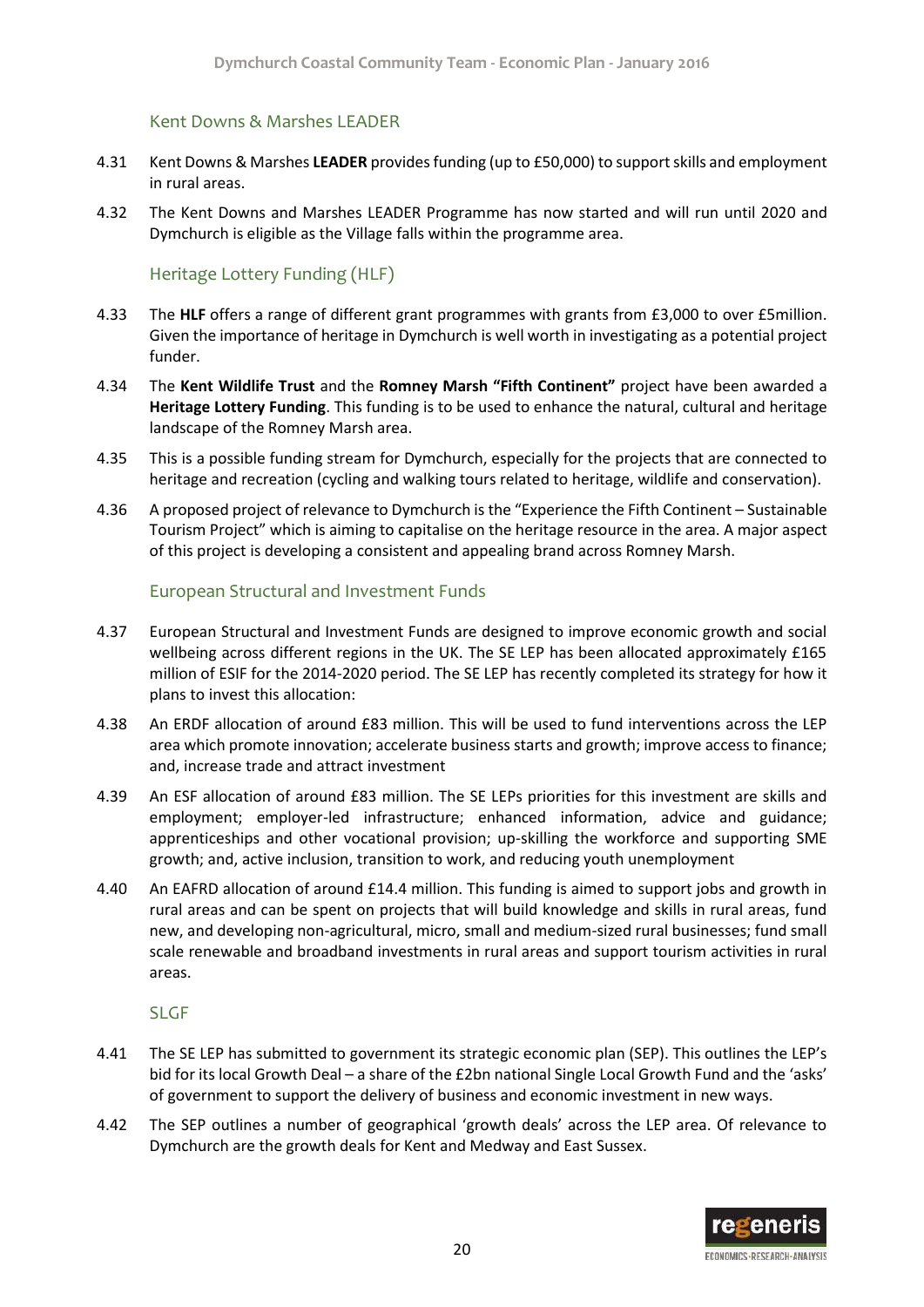4.43 The growth deal for Kent and Medway sets out an ambition to invest over £80 million each year for the next six years to unlock potential through increasing housing and commercial development; delivering transport and broadband infrastructure to unlock growth; backing business expansion through better access to finance and support; and delivering the skills that the local economy needs. While Dymchurch and Romney Marsh do not feature strongly in the current Kent and Medway project pipeline, there remains potential to influence this and secure SLGF investment for the local areas as delivery progresses over the coming years.

![](_page_23_Picture_2.jpeg)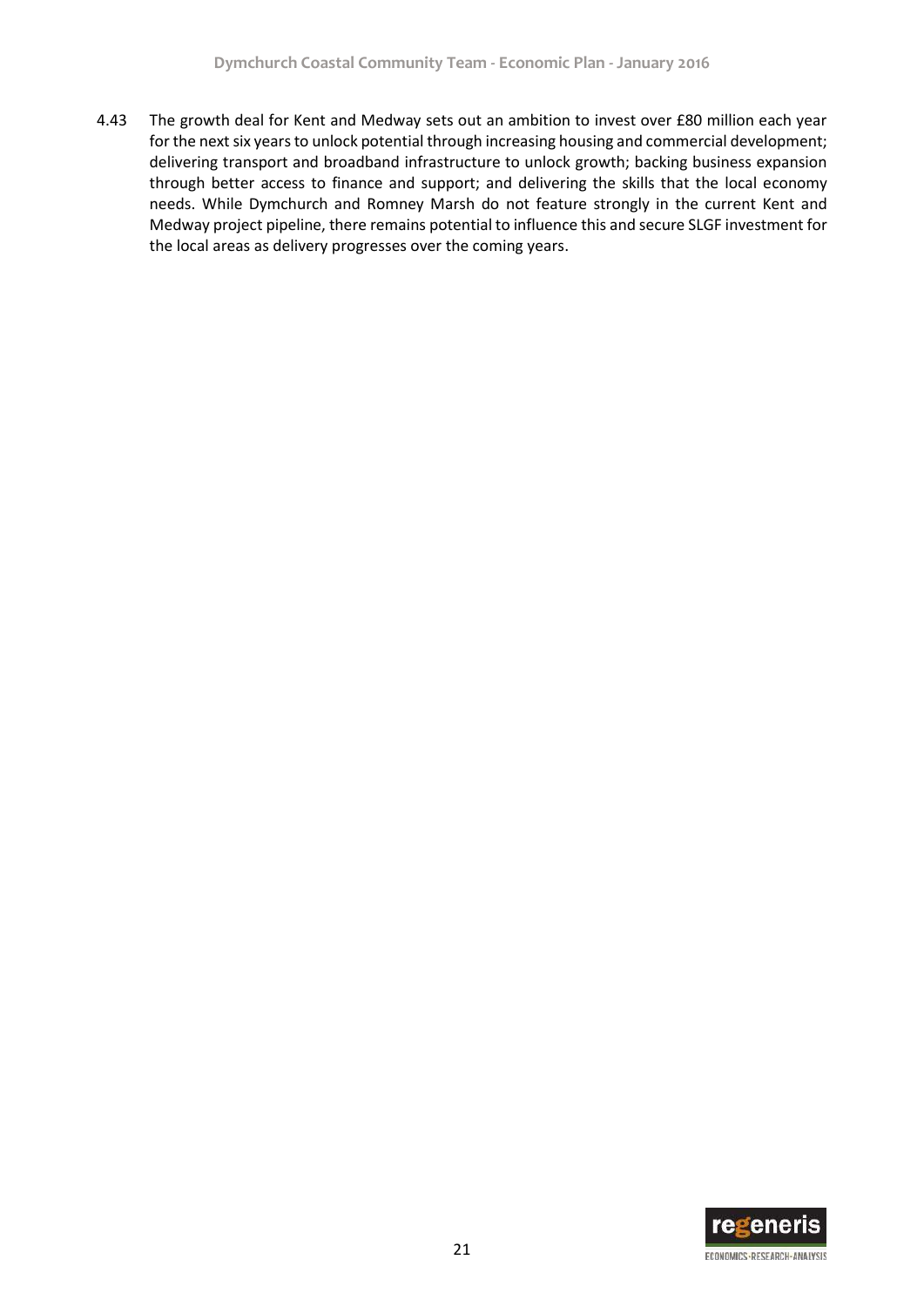# <span id="page-24-0"></span>**5. Strengths, Weaknesses, Opportunities and Threats**

5.1 Based on the context described previously and numerous consultations with local organisations, the following Strengths, Weaknesses, Opportunities and Threats have been summarised below.

|           | Table 5.1 SWOT analysis based on policy and socio-economic contexts                                                     |           |                                                                                   |
|-----------|-------------------------------------------------------------------------------------------------------------------------|-----------|-----------------------------------------------------------------------------------|
|           | <b>Strengths</b>                                                                                                        |           | Weaknesses                                                                        |
|           | Well established and iconic beach                                                                                       | $\bullet$ | No railway links from Folkestone                                                  |
|           | Historic Coastline and Heritage Sites e.g. Martello<br>Towers, New Hall, Medieval Church of St Pauls                    | $\bullet$ | Limited range and lack of accommodation                                           |
| $\bullet$ | Romney Hythe and Dymchurch Railway                                                                                      | $\bullet$ | Lack of quality public realm and open space, no<br>distinctive village centre     |
| $\bullet$ | Literary history and connections; Russell Thorndike<br>(Dr. Syn novels) & Edith Nesbit (The Railway<br>Children)        | $\bullet$ | Acts as a thoroughfare between Hythe and New<br>Romney                            |
|           | Cultural connections to major 20th artists such as<br>John Piper and Paul Nash                                          | ٠         | Seasonal trade and employment which is heavily<br>focussed on the summer months.  |
| $\bullet$ | Well established family facilities i.e. MDW                                                                             | ٠         | Ageing population                                                                 |
|           | amusement park                                                                                                          | ٠         | Lack of strong brand identity                                                     |
| ٠         | Proximity to Folkestone, Hythe, Ashford and<br>Channel Tunnel (20 minute drive time)                                    | $\bullet$ | Limited target market: "children's paradise"                                      |
| $\bullet$ | 1 hour 30 minutes' drive time to London                                                                                 | $\bullet$ | Limited facilities and services i.e. lack of diverse retail<br>and eating outlets |
|           | Location within the wider Romney Marsh area                                                                             | $\bullet$ | View of beach limited by sea wall                                                 |
|           | Active artisan community in wider Romney Marsh                                                                          | $\bullet$ | Lack of co-ordination amongst accommodation                                       |
|           | area                                                                                                                    |           | providers                                                                         |
|           | <b>Opportunities</b>                                                                                                    |           | <b>Threats</b>                                                                    |
|           | Explore possible leisure opportunities                                                                                  | $\bullet$ | Competition from other coastal towns and villages e.g.<br>Camber                  |
| $\bullet$ | Maximising the use of the beach e.g. kayaking,                                                                          | ٠         | Loss of small scale accommodation                                                 |
|           | volleyball                                                                                                              | ٠         | Seasonal nature of visitors and also employment                                   |
| ٠         | Capitalise on tourist opportunities based on                                                                            | $\bullet$ | Perception of semi-permanent resident population                                  |
|           | proximity to Hythe, Folkestone and Rye                                                                                  |           | taking up tourist accommodation during peak months.                               |
| $\bullet$ | Exploit Romney Hythe and Dymchurch Railway                                                                              | $\bullet$ | Limited employment opportunities                                                  |
| $\bullet$ | Link to other seaside towns along south east coast<br>based on arts and culture i.e. Folkestone, Margate,<br>Hastings & | $\bullet$ | Draw of other larger towns on younger population i.e.<br>Ashford, Folkestone      |
|           | Focus marketing on weekend visitors from London                                                                         | $\bullet$ | Closure of Dungeness Power Station which is a major<br>employer in the area       |
|           | Bringing together established<br>community/voluntary groups                                                             | ٠         | Limited public transport to and from Dymchurch                                    |
|           | Cycle and walking routes around the Marshes                                                                             |           | Lack of capital investment                                                        |
|           | Wildlife tourism                                                                                                        | $\bullet$ | Operation Stack impacts on visitor numbers especially                             |
|           | Romney Marsh Heritage Trail (possibility of                                                                             |           | during summer months.                                                             |
|           | including Dymchurch as part of a wider group of<br>trails)                                                              | $\bullet$ | Seasonal nature of visitors and also employment                                   |
|           | Romney Marsh focused funding schemes and<br>other support for businesses                                                | $\bullet$ | Lack of facilities for teenagers and young adults.                                |

![](_page_24_Picture_4.jpeg)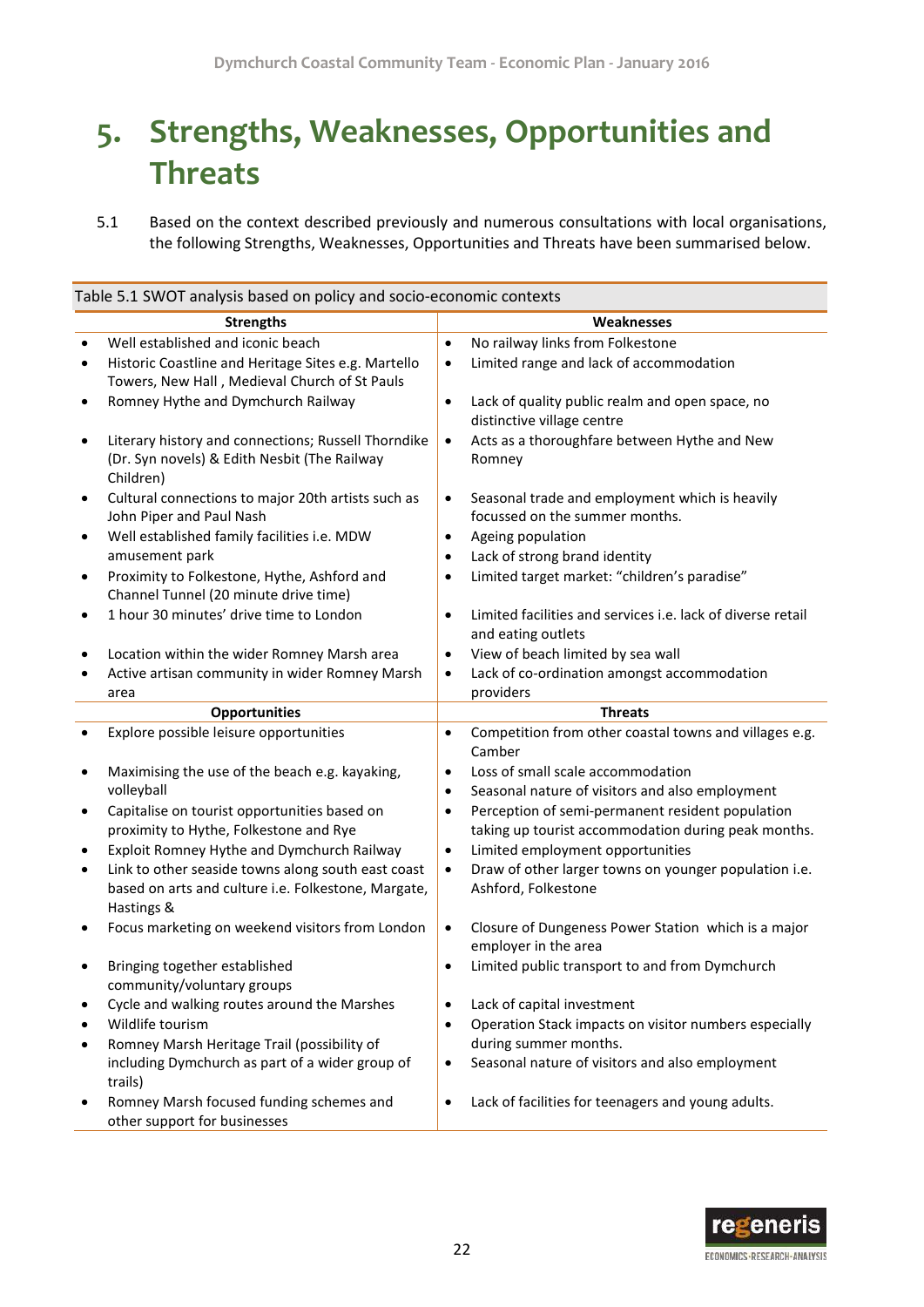# <span id="page-25-0"></span>**Strategy**

# <span id="page-25-1"></span>**6. Vision**

6.1 The vision for Dymchurch which has been agreed by the Dymchurch Coastal Community Team is as follows:

*Dymchurch will be a vibrant and prosperous seaside destination, serving the population of Romney Marsh, Kent and beyond.*

- 6.2 The vision has been developed on basis that perceptions of Dymchurch will need to change. It is also understood that to do this, the village will need to first focus upon local markets gradually increasing its sphere of influence as its reputation spreads.
- 6.3 To help deliver the vision, it is useful to consider a number of secondary visions which will help the strategy evolve and allow partners to see that they are moving in the right direction.
	- **2 Year Vision:** In two years, the Coastal Community Team will be established and well known. Initial interventions will have improved the visual impact of the village and there will be a measurable positive change in perceptions of Dymchurch. Day visitor trade from the surrounding area will have increased.
	- **4 Year Vision:** In four years Dymchurch will have delivered new and improved visitor attractions, accompanied by improved and better communicated accommodation offer. Spend in local shops and restaurants will have increased, as will the amount of positive press and external press about the village, its beach and its heritage offer.
	- **10 Year Vision:** Dymchurch will be a mainstay of the Romney Marsh visitor offer. It will attract staying guests from across the South East. Its retail and food offer will be a draw to Romney Marsh residents, whilst Dymchurch will have become one of the key images used to sell Kent nationally and internationally.

# <span id="page-25-2"></span>**7. Needs and Intentions**

- 7.1 To deliver against the vision, a number of themes have been identified. These will help to structure the intervention in Dymchurch, helping the CCT to maintain a strategic approach to the improvement of the village.
- 7.2 The themes are:
	- Increasing Recognition of Dymchurch **(IR)**
	- Improving the Visitor Experience **(VE)**
	- Creating a More Vibrant Centre **(VC)**
	- Making Better Use of Dymchurch's Assets **(UA)**
	- Organisation and Engagement **(OE)**

![](_page_25_Picture_18.jpeg)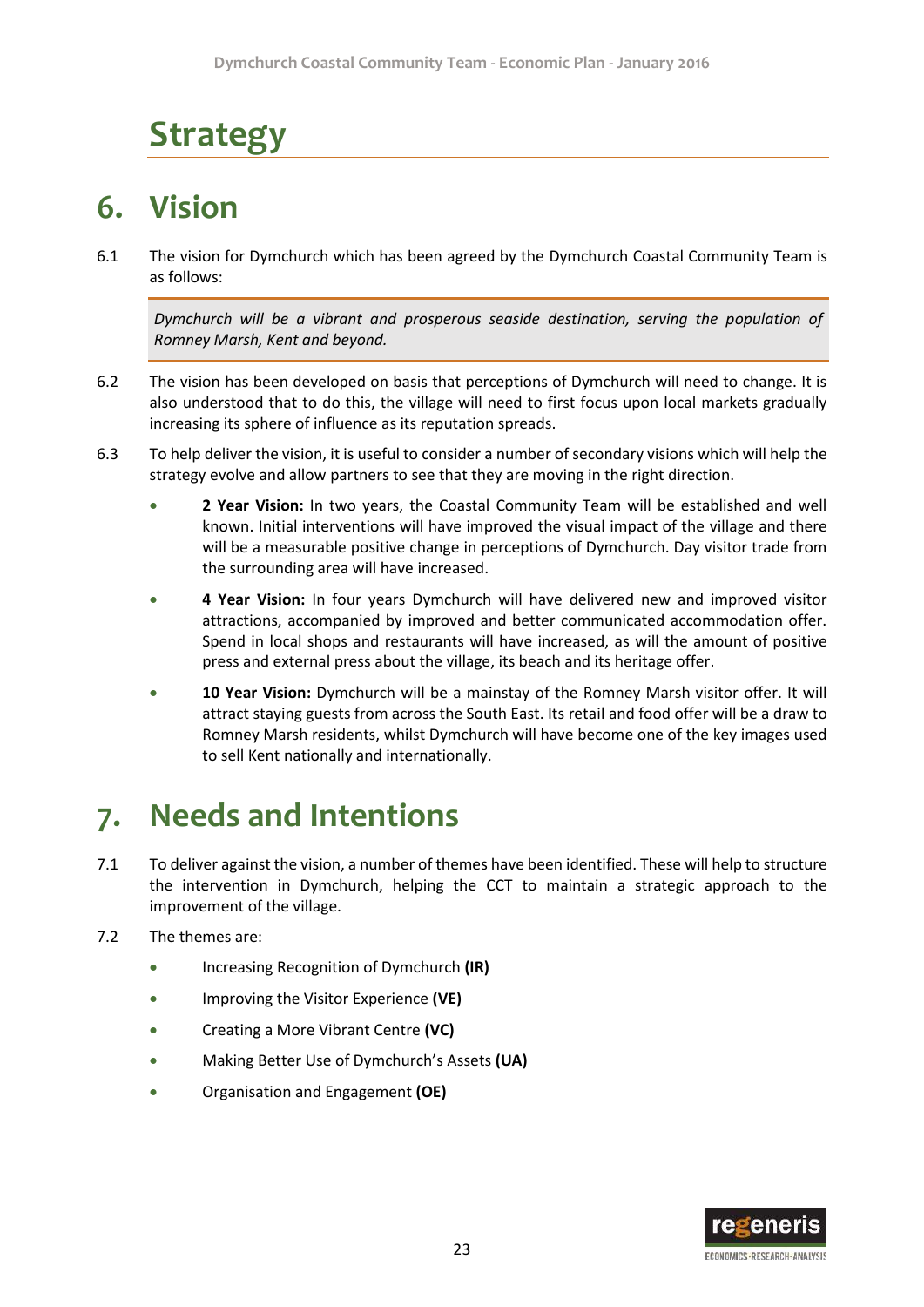## **Increasing Recognition of Dymchurch (IR)**

*Objective: Improve the way Dymchurch is perceived and increase the exposure of Dymchurch locally, regionally and nationally*

- 7.3 It is vital to attract more people to Dymchurch, to achieve this it is important that perceptions of Dymchurch are improved. By rebranding Dymchurch and moving away from the "Children's Paradise" brand, the image of Dymchurch can be reinvented.
- 7.4 To complement the rebranding of the area it is important to maximise any opportunities to expose the area via social media, the internet and local, regional and national media.
- 7.5 Whilst promoting the uniqueness of Dymchurch in its own right is a priority, it is also important to consider the brand of the wider Romney Marsh and Kent region. A consistent and joined-up approach will enhance both the Dymchurch and the wider region visitor offer and increase the attraction to potential visitors.

## **Improving the Visitor Experience (VE)**

*Objective: To enhance and extend the current visitor experience by introducing new attractions and services.*

- 7.6 Whilst increasing recognition and exposure of Dymchurch will attract people to the area, it is of equal importance to ensure that visitor expectations are met. The current visitor offer needs to be enriched, which will help attract new markets to the area.
- 7.7 Dymchurch is based on a traditional and faithful visitor market, with families returning generation after generation. This is an essential market for the area and whilst it is important to retain this market, it is also key for Dymchurch to diversify.
- 7.8 Diversification will involve maximising the unique assets Dymchurch possesses, whilst supporting the wider Romney Marsh visitor offer and becoming a significant player in the Romney Marsh tourism offer.

## **Creating a More Vibrant Centre (VC)**

*Objective: Improve the public realm to make Dymchurch a more vibrant place to live, work and visit.*

- 7.9 With a growing population locally and regionally, there is an opportunity for Dymchurch to capture growing demand and spending.
- 7.10 Making Dymchurch a more vibrant place, to not only visit but also to live and work would help support a more sustainable and dependable year-round economy.
- 7.11 Dymchurch's location on the A259; between Hythe and New Romney, means there is a large passing trade. However, there is a perception locally that Dymchurch is a thoroughfare, with minimal numbers of passing cars stopping in the village. By improving the visual appeal and vibrancy of the centre and high street more passing visitors will be encouraged to stop, visit and spend time in Dymchurch.

![](_page_26_Picture_16.jpeg)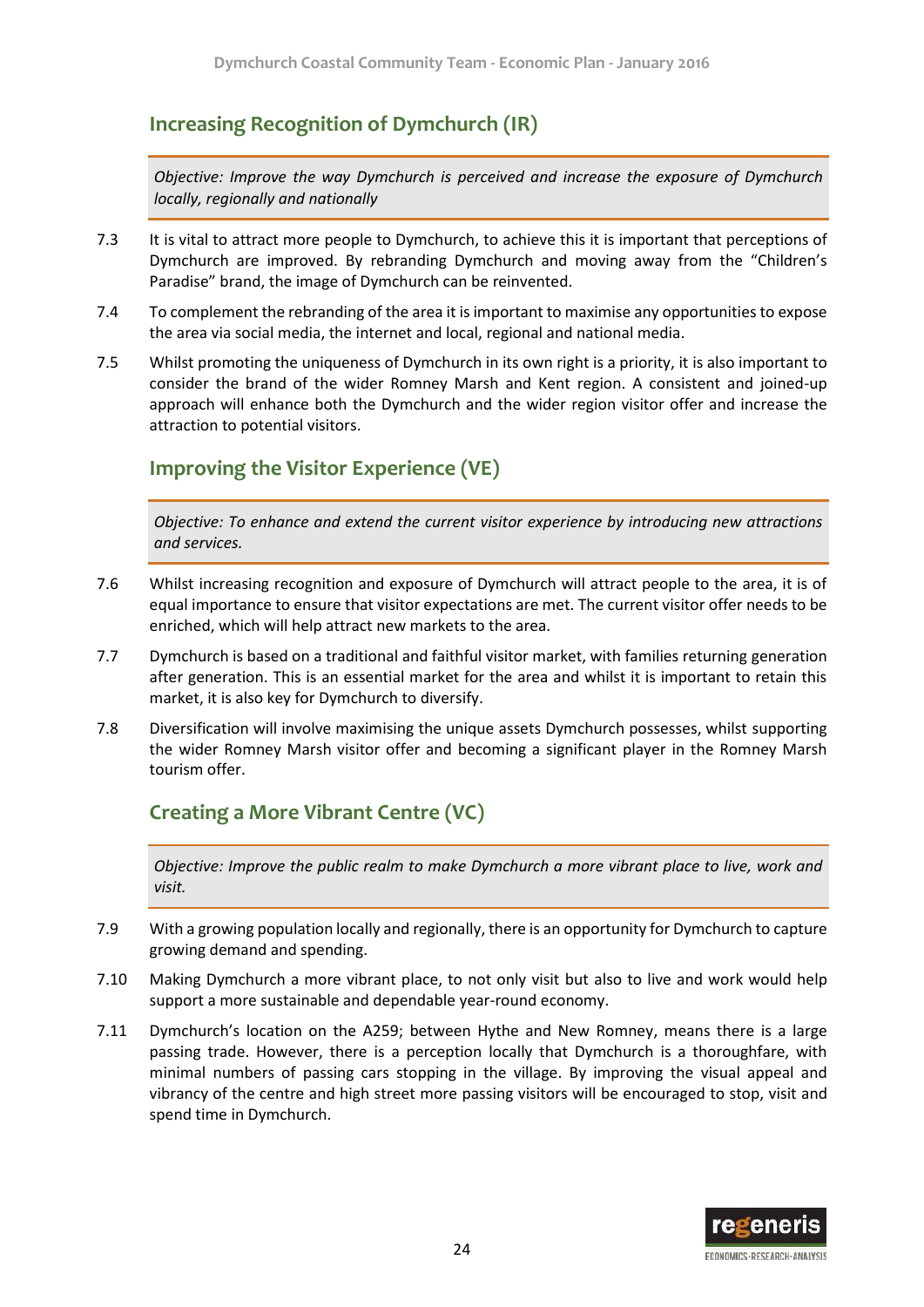## **Making Better Use of Dymchurch's Assets (UA)**

*Objective: Maximise the potential of the numerous assets within Dymchurch and the wider area.*

- 7.12 Dymchurch has number of unique assets to offer, however they are currently underutilised.
- 7.13 The beach in Dymchurch is one of the largest sandy beaches within the region, but remains hidden by the sea wall and can be missed by passing visitors. It is therefore important to increase the exposure and use the beach to its full potential.
- 7.14 Important heritage sites which are unique to Dymchurch could also be better used to attract visitors and enhance the unique selling point of the village.
- 7.15 There are also other assets that could be used to provide retail space, business space and accommodation.

## **Organisation and Engagement (OE)**

*Objective: Ensure all relevant organisations within Dymchurch, Romney Marsh, Kent and the wider South East area are engaging with each other and that all resources are being maximised.*

- 7.16 There are a number of active groups, organisations and committees within Dymchurch and the wider Romney Marsh area.
- 7.17 Whilst all groups have the best intentions of Dymchurch and the wider Romney Marsh area at heart, it would be beneficial for all parties to work cohesively, transparently and consistently. This will ensure all opportunities are taken advantage of whilst all resources are used effectively.

![](_page_27_Picture_11.jpeg)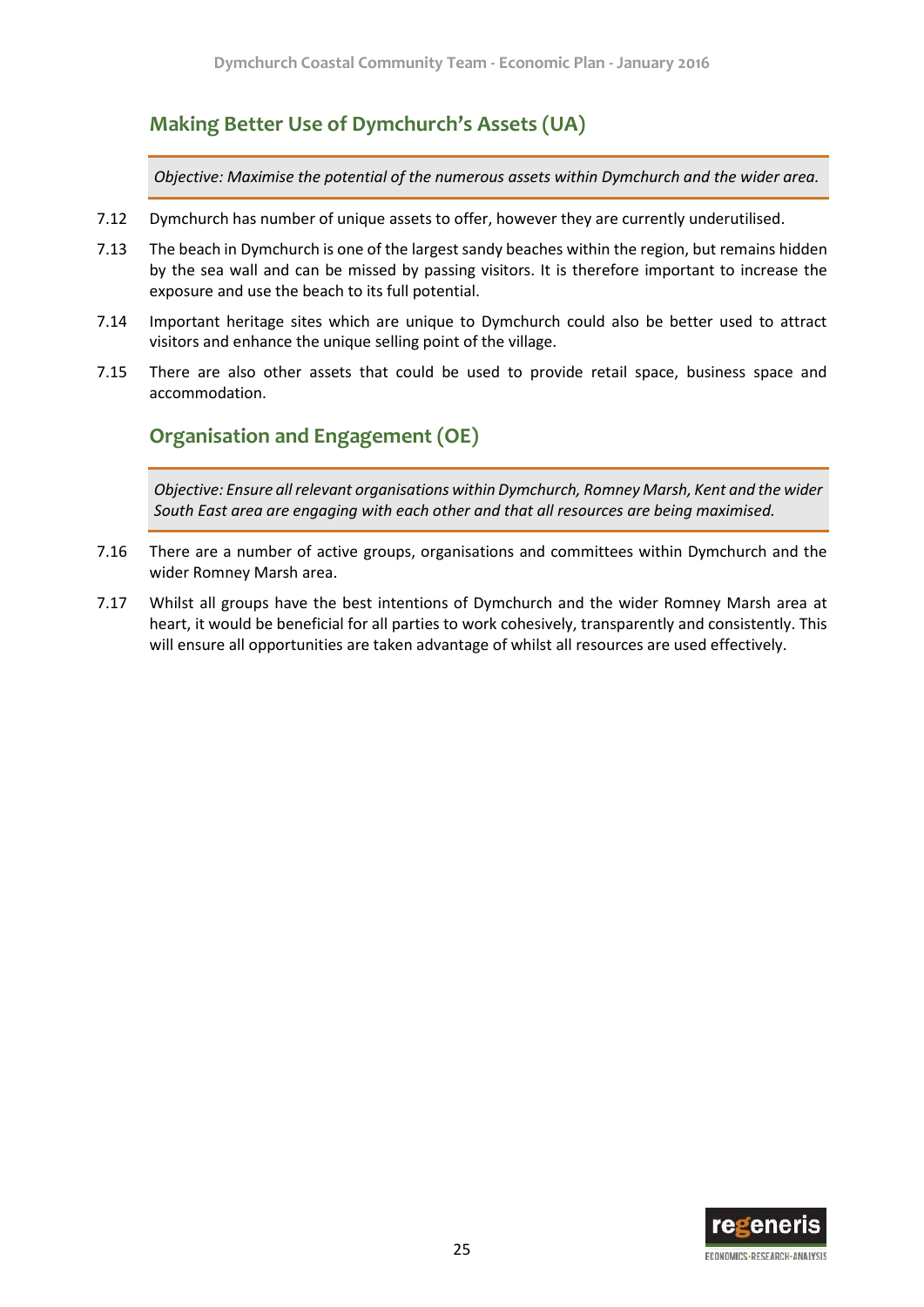# <span id="page-28-0"></span>**8. Strategy: Action Plan**

- 8.1 To ensure the strategy is delivered, a set of goals and projects have been identified. The projects and goals that have been identified are based over short to medium term time scales. DCCT have limited time and funds available therefore the projects are intended to be realistic and manageable.
- 8.2 For each of the five themes we have set out the following:
	- **Short-term goals:** Dymchurch CCT should be in a position to achieve or partially achieve these goals within 6 months of the strategy being adopted.
	- **Medium-term goals:** the CCT should in a position to achieve or partially achieve these goals within 5 years.
- 8.3 To help support the goals that have been set, a range of specific projects have been suggested, the list of projects is not exhaustive, and this is an indicative schedule.
- 8.4 For each project a number of factors have been considered, including;
	- **Action:** description of the project and relevant actions.
	- **Timescale:** short or medium term timescale.
	- **Estimated cost:** high level, rough cost based on other similar projects.
	- **Relevant example:** a relevant example of a similar project that has been delivered elsewhere; locally, regionally or nationally.
	- **Priority:** a number of projects have been highlighted as priority, based on initial discussions with the DCCT.
	- **Indicative partners:** list of other possible partners who can support and complement the project.
- 8.5 To ensure that the relevant goals and actions are achieved a number of **quick wins** and **performance measures** have also been suggested. The measures are intended to be, where possible; **specific, measurable, achievable, realistic** and **timed.** Each performance measure also has a **timescale** in which it is aimed it will be achieved.

![](_page_28_Picture_15.jpeg)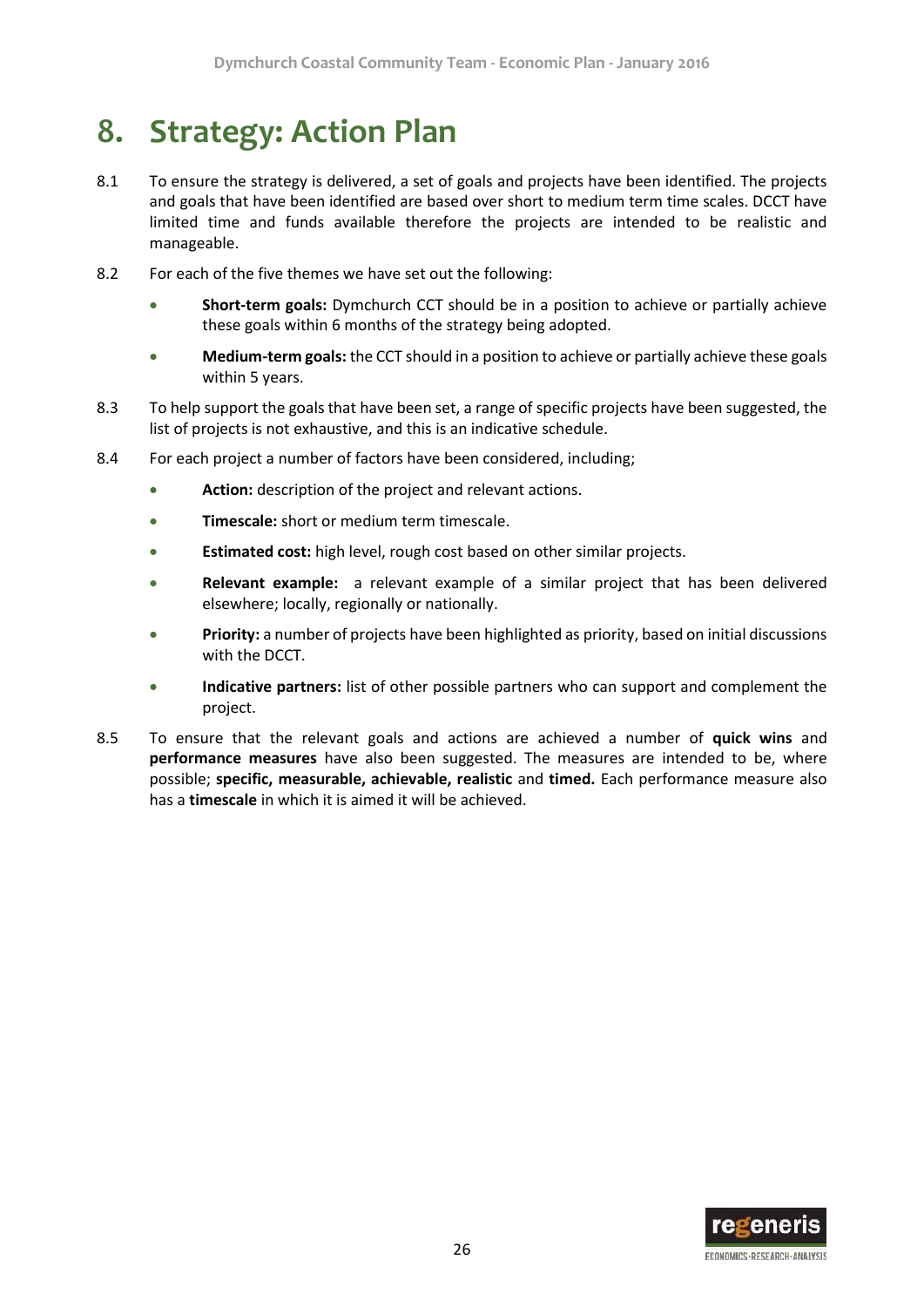# <span id="page-29-0"></span>**Theme 1: Increasing Recognition of Dymchurch**

- 8.6 The amount of recognition Dymchurch receives locally, regionally and nationally is paramount to improving visitor numbers, spend and prosperity. However, whilst increasing exposure is important, it is vital the perceptions of Dymchurch are also improved.
- 8.7 The key intention is to rebrand Dymchurch so it offers more than just a "Children's Paradise" and reaches out to a wider visitors' market locally and regionally.

## **Statements of intent - Short-term**

- **Rebranding:** Create a contemporary and recognisable brand for Dymchurch, that encapsulates the wider Dymchurch offer, not just a "Children's Paradise". The re-branding should focus on the unique heritage as a historic village (including military, smuggling, literary and art heritage), and its impressive sandy beach e.g. "Smugglers Sands".
- **Digital Advertising and Social Media:** Greater active involvement with social media and online marketing, to increase exposure i.e. Twitter, YouTube, Facebook.
- **Awareness raising:** Increased and improved signage in the local and wider Romney Marsh area, enhancing Dymchurch's presence in the Romney Marsh region.

### **Statements of intent - Medium-term**

- **Targeted local and regional media:** Greater engagement with local and regional media on a more frequent basis.
- **Links to new housing developments in the local area:** Utilise new markets and opportunities arising from the new Martello Lakes Development (c. 1000 new homes), Ashford, Shorncliffe Heights and Folkestone Seafront. This would involve working with developers to reconfigure Dymchurch's offer to meet their needs.

## **Case Study**

**Description:** Digital advertising (banner) and support campaign through visitsoutheastengland.com (Tourism South East)

**Impact:** c. 100,000 visitors per month

**Rough Cost**: £250

**Timescale**: 3 months exposure

![](_page_29_Picture_16.jpeg)

![](_page_29_Picture_17.jpeg)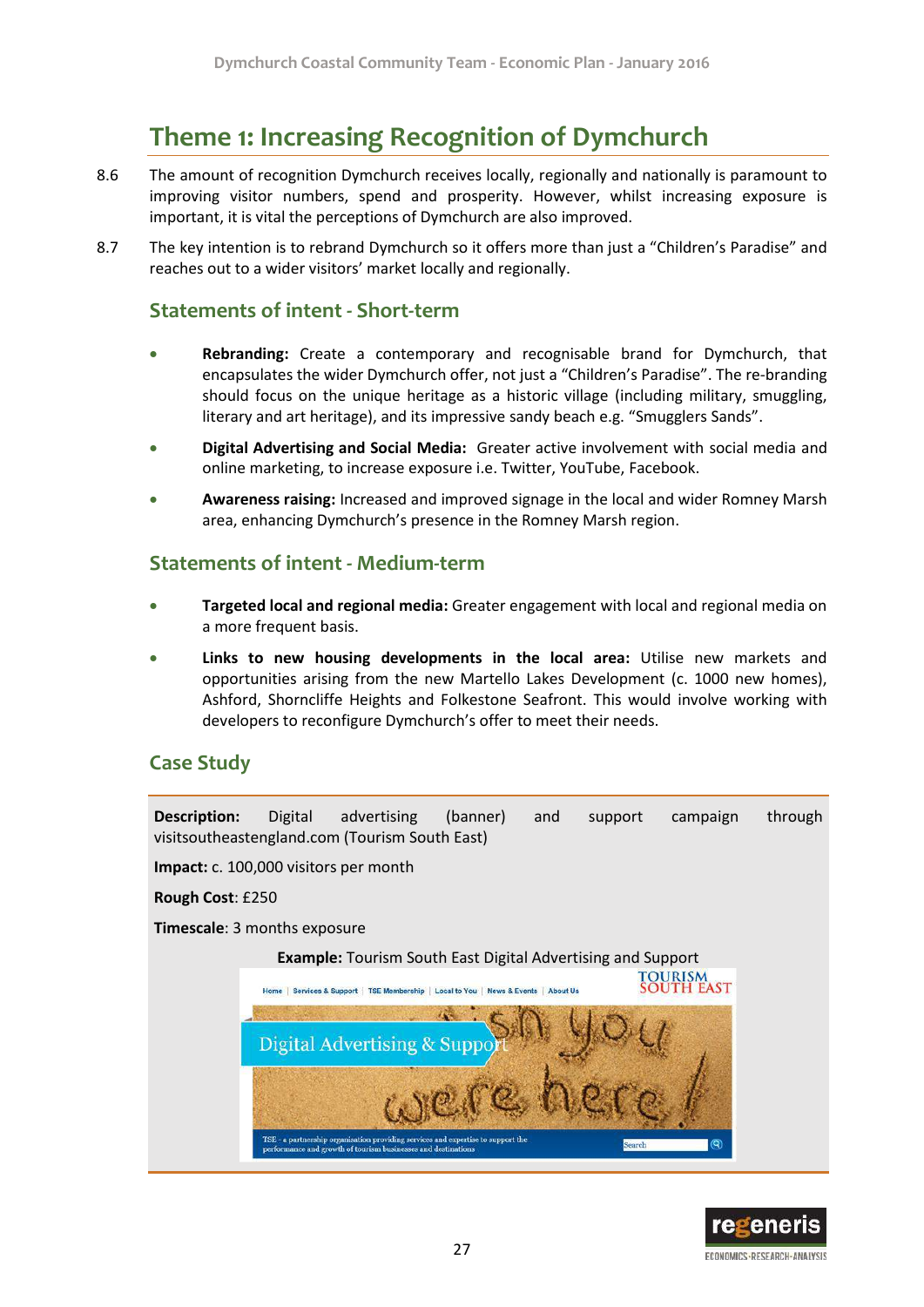## **Key Projects: Increasing Recognition of Dymchurch**

|                 | Table 6.1 Thureasing Recognition or Dyniumului - Projects                                                                                                                          |                          |                  |                                                                                      |                 |                                                                                                                             |  |  |
|-----------------|------------------------------------------------------------------------------------------------------------------------------------------------------------------------------------|--------------------------|------------------|--------------------------------------------------------------------------------------|-----------------|-----------------------------------------------------------------------------------------------------------------------------|--|--|
| Goal            | Project                                                                                                                                                                            | <b>Timescale</b>         | Est. Cost        | Example                                                                              | <b>Priority</b> | <b>Potential Partners</b>                                                                                                   |  |  |
| IR1             | Rebranding: Consult on and create a contemporary,<br>recognisable and unique brand for Dymchurch<br>which complements the wider Romney Marsh<br>brand.                             | Short                    | £10k-<br>£25k    | Southend-on-Sea<br>(Shop-on-Sea,<br>Work-on-Sea, Live-<br>on-Sea).                   | Yes             | DCCT,<br>Marsh<br>Romney<br>Partnership, PR & marketing<br>agency                                                           |  |  |
| IR <sub>2</sub> | Digital advertising and support campaign: Engage<br>and fund a digital advertising campaign with the<br>support of Tourism South East.                                             | Short                    | $£2k-E10k$       | Visit South<br>East<br>England<br>digital<br>advertising<br>and<br>support campaign. |                 | DCCT, Tourism South East,<br>Visit Kent, Folkestone Town<br>Council                                                         |  |  |
| IR3             | Improved signage: Increase and improve signage in<br>Dymchurch and advanced signage in the wider<br>Romney Marsh area                                                              | Short                    | $£10k -$<br>£25k | South East Tourism<br>signage<br>new<br>project                                      | Yes             | DCCT, South East Tourism                                                                                                    |  |  |
| IR4             | Local Media: Feature regularly in local and regional<br>media.                                                                                                                     | Short /<br><b>Medium</b> | $E2k -$<br>£10k  |                                                                                      |                 | DCCT,<br>Kentnews.co.uk,<br>kentonline.co.uk,<br>Kent &<br>Sussex<br>Courier,<br>Kent<br>Messenger, BBC Radio Kent,<br>kmfm |  |  |
| IR5             | Sponsorship and Marketing: Liaise with Barratt<br>Homes to discuss sponsorship opportunities and<br>exposure of Dymchurch in marketing material for<br>Martello Lakes Development. | Short /<br><b>Medium</b> | $<$ £2 $k$       | Barratt sponsoring<br>local sports clubs<br>Aylesham<br>near<br>Village              |                 | <b>DCCT, Barratt Homes</b>                                                                                                  |  |  |

Table 8.1 Increasing Recognition of Dymchurch - Projects

Regeneris Consulting 2015

![](_page_30_Picture_5.jpeg)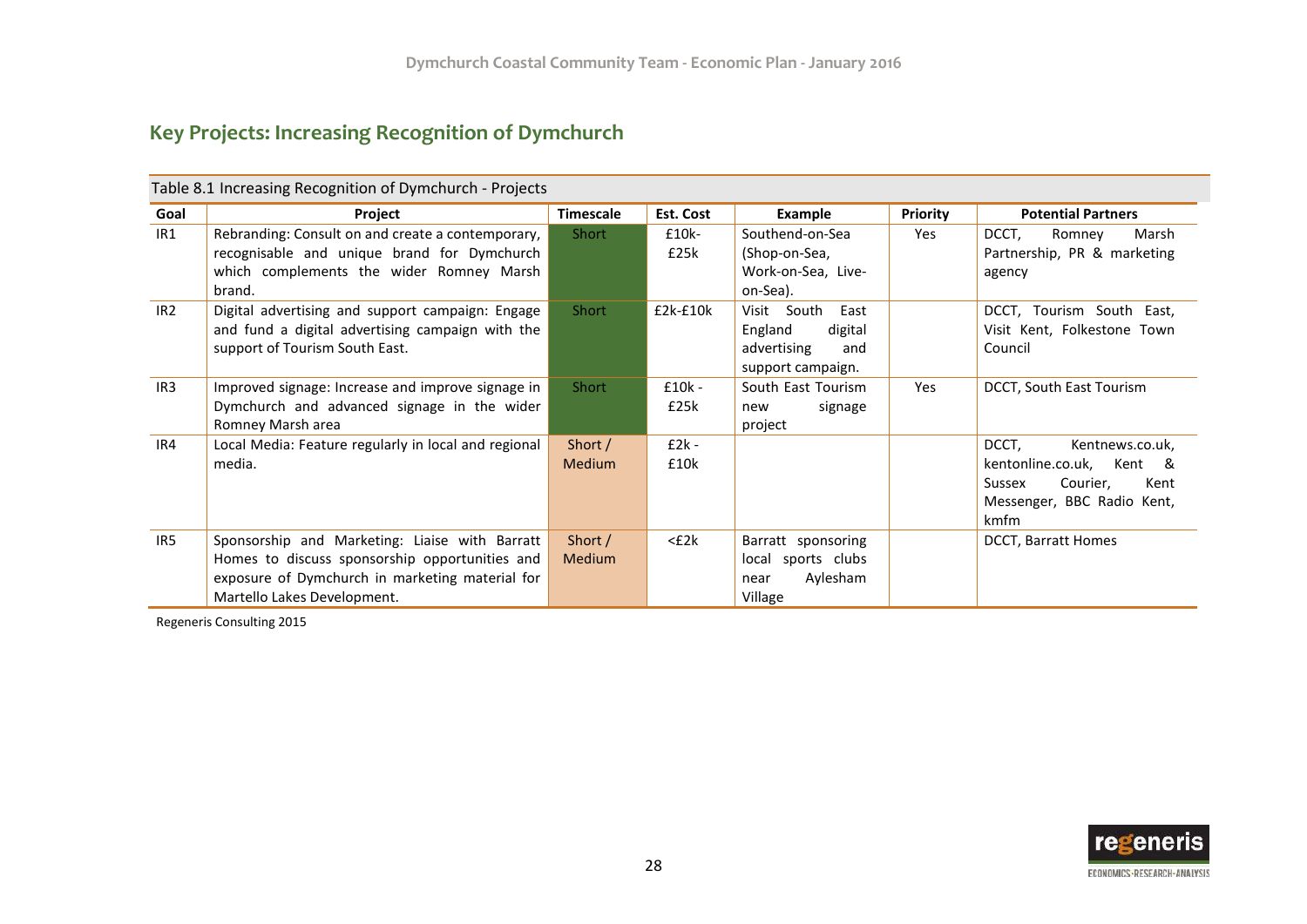## **Initial Actions**

|                 | Table 8.2 Increasing Recognition of Dymchurch - Initial Actions |                                                                                  |               |                   |                                  |  |
|-----------------|-----------------------------------------------------------------|----------------------------------------------------------------------------------|---------------|-------------------|----------------------------------|--|
| Goal            |                                                                 | <b>Action</b>                                                                    | <b>Term</b>   | <b>Time Scale</b> | Responsible                      |  |
| IR1             |                                                                 | Create and adopt new brand within 6 months                                       | Short         | Within 6 months   | <b>DCCT</b>                      |  |
| IR1             |                                                                 | Dymchurch is listed and advertised on visitsoutheast.com                         | Short         | Within 6 months   | DCCT, VisitSouthEast / VisitKent |  |
| IR <sub>1</sub> |                                                                 | New Dymchurch brand agreed (through consultation) and marketed                   | <b>Medium</b> | Within 12 months  | DCCT, RMP, Shepway DC, Local     |  |
|                 |                                                                 | within 12 months.                                                                |               |                   | Traders                          |  |
| IR <sub>2</sub> |                                                                 | Enquire about social media training for tourism businesses                       | <b>Short</b>  | Within 6 months   | <b>DCCT</b>                      |  |
| IR <sub>3</sub> |                                                                 | New signage in place in Dymchurch within 12 months of strategy being<br>adopted. | <b>Medium</b> | Within 12 months  | DCCT, South East Tourism         |  |
| IR4             |                                                                 | Engage with local/regional journalists                                           | Short         | Within 6 months   | <b>DCCT</b>                      |  |
| IR4             |                                                                 | Send a member of the DCCT team on a content/copywriting training to              | <b>Medium</b> | Within 12 months  | <b>DCCT</b>                      |  |
|                 |                                                                 | enable the team to write regular content for the local media.                    |               |                   |                                  |  |
| IR5             |                                                                 | Initial discussions and enquiries made with Barratt Homes                        | Short         | Within 6 months   | DCCT, Shepway DC                 |  |

Regeneris Consulting 2015

## **Performance Measures**

Table 8.3 Increasing Recognition of Dymchurch - Performance Measures

| Goal | <b>Indicator</b>                                                    | <b>Term</b>   | <b>Time Scale</b> | <b>CCF Indicator</b> |
|------|---------------------------------------------------------------------|---------------|-------------------|----------------------|
| IR1  | Increase in site traffic to Dymchurch landing page within 6 months. | <b>Short</b>  | Within 6 months   | N/A                  |
| IR2  | New signs erected (inc. advanced and local)                         | <b>Medium</b> | Within 12 months  | Infrastructure       |
| IR3  | Increase in number of new visitors to Dymchurch                     | <b>Medium</b> | Within 12 months  | Tourism              |
| IR4  | Increase in features in local or regional media                     | <b>Medium</b> | Within 12 months  | N/A                  |
| IR5  | Increase in private sector funding leveraged (£'s)                  | <b>Medium</b> | Within 12 months  | Leverage             |

![](_page_31_Picture_7.jpeg)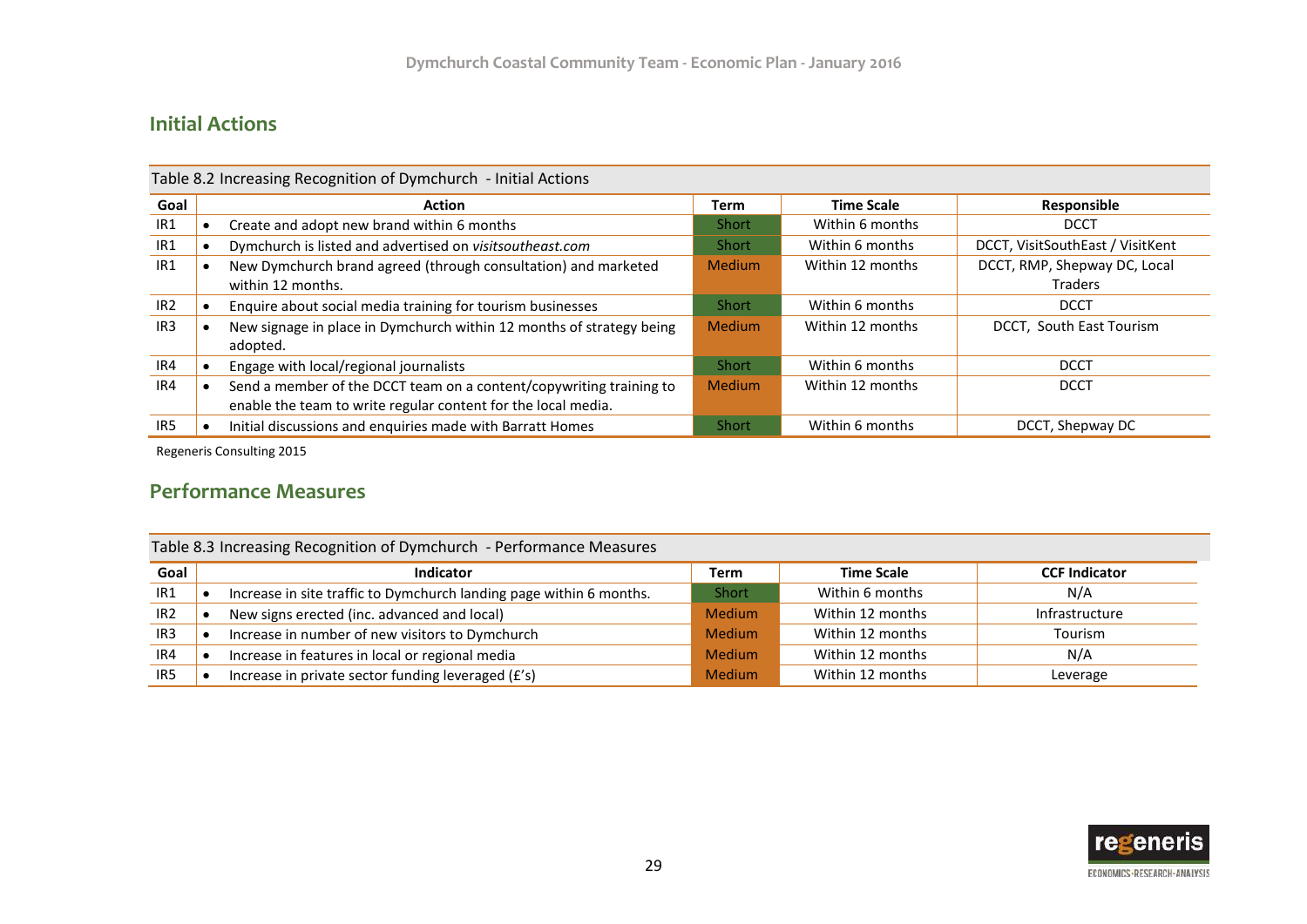# **Theme 2: Improving Visitor Experience**

- <span id="page-32-0"></span>8.8 An enhanced, higher quality visitor experience is key to attracting new markets to Dymchurch. Whilst it is important to ensure the village caters for the loyal and longstanding visitors it is also imperative that Dymchurch attracts a broader range of visitors to ensure its sustainability.
- 8.9 On one hand Dymchurch needs to complement and support the wider tourism offer found in the Romney Marsh area, whilst showcasing the uniqueness of the village. In the long-term, this will lead to new facilities and a more diverse accommodation offer.

## **Statements of intent - Short-term**

- **Explore opportunities for new and improved outdoor and leisure:** Link to the excellent cycling, walking and other leisure opportunities that are on offer in the wider Romney Marsh such as the Romney Marsh guided bicycle tours, coastal walks and Haguelands outdoor activity centre becoming part of the wider Romney Marsh and Kent tourist offer.
- **Promote and develop the unique heritage offer:** Build on and develop Dymchurch's heritage offer, based on the unique and important heritage sites in and around the village.

### **Statements of intent - Medium-term**

- **Enhance the beach offer:** Promote and encourage greater use of the beach, by testing and stimulating a wider range of activities on the beach.
- **Strengthen the accommodation provision:** Devise an accommodation strategy and look at the need for offering new and innovative types of accommodation within Dymchurch e.g. beach huts.

## **Case Study**

**Description:** Super Huts – Offering high quality self-catering on the beach front

**Impact:** Increased accommodation offer in the area and potential income.

**Rough Cost**: c. £30-40k per hut

**Timescale**: 6 – 12 months

**Example:** Alum Chime 'Super Huts' (Bournemouth), Mudeford Beach Huts (Dorset), We Made That Hut (Lincolnshire), Dukes Walk (Whitley Bay)

![](_page_32_Picture_16.jpeg)

Super Huts – Alum Chime Dukes Walk, Whitley Bay

Source: Bournemouth Borough Council / Beachhutresorts.com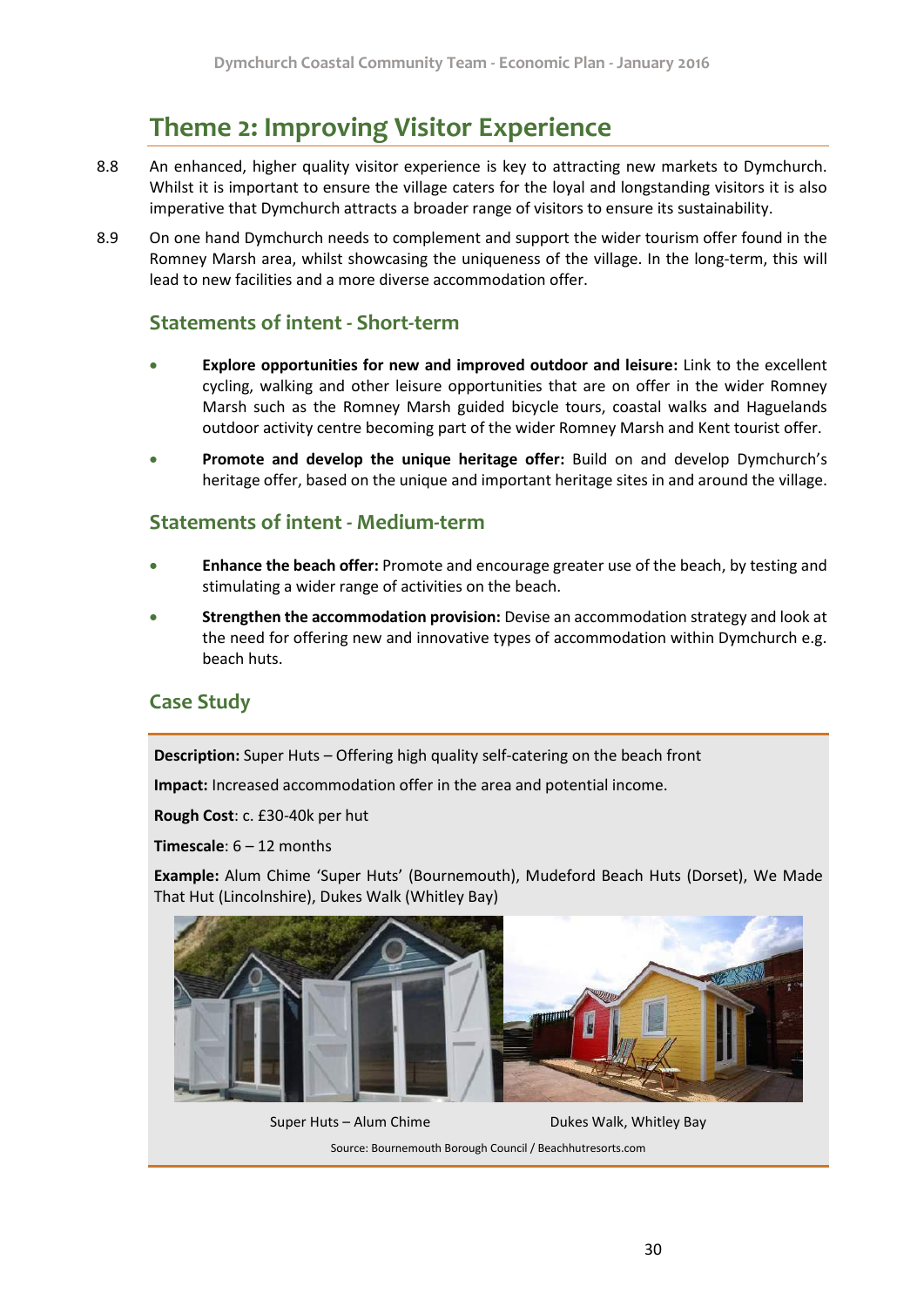## **Key Projects: Improving Visitor Experience**

|                 | Table 8.4 Improving Visitor Experience – Projects |                  |            |                           |            |                                        |  |  |  |
|-----------------|---------------------------------------------------|------------------|------------|---------------------------|------------|----------------------------------------|--|--|--|
| Goal            | Project                                           | <b>Timescale</b> | Est. Cost  | <b>Example</b>            | Priority   | <b>Indicative Partners</b>             |  |  |  |
| VE1             | Cycle hire scheme (e.g. Romney, Hythe and         | Short /          | $£2k -$    | Visit Cornwall, Le Petit  |            | DCCT, RHD Railway, Romney              |  |  |  |
|                 | Dymchurch Railway) and walking tours:             | <b>Medium</b>    | £10k       | Café<br>Poisson           |            | Marsh<br>Countryside                   |  |  |  |
|                 | Promote the wider cycle/walking route offers      |                  |            | Whitstable Cycle Hire /   |            | Partnership, 5 <sup>th</sup> Continent |  |  |  |
|                 | within the Romney Marsh area and in               |                  |            | Planned                   |            |                                        |  |  |  |
|                 | particular the sea wall route from Hythe to       |                  |            |                           |            |                                        |  |  |  |
|                 | Dungeness.                                        |                  |            |                           |            |                                        |  |  |  |
| VE <sub>2</sub> | Develop and build on the existing Dymchurch       | <b>Medium</b>    | $£2k -$    | Bath<br>Heritage<br>Tour, | Yes        | DCCT,<br>Dymchurch<br>Heritage         |  |  |  |
|                 | heritage tour, making it more interactive (e.g.   |                  | £10k       | Stonehenge,<br>Jersey     |            | Group,<br>English<br>Heritage,         |  |  |  |
|                 | QR codes, audio tour app) and visible to          |                  |            | <b>Heritage Tour</b>      |            | Romney Marsh Corporation,              |  |  |  |
|                 | visitors.                                         |                  |            |                           |            |                                        |  |  |  |
| VE3             | Devise a beach strategy: support a range of       | <b>Medium</b>    | $<$ £2 $k$ | Boscombe Beach            | <b>Yes</b> | DCCT, Environment Agency               |  |  |  |
|                 | new leisure uses on the beach with the aim of     |                  |            |                           |            |                                        |  |  |  |
|                 | attracting and catering for a greater number      |                  |            |                           |            |                                        |  |  |  |
|                 | of visitors.                                      |                  |            |                           |            |                                        |  |  |  |
| VE4             | Accommodation strategy: Look at the need          | <b>Medium</b>    | $£25k -$   | Alum Chine                |            | DCCT, Shepway<br>DC,<br>local          |  |  |  |
|                 | for offering new and innovative types of          |                  | £50k       | (Bournemouth),            |            | accommodation<br>providers,            |  |  |  |
|                 | accommodation within Dymchurch and                |                  |            | Mudeford (Dorset)         |            | Visit Kent                             |  |  |  |
|                 | nearby area e.g. beach huts                       |                  |            |                           |            |                                        |  |  |  |

Regeneris Consulting 2015

![](_page_33_Picture_4.jpeg)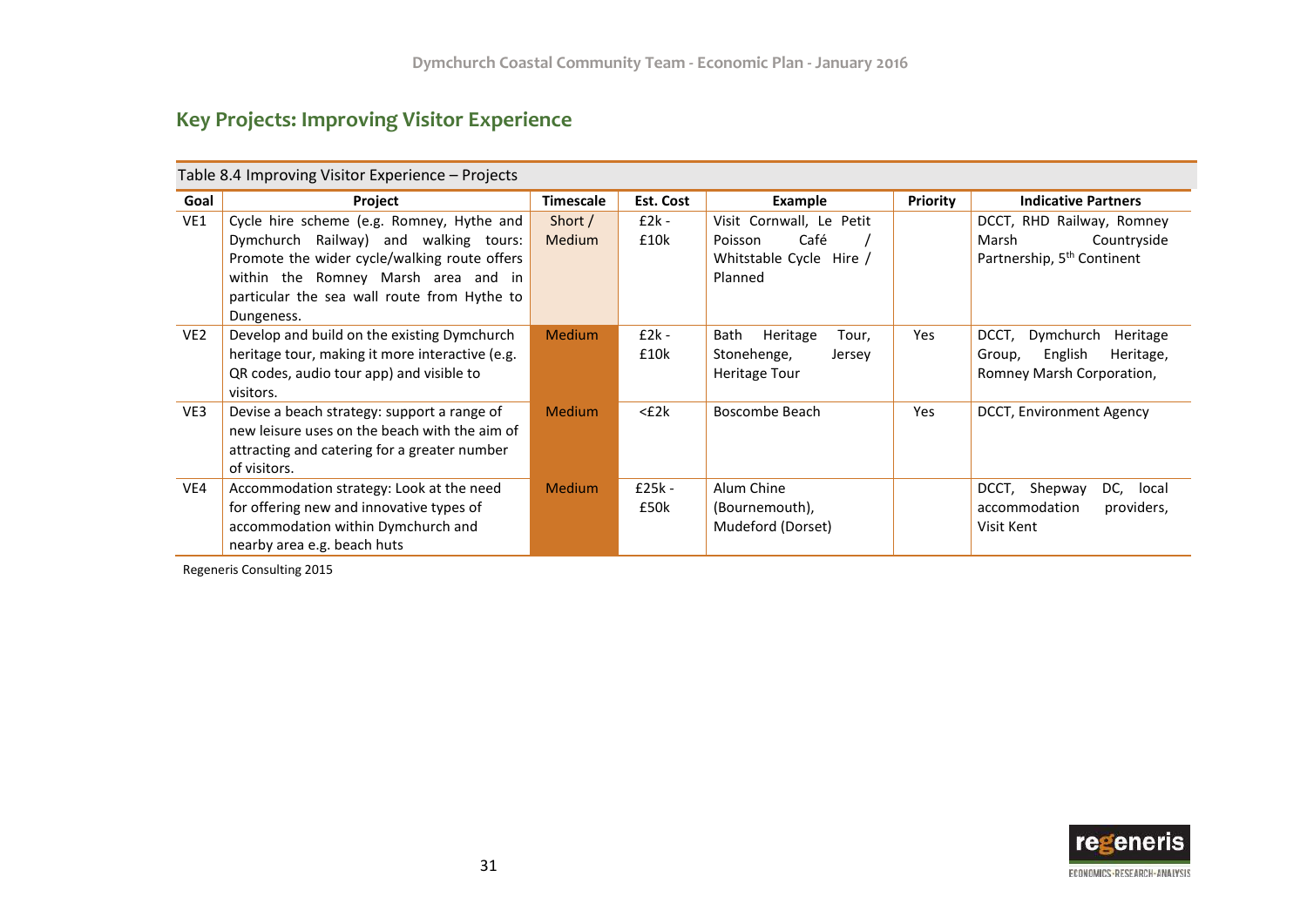## **Initial Actions**

|                 | Table 8.5 Improving Visitor Experience - Initial Actions |                                                                                                                                       |               |                   |                                        |  |
|-----------------|----------------------------------------------------------|---------------------------------------------------------------------------------------------------------------------------------------|---------------|-------------------|----------------------------------------|--|
|                 |                                                          | Action                                                                                                                                | <b>Term</b>   | <b>Time Scale</b> | Responsible                            |  |
| VE1             |                                                          | Meet with RHDR and cycle businesses to discuss possibility of cycle<br>hire at Dymchurch and discuss promotion with Visit Kent.       | <b>Short</b>  | Within 6 months   | DCCT, RHDR                             |  |
| VE <sub>2</sub> |                                                          | Get quotes for specialist support to develop an interactive heritage<br>tour. Seek early advice from Visit Kent and English Heritage. | <b>Short</b>  | Within 6 months   | <b>DCCT</b>                            |  |
| VE3             | ٠                                                        | Pilot new beach activities and review beach strategies from<br>elsewhere.                                                             | <b>Medium</b> | Within 12 months  | <b>DCCT</b>                            |  |
| VE4             |                                                          | Visit other innovative types of accommodation and liaise with<br>potential partners.                                                  | <b>Medium</b> | Within 12 months  | DCCT, local accommodation<br>providers |  |

## **Performance Measures**

|                 | Table 8.6 Improving Visitor Experience - Performance Measures |                                                                                  |               |                       |                      |  |  |
|-----------------|---------------------------------------------------------------|----------------------------------------------------------------------------------|---------------|-----------------------|----------------------|--|--|
|                 |                                                               | Indicator                                                                        | Term          | <b>Time Scale</b>     | <b>CCF Indicator</b> |  |  |
| VE1             |                                                               | Increase number of visitors to Dymchurch specifically for walking &<br>cycling   | <b>Medium</b> | Within 12 months      | <b>Tourism</b>       |  |  |
| VE <sub>2</sub> |                                                               | Complete interactive heritage tour installation and increased visitor<br>numbers | Short         | Within 6 months       | N/A                  |  |  |
| VE3             |                                                               | Increase in the number of new visitors to the beach                              | <b>Medium</b> | Between 1 -2 years    | Tourism              |  |  |
| VE4             |                                                               | Increase in the number of new overnight visitors and spend                       | <b>Medium</b> | Between $1 - 2$ years | Tourism              |  |  |

![](_page_34_Picture_5.jpeg)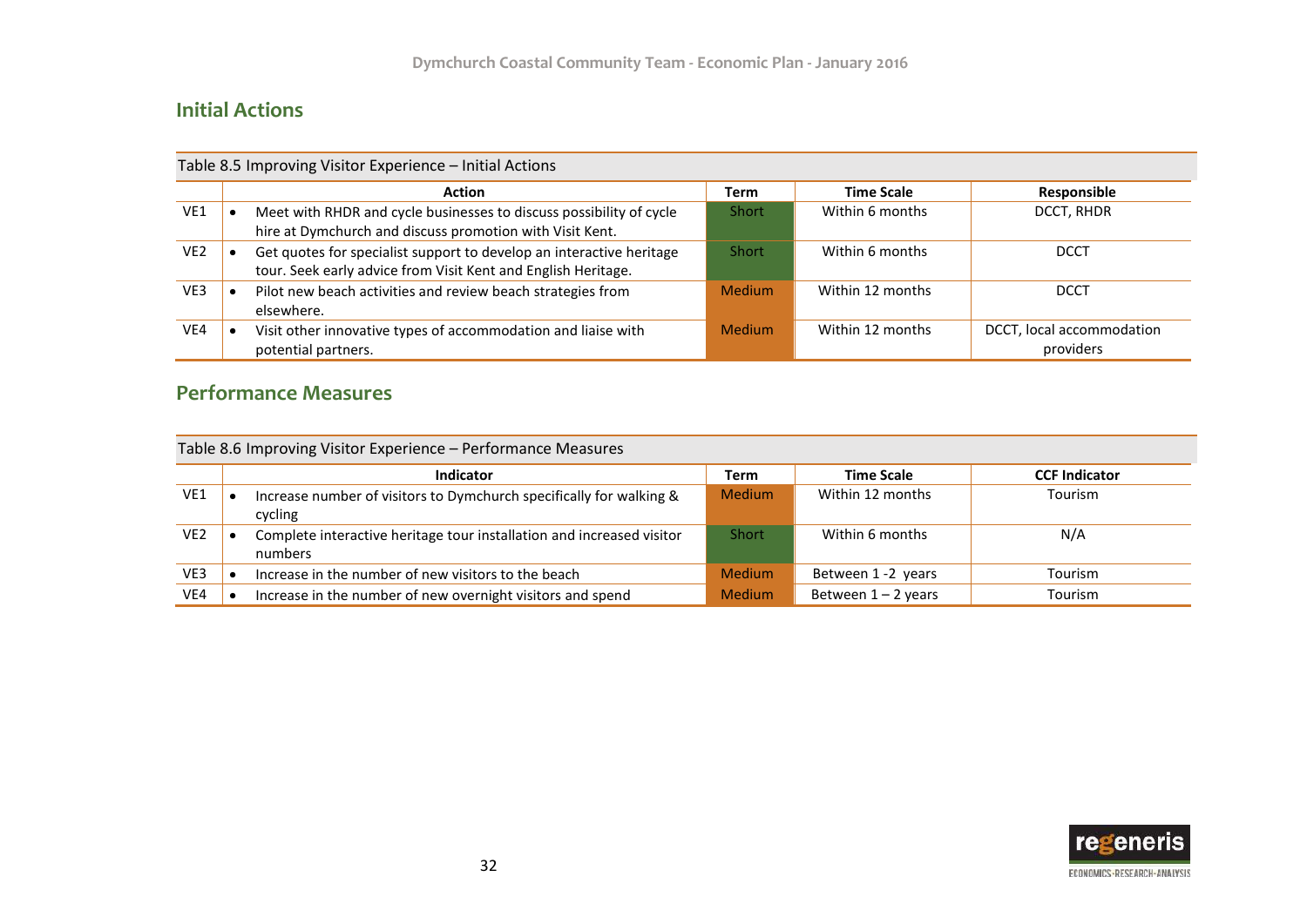# **Theme 3: Creating a More Vibrant Centre**

- <span id="page-35-0"></span>8.10 Creating a more vibrant centre will ensure Dymchurch is not only a more attractive place to visit but to also live and work.
- 8.11 The improvement of existing assets (e.g. occupation of vacant units) as well as the improvement and introduction of new assets (e.g. public realm) will help create a more vibrant centre. Greater numbers of people visiting and working in the area will increase local spend and improve the prosperity of Dymchurch.

## **Statements of intent - Short-term**

- **Improve retail performance -** Improve first impression of current assets by improving shop frontages, landmark buildings and open spaces to make the area appear more attractive and encourage people to stop and spend time in the village.
- **Pop-up shops for long term empty units –** Utilise empty units through attracting short term tenants that appeal to new markets (i.e. non-seasonal shops).

## **Statements of intent - Medium-term**

- **Encourage and promote retailer support –** Improve and diversify the retail offer in the area which will encourage people to visit and spend more money in the local area, which in turn could create additional jobs in Dymchurch.
- **Enhance public realm and public art** Upgrade public realm to improve attractiveness to visitors.
- **Improve street and sea wall lighting** Improve the lighting of public spaces to make Dymchurch more appealing for both visitors staying locally overnight and people passing through the area during the evening.
- **Initiate events and markets**  Ensure Dymchurch has a sustainable year-round offer which would mean Dymchurch would have less reliance on its seasonal summer trade and ensure there is activity in the village during winter months.

## **Case Study**

#### **Description:** Public Mural

**Impact:** Improve the visual aesthetics of the centre and improve visitor offer whilst linking to other areas in Romney Marsh

**Rough Cost**: £10k - £25k **Timescale**: 1 – 3 months **Example:** New Romney Town Mural

![](_page_35_Picture_16.jpeg)

Source: Phillippa Goddard; IMOS Foundation Elena Priestley; IMOS Foundation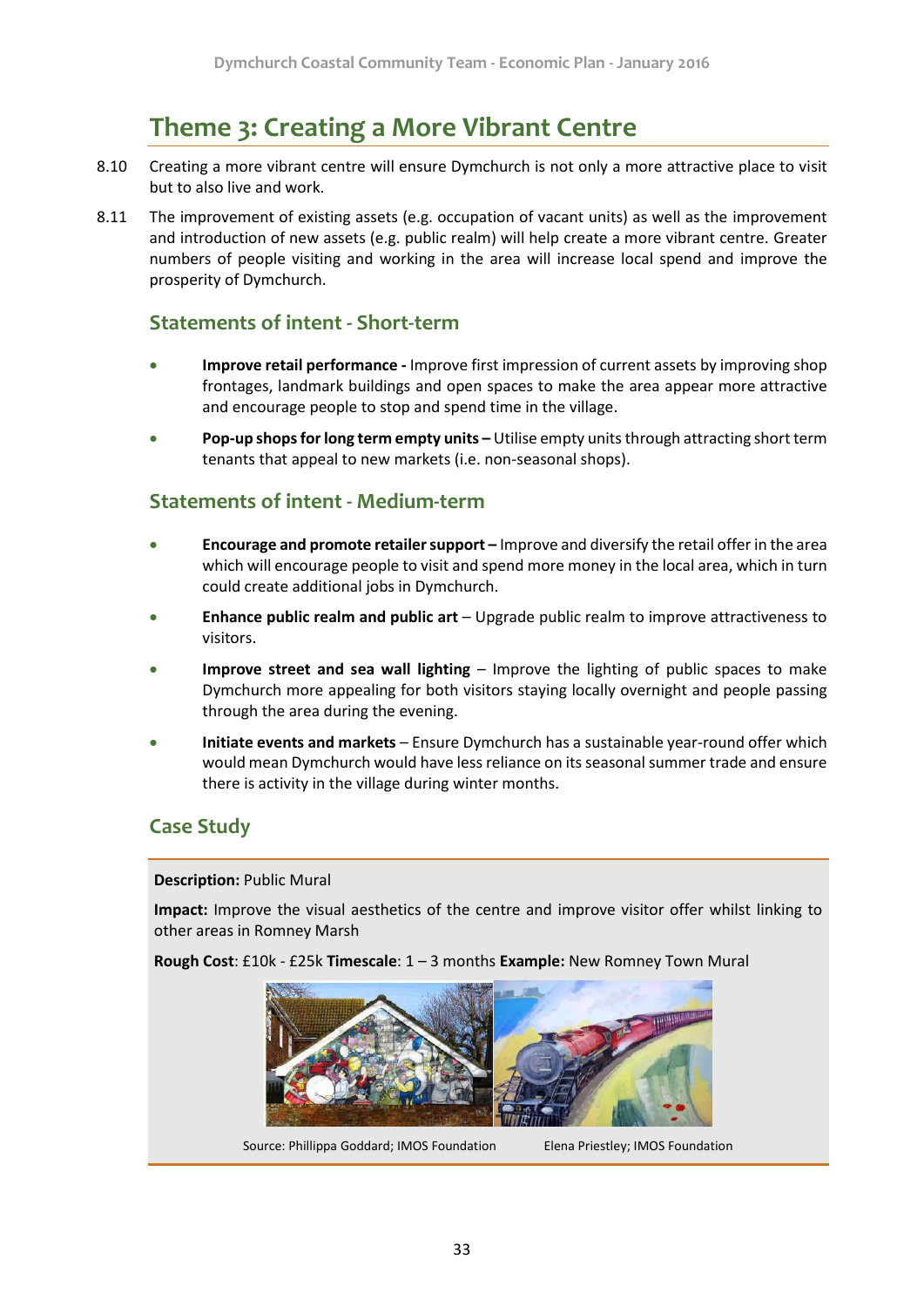## **Key Projects: Creating a More Vibrant Centre**

|                 | Table 8.7 Creating a More Vibrant Centre - Projects                                                                                                                                               |                  |                                                                                                                        |                                                                                                                                       |                 |                                                                                                              |  |  |  |
|-----------------|---------------------------------------------------------------------------------------------------------------------------------------------------------------------------------------------------|------------------|------------------------------------------------------------------------------------------------------------------------|---------------------------------------------------------------------------------------------------------------------------------------|-----------------|--------------------------------------------------------------------------------------------------------------|--|--|--|
| Goal            | Project                                                                                                                                                                                           | <b>Timescale</b> | Est. Cost                                                                                                              | <b>Example</b>                                                                                                                        | <b>Priority</b> | <b>Indicative Partners</b>                                                                                   |  |  |  |
| VC1             | Shop front painting: Enhance the appearance<br>of existing retail space by improving shop<br>frontage. This would encourage any visitors<br>passing through Dymchurch to stop and look<br>around. | Short            | £10k - £25k                                                                                                            | Bognor Regis (CCF<br>Funding), Thurrock                                                                                               | Yes             | DCCT, We Made That, Shepway<br>DC, Local Traders and Landlords.                                              |  |  |  |
| VC <sub>2</sub> | Retailer Support: Promote the business<br>support on offer in the area, to broaden and<br>diversify retail and services in Dymchurch.                                                             | Medium           | N/A<br>$\overline{\phantom{0}}$<br>Maximise the<br>business<br>support offer<br>Kent and<br>in<br>Romney<br>Marsh area | <b>Marsh Million</b><br><b>LEADER</b><br><b>Enterprise First</b><br>Kent Invicta CoC<br>Visit Kent Business<br><b>Advisory Scheme</b> |                 | DCCT, Shepway DC, Kent CC,<br>Kent Invicta CoC, Enterprise<br>First, Visit Kent                              |  |  |  |
| VC3             | Public Realm: Upgrade public realm, including<br>public open space to improve attractiveness<br>to visitors.                                                                                      | <b>Medium</b>    | £50k - £100k                                                                                                           | Access<br>and<br>landscaping at the<br>"Wedge" adjacent<br>to City of London<br>pub.                                                  | Yes             | DCCT, IMOS Foundation. SDC                                                                                   |  |  |  |
| VC4             | Public Art: Link to other public art displays<br>within the Romney Marsh area.                                                                                                                    | Medium           | £10k - £25k                                                                                                            | Romney<br><b>New</b><br><b>Murals</b>                                                                                                 | Yes             | <b>IMOS</b>                                                                                                  |  |  |  |
| VC <sub>5</sub> | Lighting of streets, sea wall and landmark<br>buildings: Improve street lighting, lighting of<br>assets (i.e. Martello Towers) and progress the<br>established solar lighting along the sea wall. | Medium           | £25k - £50k                                                                                                            | Penshaw<br>Monument<br>(Sunderland),<br>Margate Spit                                                                                  | Yes             | DCCT,<br>Heritage,<br>English<br>DC.<br>Shepway<br>environment<br>Agency, Kent Highways                      |  |  |  |
| VC <sub>6</sub> | Local Market: Test the demand amongst<br>Romney Marsh retailers, producers and<br>artisan craft makers for a regular market to be<br>held in Dymchurch.                                           | Short            | $<$ £2 $k$                                                                                                             | Kent<br>Farmers<br>Markets                                                                                                            |                 | DCCT, Retailers, Local Food &<br>Drinks Producers, Craft Makers<br>Kent<br>Farmers<br>Market<br>Association. |  |  |  |

Regeneris Consulting 2015

![](_page_36_Picture_4.jpeg)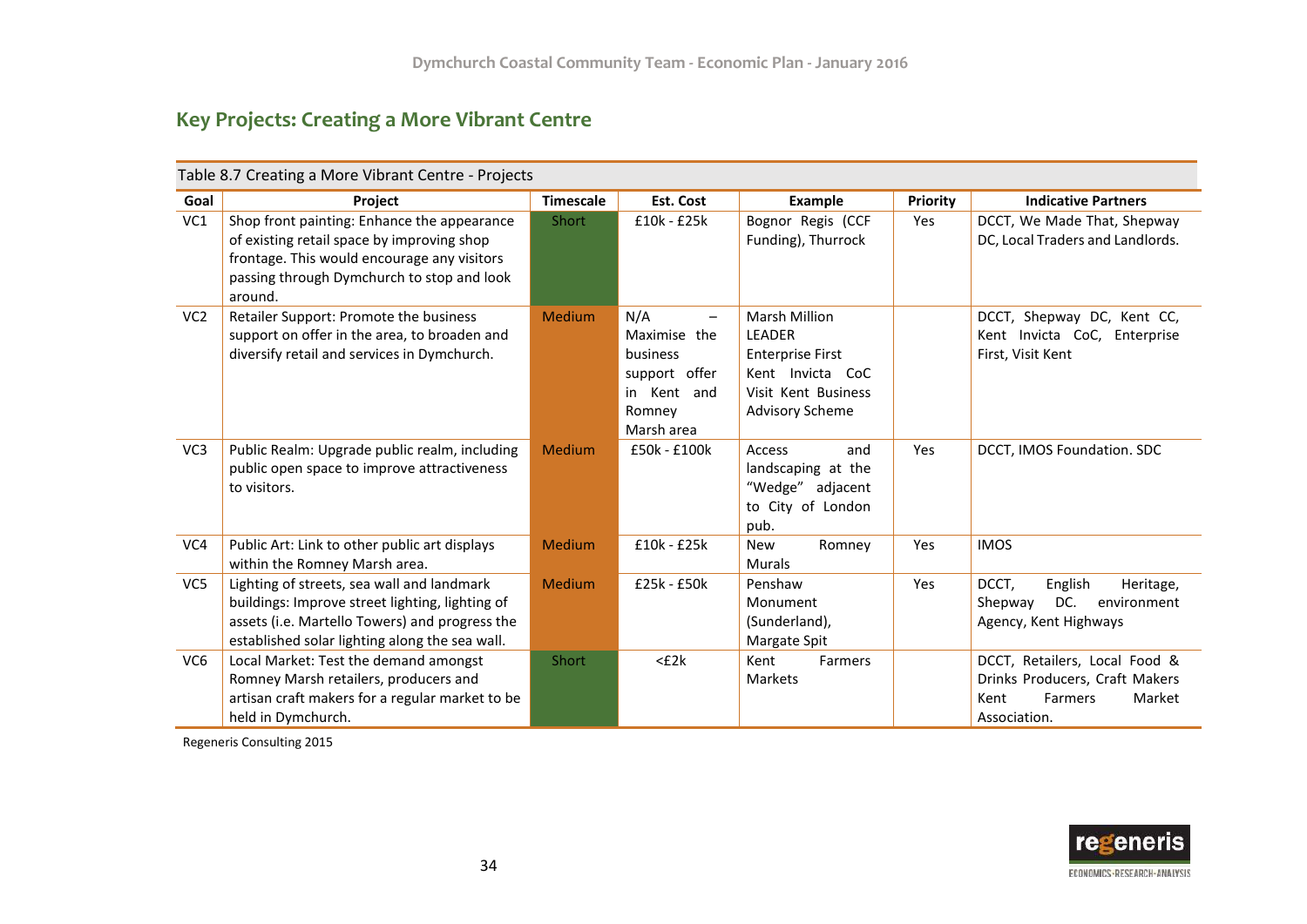## **Initial Actions**

| Table 8.8 Creating a More Vibrant Centre - Initial Actions |  |                                                                                                                               |               |                   |                                   |
|------------------------------------------------------------|--|-------------------------------------------------------------------------------------------------------------------------------|---------------|-------------------|-----------------------------------|
| Goal                                                       |  | <b>Action</b>                                                                                                                 | <b>Term</b>   | <b>Time Scale</b> | Responsible                       |
| VC1                                                        |  | Undertake design work for the repainting of the High Street shop<br>fronts.                                                   | Short         | 6 months          | DCCT, Shepway DC                  |
| VC <sub>2</sub>                                            |  | CCT to attend traders meeting to promote business support                                                                     | Short         | 6 months          | DCCT, Dymchurch<br><b>Traders</b> |
| VC3                                                        |  | Liaise with Shepway DC about improvements to the "Wedge" along<br>High Street.                                                |               |                   |                                   |
| VC4                                                        |  | Liaise with local artist about the potential for public art i.e. public<br>mural                                              | Short         | 6 months          | DCCT, IMOS Foundation             |
| VC5                                                        |  | Seek quotes for improved street lighting throughout village centre<br>and more innovative lighting along sea wall.            | Short         | 6 months          | DCCT, Shepway DC                  |
| VC <sub>6</sub>                                            |  | Carry out consultations with local producers and retailers to test the<br>appetite for a local market (monthly) in Dymchurch. | <b>Medium</b> | $6 - 12$ months   | <b>DCCT, Local Traders</b>        |

## **Performance Measures**

| Table 8.9 Creating a More Vibrant Centre - Performance Measures |  |                                                                    |               |                   |                      |  |
|-----------------------------------------------------------------|--|--------------------------------------------------------------------|---------------|-------------------|----------------------|--|
|                                                                 |  | <b>Indicator</b>                                                   | <b>Term</b>   | <b>Time Scale</b> | <b>CCF Indicator</b> |  |
| VC <sub>1</sub>                                                 |  | Complete high street renovation                                    | Medium        | $1 - 2$ years     | Infrastructure       |  |
| VC <sub>2</sub>                                                 |  | Increase in the number of businesses supported via business        | <b>Medium</b> | 12 months         | <b>Business</b>      |  |
|                                                                 |  | support schemes                                                    |               |                   |                      |  |
| VC <sub>3</sub>                                                 |  | Install ramp and pavement along part of the "Wedge" located on     | <b>Medium</b> | $1 - 2$ years     |                      |  |
|                                                                 |  | the High Street                                                    |               |                   |                      |  |
| VC4                                                             |  | Public mural or art installation in place                          | <b>Medium</b> | 12 months         | Infrastructure       |  |
| VC5                                                             |  | New lighting installed along sea wall, village centre and Martello | <b>Medium</b> | $1 - 2$ years     | Infrastructure       |  |
|                                                                 |  | Towers                                                             |               |                   |                      |  |
| VC <sub>6</sub>                                                 |  | Hold a regular local market within Dymchurch                       | <b>Medium</b> | 12 months         | Tourism              |  |

![](_page_37_Picture_5.jpeg)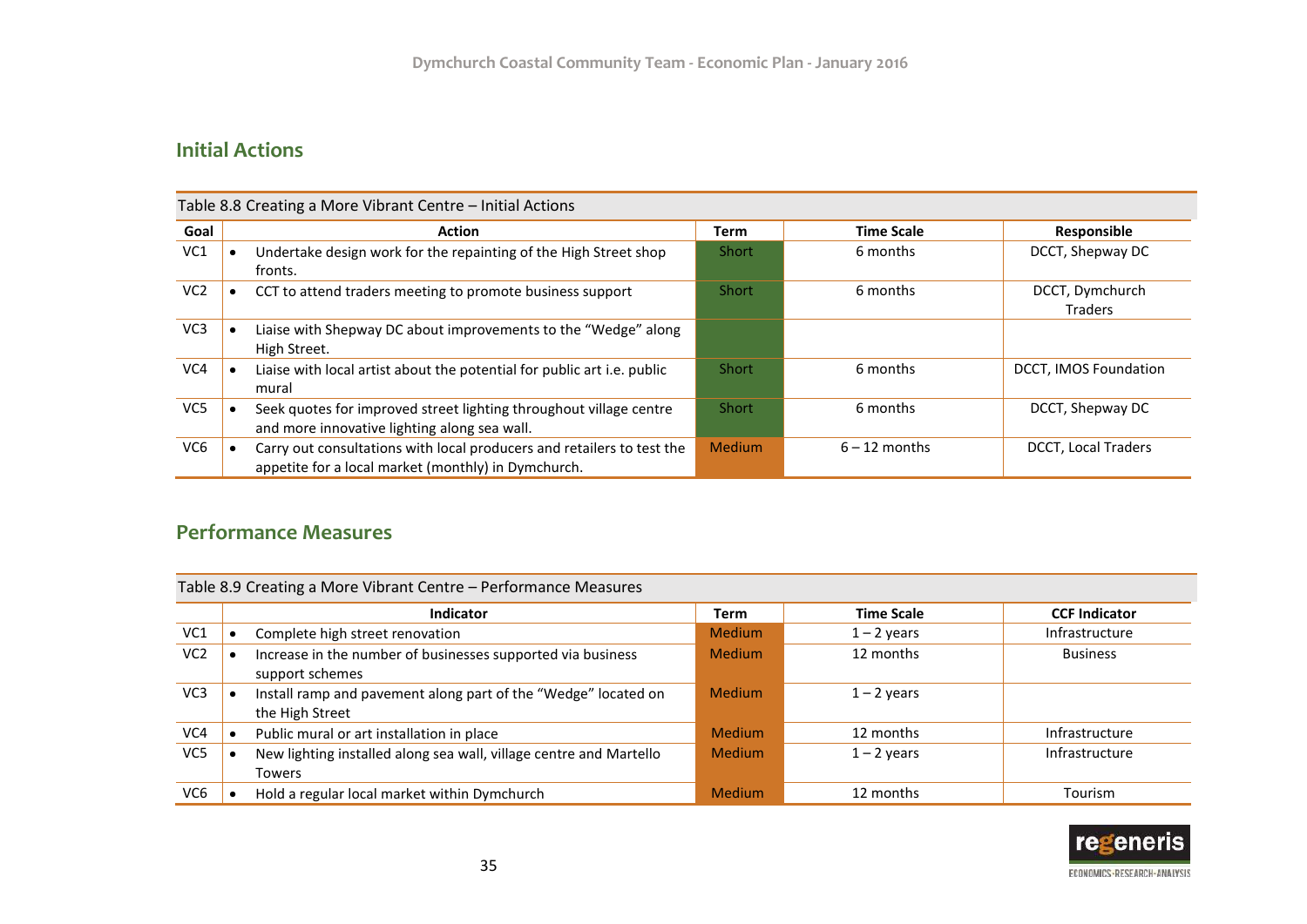# **Theme 4: Making Better Use of Dymchurch's Assets**

<span id="page-38-0"></span>8.12 Dymchurch has number of existing assets that could be improved to attract more visitors to the area and enhance the village's cultural, leisure and retail offer. Based on what is already in the village this could be achieved without significant capital investment.

## **Statements of intent - Short-term**

- **Better utilise empty business and retail space within the village** Investigate demand for business space in Dymchurch and the wider Romney Marsh region and look at possibilities of exploiting vacant business space within Dymchurch to meet demand.
- **Improve and broaden the existing accommodation offer –** Look at improving the offer and variety of accommodation by utilising existing assets through established accommodation providers and encourage local residents to provide accommodation through Air BnB

## **Statements of intent - Medium-term**

 **Renovate heritage assets to enable greater public access –** Opening of heritage sites of interest to the public on a more regular, frequent and convenient basis would encourage people passing through the area to stop and spend time in Dymchurch. A number of heritage sites Dymchurch possesses are unique to the area and can complement the wider Romney Marsh tourism offer.

## **Case Study**

**Description:** Restoring Martello Tower 24 to use as a tourist attraction

**Impact:** Raises awareness of historic asset and enables greater appreciation of wider historic landscape

**Rough Cost**: £30-50k **Timescale**: 6-12 months

**Example:** Restoration of PLUTO Pump House and Northwood House in Sandown which has enabled public access to the building and celebrates its story for the first time.

![](_page_38_Picture_13.jpeg)

Northwood House and Gardens Martello Tower 24 Source: Isle of Wight Country Press Wikipedia, Nilfanion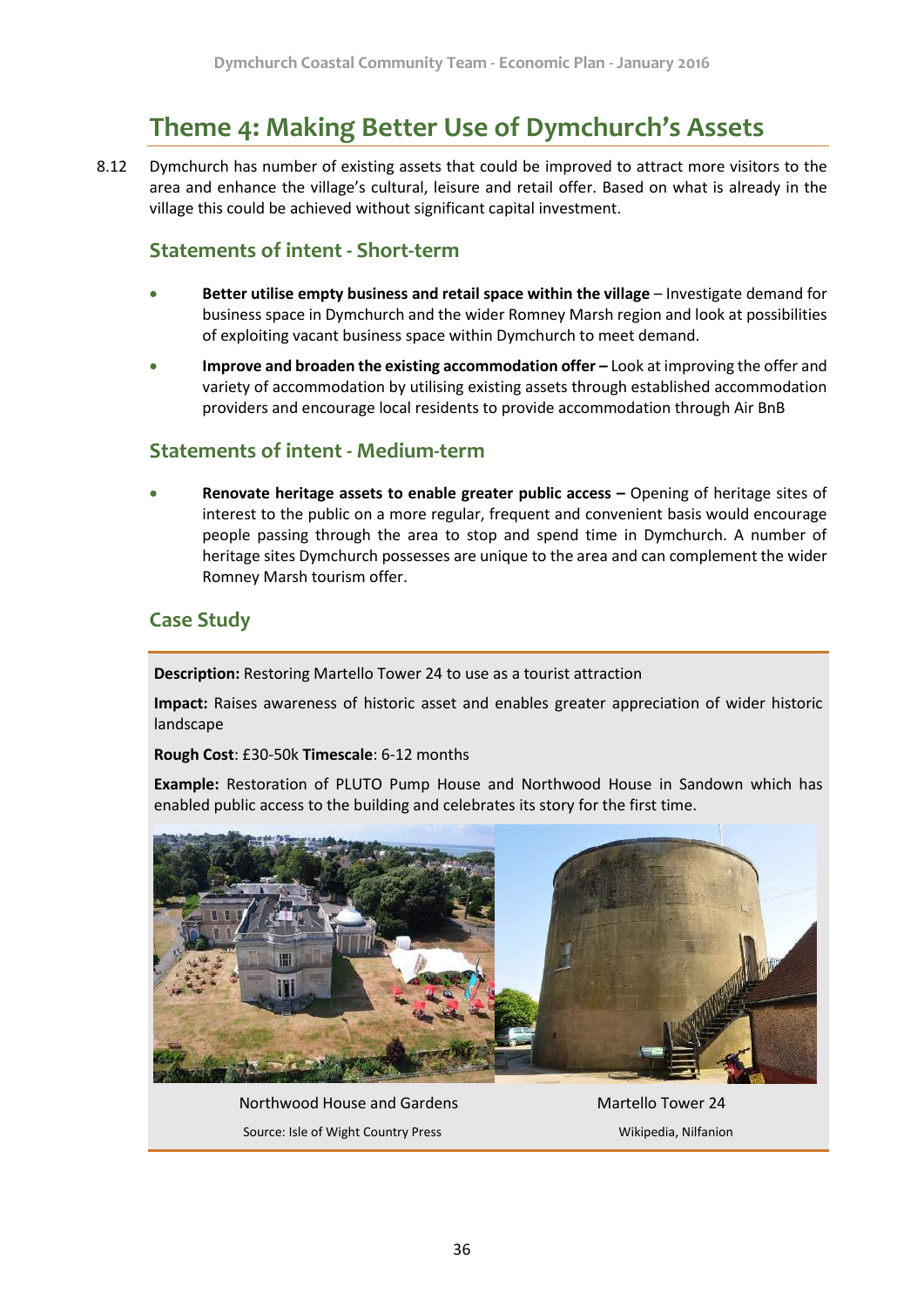## **Key Projects: Making Better Use of Dymchurch's Assets**

|                 | Table 8.10 Making Better Use of Dymchurch's Assets - Projects                                                                                                                                                                       |                  |                  |                                                                                                                                                                                                                       |                 |                                                                                                                           |  |
|-----------------|-------------------------------------------------------------------------------------------------------------------------------------------------------------------------------------------------------------------------------------|------------------|------------------|-----------------------------------------------------------------------------------------------------------------------------------------------------------------------------------------------------------------------|-----------------|---------------------------------------------------------------------------------------------------------------------------|--|
| Goal            | Project                                                                                                                                                                                                                             | <b>Timescale</b> | Est. Cost        | <b>Example</b>                                                                                                                                                                                                        | <b>Priority</b> | <b>Indicative Partners</b>                                                                                                |  |
| UA1             | Empty business space: investigate<br>demand for business space through low<br>cost fit-out of empty buildings with office<br>furniture and broadband connection.<br>Provision of basic business space to test<br>potential risk.    | <b>Short</b>     | $£2k - £10k$     | Co-working space in<br>(London),<br>Croydon<br>providing an empty 5 <sup>th</sup><br>floor with free WiFi,<br>kitchen<br>and<br>basic<br>facilities                                                                   |                 | DCCT, Shepway DC, Romney<br>Resource Centre, Enterprise<br>First, Kent LEADER, Kent Invicta<br><b>Chamber of Commerce</b> |  |
| UA1             | Pop-up shops: Look at using empty retail<br>units for local producers, retailers and<br>artisan groups to promote and sell their<br>goods in the summer season.                                                                     | Short            | $£2k - £10k$     | Pop-Up<br>Margate,<br>Whitefriars<br>Food<br>&<br>Craft Pop Up Shop                                                                                                                                                   |                 | DCCT, Shepway DC, Kent Invicta<br>Chamber<br>of<br>Commerce,<br>Romney<br>Resource<br>Centre,<br><b>Enterprise First</b>  |  |
| UA <sub>2</sub> | Accommodation: Promote the benefits<br>of informal holiday letting through<br>services such as Air BnB and engage with<br>local and traditional BnB providers to<br>enhance accommodation offer in the<br>area.                     | Medium           | $<$ £2 $k$       | <b>Breakfast</b><br><b>Bed</b><br>and<br>(trade<br>Association<br>association for B&Bs<br>Guest Houses.<br>and<br>Meet<br>regularly<br>to<br>needs<br>express<br>and<br>interested and work<br>towards best practice. |                 | DCCT, Visit Kent, Shepway DC                                                                                              |  |
| UA3             | Martello Tower 24: Waterproof and<br>improve space inside tower to allow it to<br>be used flexibly (year round) for<br>heritage/tourism centre, art gallery,<br>artisan maker space (Romney Marsh<br>Tweed, Romney Marsh Wool etc.) | <b>Medium</b>    | $£25k -$<br>£50k | Pluto Pump House in<br>Sandown, Isle of White                                                                                                                                                                         | Yes             | DCCT,<br>English<br>Heritage,<br><b>Shepway Council</b>                                                                   |  |
| UA4             | Improve the appearance of the seawall<br>by planting marine conducive vegetation<br>along certain lengths of the sea wall.                                                                                                          |                  | $£25k -$<br>£50k | <b>DEFRA</b><br>Rural<br>Grants<br>and Payments                                                                                                                                                                       |                 | DCCT,<br>Environment<br>Agency,<br><b>DEFRA</b>                                                                           |  |

Regeneris Consulting 2015

![](_page_39_Picture_4.jpeg)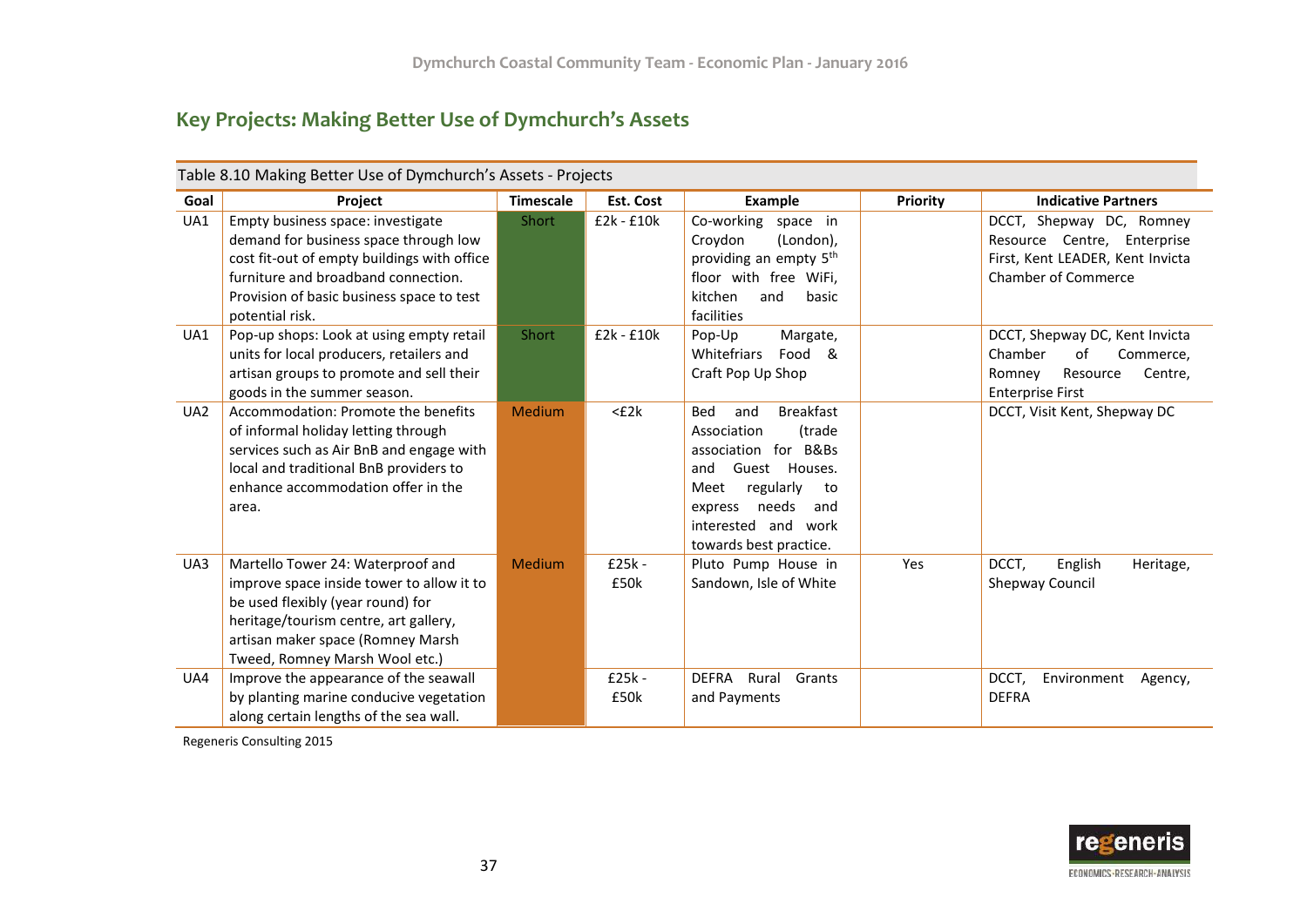## **Initial Actions**

|                 | Table 8.11 Making Better Use of Dymchurch's Assets - Initial Actions |                                                                                                                                                            |               |                   |                                                               |  |  |
|-----------------|----------------------------------------------------------------------|------------------------------------------------------------------------------------------------------------------------------------------------------------|---------------|-------------------|---------------------------------------------------------------|--|--|
| Goal            |                                                                      | Action                                                                                                                                                     | Term          | <b>Time Scale</b> | Responsible                                                   |  |  |
| UA1             |                                                                      | Liaise with Romney Resource Centre to assess initial demand for flexible,<br>pop-up, start-up space in Dymchurch.                                          | <b>Short</b>  | 6 months          | DCCT, Romney Resource Centre,                                 |  |  |
| UA1             | $\bullet$                                                            | Promotion of Dymchurch Beach: Install advanced signage and reference to<br>the beach i.e. "Smugglers Sands".                                               | <b>Short</b>  | 6 months          | <b>DCCT</b>                                                   |  |  |
| UA <sub>2</sub> | $\bullet$                                                            | Hold a forum/workshop for local residents and accommodation providers to<br>discuss as collaborative approach to the offer.                                | <b>Short</b>  | 6 months          | DCCT, Visit Kent, local residents,<br>accommodation providers |  |  |
| UA3             | $\bullet$                                                            | Hold discussions with English Heritage and agree an action plan for Martello<br>Towers (Nos. 24 & 25).                                                     | <b>Short</b>  | 6 months          | DCCT, English Heritage                                        |  |  |
| UA3             |                                                                      | Open discussions with Romney Marsh Corporation to review feasibility of<br>opening the New Hall on a more regular basis, particularly in summer<br>months. | <b>Medium</b> | 12 months         | DCCT, Romney Marsh Corporation                                |  |  |
| UA3             | $\bullet$                                                            | Liaise with RMLLP to discuss possible HLF funding for the renovation of<br>Martello Tower (No 25).                                                         | <b>Medium</b> | 12 months         | DCCT, RMLLP, Fifth Continent<br>Project,                      |  |  |
| UA4             | $\bullet$                                                            | Liaise with DEFRA to discuss eligibility for rural developments grants                                                                                     | <b>Short</b>  | 6 months          | DCCT, DEFRA RMLLP, Environment<br>Agency                      |  |  |

## **Performance Measures**

|                 | Table 8.12 Making Better Use of Dymchurch's Assets - Performance Measures |                                                              |               |                   |                          |  |  |
|-----------------|---------------------------------------------------------------------------|--------------------------------------------------------------|---------------|-------------------|--------------------------|--|--|
|                 |                                                                           | <b>Indicator</b>                                             | <b>Term</b>   | <b>Time Scale</b> | <b>CCF Indicator</b>     |  |  |
| UA1             |                                                                           | Use of vacant retail/business space within Dymchurch         | <b>Medium</b> | $1 - 2$ years     | Infrastructure / Tourism |  |  |
| UA1             |                                                                           | Increase in business start-ups within Dymchurch              | <b>Medium</b> | $6 - 12$          | <b>Business</b>          |  |  |
|                 |                                                                           |                                                              |               | months            |                          |  |  |
| UA2             |                                                                           | Increase the number of accommodation providers               | <b>Medium</b> | 12 months         | Tourism / Business       |  |  |
| UA <sub>2</sub> |                                                                           | Increase the number of overnight stays and visitor spend     | <b>Medium</b> | $6 - 12$          | Tourism / Business       |  |  |
|                 |                                                                           |                                                              |               | months            |                          |  |  |
| UA3             |                                                                           | Open Martello Tower as a visitor attraction or useable space | <b>Medium</b> | $1 - 2$ years     | Tourism / Infrastructure |  |  |

![](_page_40_Picture_5.jpeg)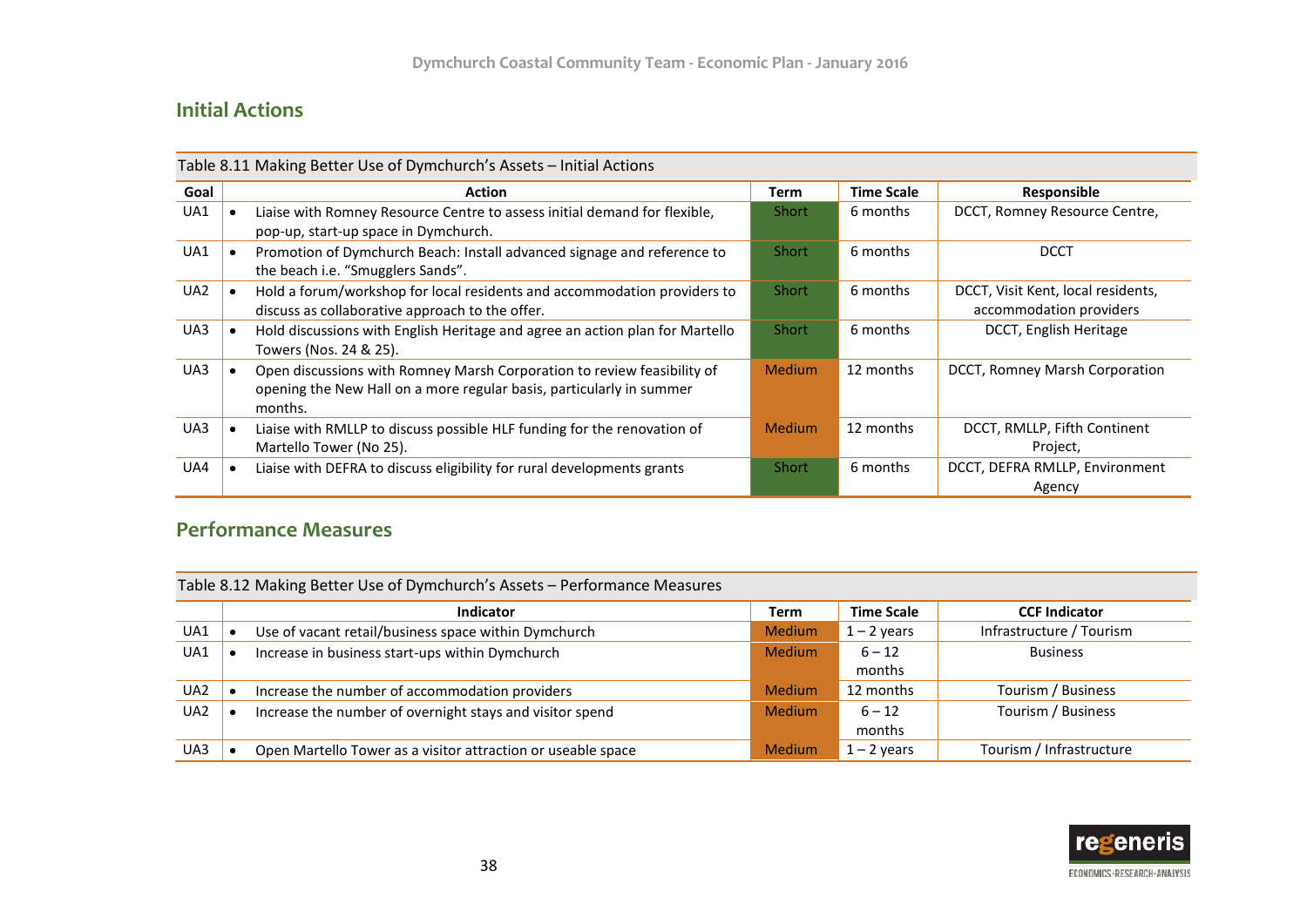# **Theme 5: Organisation and Engagement**

<span id="page-41-0"></span>8.13 Dymchurch and Romney Marsh has a number of active organisations, committees and forums that can all contribute to improving the prosperity of Dymchurch and the wider area. Greater coordination, cohesion and engagement between the various groups could tackle a number of the ongoing issues Dymchurch faces and benefit the wider Romney Marsh and Kent region.

### **Statements of intent - Short-term**

- **Ensure Dymchurch plays a part in the wider Shepway offer**  Shepway DC will be developing a destination management plan (DMP). It is important that Dymchurch CCT is involved with shaping this especially in relation to Romney and Dymchurch. The DCCT need to ensure that Dymchurch and its ambitions are adequately represented in the Shepway DMP.
- **Improve data collection and input into wider tourism information Collect visitor data** with the help and support of Visit Kent to help inform DCCT and local businesses about visitor numbers, spend and habits.
- **Liaise and work together with local holiday park providers in Dymchurch -** There are currently five holiday parks that are within close proximity to Dymchurch. It is important that visitor spend in the local economy is maximised and visitors are encouraged to support the surrounding shops and businesses within Dymchurch.

## **Statements of intent - Medium-term**

- **Devise a plan for Dymchurch as a destination** Designing a Dymchurch specific destination management plan, which would underpin the Shepway Destination Management Plan and would assist DCCT in achieving their overall vision for Dymchurch and aid in bidding for further funding.
- **Gain prominence in the wider Kent tourism offer** Shepway DC are not currently an investor member of Visit Kent and therefore cannot access a number of region wide campaigns ran by Visit Kent. However membership can offer a range of marketing opportunities, networking events, training courses, research and development studies

## **Case Study**

**Description:** Developing a Destination Management Plan for Dymchurch

**Impact:** A shared statement of intent to manage, develop and promote Dymchurch over 5 years. Including prioritised actions within an annual rolling programme, identifying responsibility and resources for their delivery whilst tailoring the plan to local issues and opportunities.

**Rough Cost**: <£10k **Timescale**: 6 – 12 months

**Example:** Thanet Destination Management Plan, Marketing Blackpool, Destination Mgmt. Plan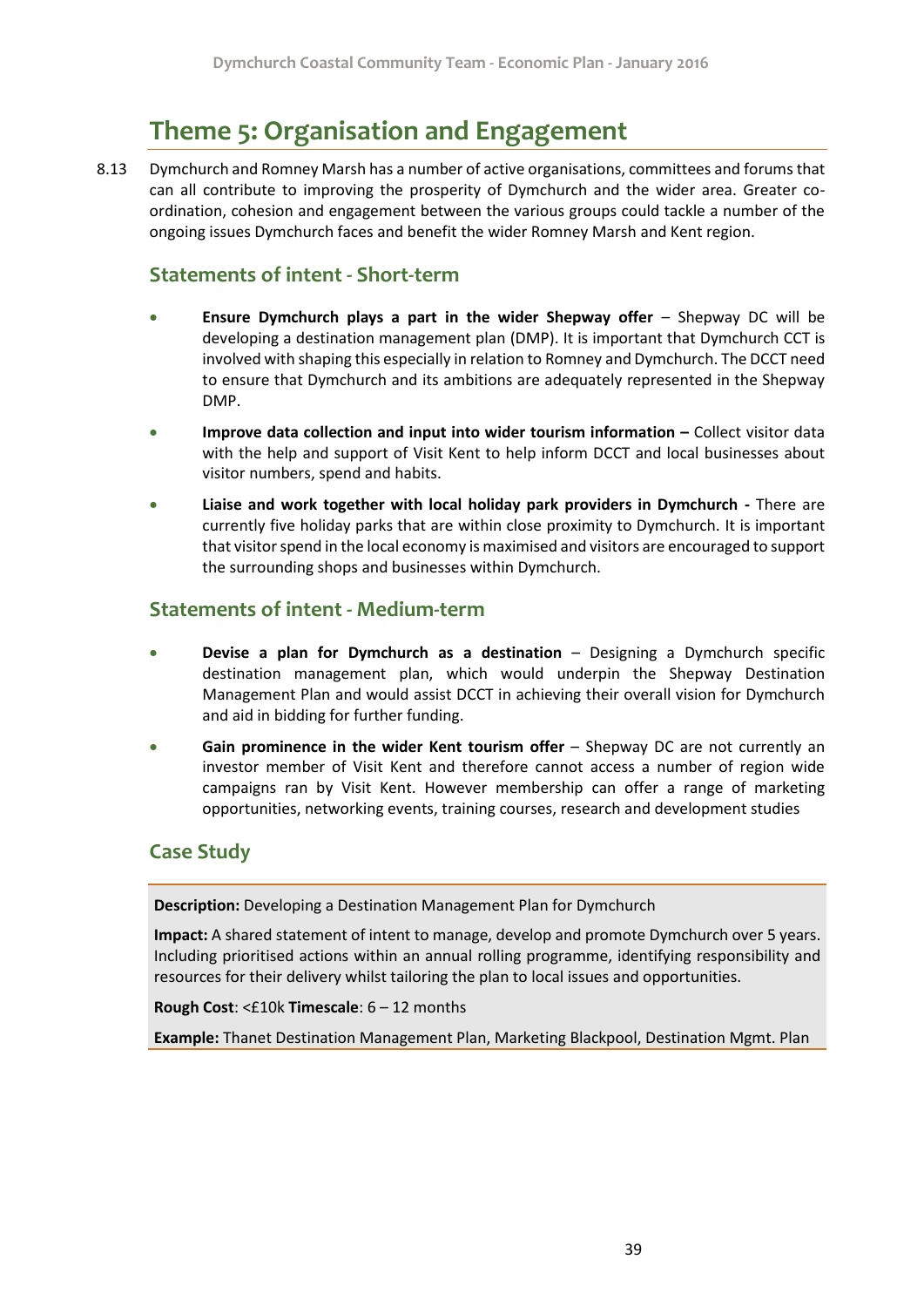## **Key Projects: Organisation and Engagement**

|                 | Table 8.13 Organisation & Engagement - Goals                                                |                  |            |                               |          |                               |  |
|-----------------|---------------------------------------------------------------------------------------------|------------------|------------|-------------------------------|----------|-------------------------------|--|
| Goal            | Project                                                                                     | <b>Timescale</b> | Est. Cost  | <b>Example</b>                | Priority | <b>Indicative Partners</b>    |  |
| OE1             | <b>Shepway DC Destination Management</b><br>Plan: Engage with Shepway DC and input          | <b>Short</b>     | $<$ £2 $k$ | Thanet<br>Destination<br>Plan | Yes      | DCCT, Shepway DC              |  |
|                 | into Destination Management Plan                                                            |                  |            | Management<br>2013            |          |                               |  |
| OE <sub>2</sub> | Visitor Survey: With support from Visit                                                     | Short            | $<$ £2 $k$ | Visit Kent and Thanet         |          | DCCT, Visit Kent, Shepway DC  |  |
|                 | Kent, conduct a visitor survey which could                                                  |                  |            | Council<br>District           |          |                               |  |
|                 | provide information to inform decision                                                      |                  |            | Destination<br>Thanet         |          |                               |  |
|                 | making.                                                                                     |                  |            | Management Plan               |          |                               |  |
| OE3             | Dymchurch Destination Management Plan:                                                      | Medium           | £2k - £10k | Thanet<br>Destination         |          | DCCT, Shepway DC, Visit Kent  |  |
|                 | Devise a destination management plan for                                                    |                  |            | Management<br>Plan            |          |                               |  |
|                 | Dymchurch which would assist DCCT in                                                        |                  |            | 2013                          |          |                               |  |
|                 | achieving their overall vision for                                                          |                  |            |                               |          |                               |  |
|                 | Dymchurch. However, the destination plan                                                    |                  |            |                               |          |                               |  |
|                 | would need to complement and support                                                        |                  |            |                               |          |                               |  |
|                 | the Shepway DC destination management                                                       |                  |            |                               |          |                               |  |
|                 | plan.                                                                                       |                  |            |                               |          |                               |  |
| OE4             | Investor Member at Visit Kent: Join Visit                                                   | <b>Medium</b>    | £2k - £10k |                               |          | DCCT, Shepway DC, Visit Kent  |  |
|                 | Kent as an investor member. This would                                                      |                  |            |                               |          |                               |  |
|                 | allow access to marketing campaigns,                                                        |                  |            |                               |          |                               |  |
|                 | networking events, training courses and                                                     |                  |            |                               |          |                               |  |
|                 | research and development studies. This                                                      |                  |            |                               |          |                               |  |
|                 | could be achieved by joining as a parish                                                    |                  |            |                               |          |                               |  |
|                 | council or via Shepway DC (were they to                                                     |                  |            |                               |          |                               |  |
|                 | become a member).                                                                           |                  |            |                               |          |                               |  |
| OE5             | Engage with holiday parks owners and                                                        | <b>Medium</b>    | $<$ £2 $k$ |                               | Yes      | DCCT, Holiday Park<br>owners, |  |
|                 | explore ways to encourage visitor spend in                                                  |                  |            |                               |          | local business owners         |  |
|                 | the local economy. i.e. Look at advertising<br>local facilities within the holiday parks or |                  |            |                               |          |                               |  |
|                 | local traders selling produce on site.                                                      |                  |            |                               |          |                               |  |
|                 |                                                                                             |                  |            |                               |          |                               |  |

Regeneris Consulting 2015

![](_page_42_Picture_5.jpeg)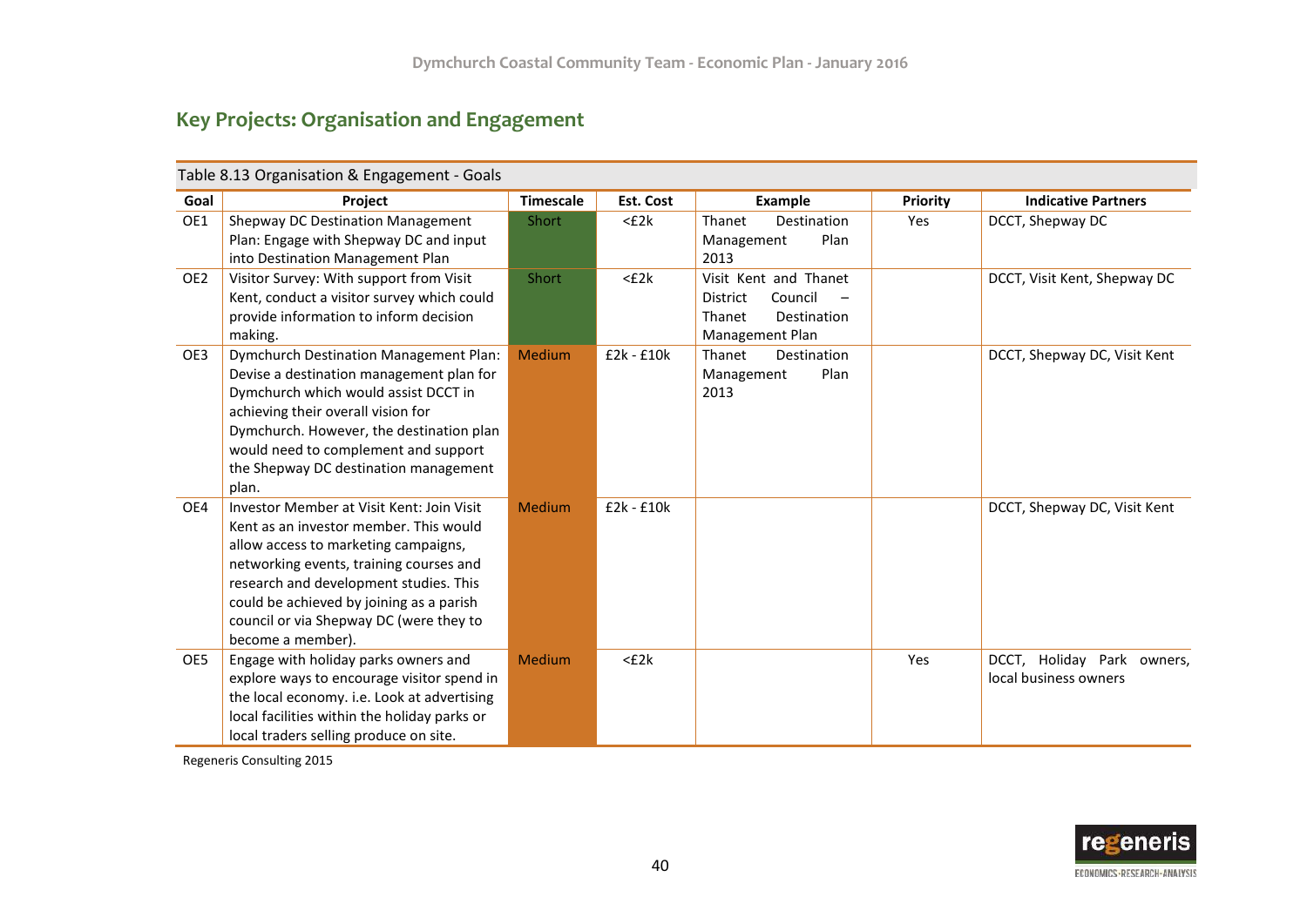## **Quick Wins**

| Table 8.14 Organisation & Engagement - Quick Wins |  |                                                                                                             |               |                   |                                      |  |
|---------------------------------------------------|--|-------------------------------------------------------------------------------------------------------------|---------------|-------------------|--------------------------------------|--|
|                                                   |  | <b>Action</b>                                                                                               | <b>Term</b>   | <b>Time Scale</b> | Responsible                          |  |
| OE1                                               |  | Liaise with Shepway DC regarding input into Shepway DC<br><b>Destination Management Plan</b>                | <b>Short</b>  | 6 months          | DCCT, Shepway DC                     |  |
| OE2                                               |  | Complete Visitor Survey in 2016 peak season                                                                 | <b>Short</b>  | 6 months          | DCCT, Visit Kent                     |  |
| OE3                                               |  | Hold stakeholder, trader and resident consultations in<br>relation to Dymchurch Destination Management Plan | <b>Medium</b> | 12 months         | DCCT, Visit Kent, Traders, Residents |  |
| OE4                                               |  | Explore opportunities to join Visit Kent as an investor<br>member independently or via Shepway DC           | <b>Short</b>  | 6 months          | DCCT, Shepway DC, Visit Kent         |  |

## **Performance Measures**

|  |  | Table 8.15 Organisation & Engagement - Performance Measures |  |  |
|--|--|-------------------------------------------------------------|--|--|
|--|--|-------------------------------------------------------------|--|--|

|     | <b>Indicator</b>                                            | Term          | <b>Time Scale</b> | <b>CCF Indicator</b> |
|-----|-------------------------------------------------------------|---------------|-------------------|----------------------|
| OE1 | Shepway Destination Management Plan adopted with            | <b>Medium</b> | 12 months         | N/A                  |
|     | Dymchurch specific priorities                               |               |                   |                      |
| OE2 | Numerous visitor surveys completed (inc. day and overnight) | <b>Medium</b> | 12 months         | N/A                  |
| OE3 | Dymchurch Destination Management Plan adopted               | <b>Medium</b> | $1 - 2$ years     | N/A                  |
| OE4 | Number of events and training sessions held through Visit   | <b>Medium</b> | 12 months         | N/A                  |
|     | Kent membership                                             |               |                   |                      |

![](_page_43_Picture_6.jpeg)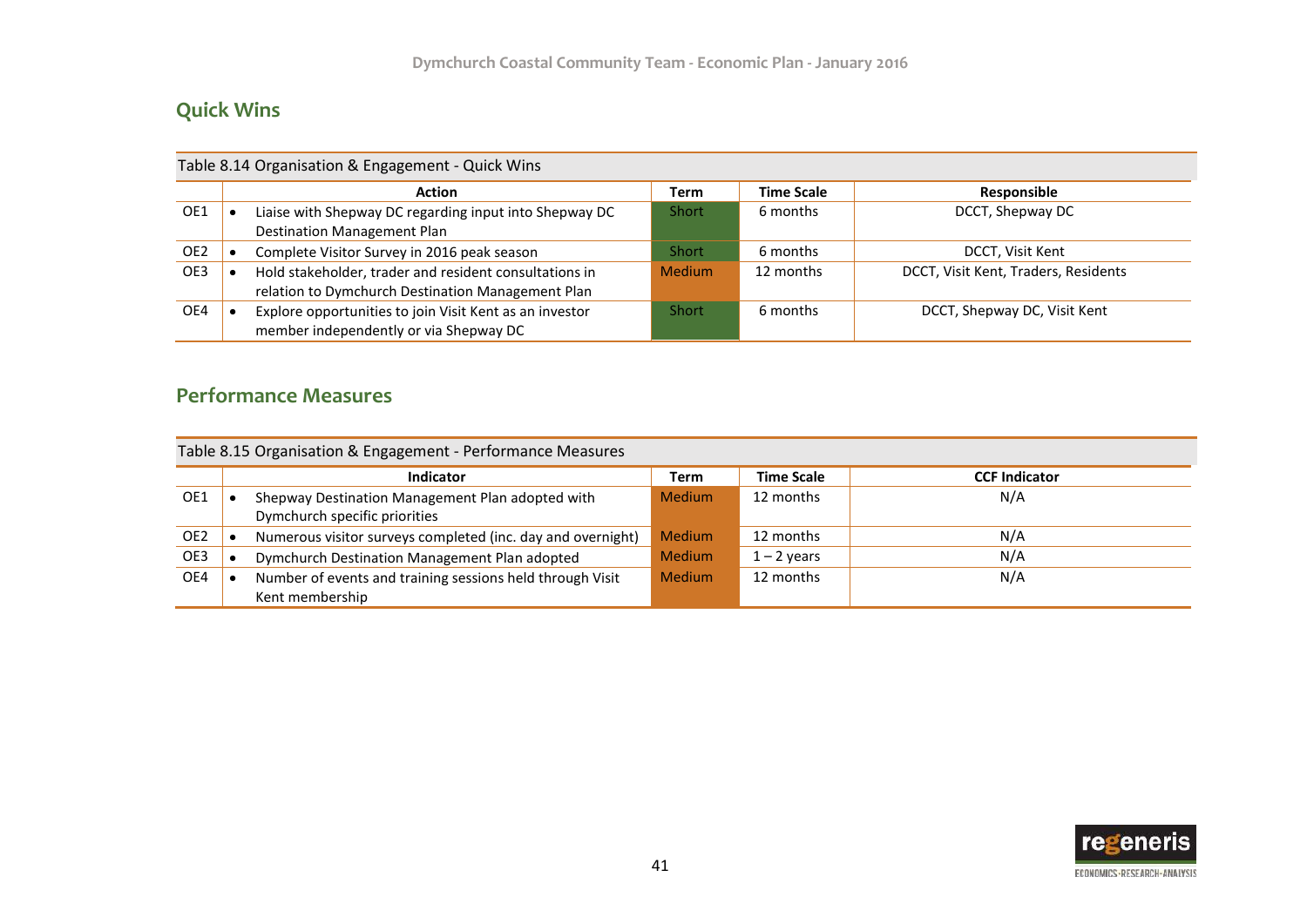# <span id="page-44-0"></span>**9. Management and Organisation of the Coastal Community Team**

9.1 This chapter provides an overview of the delivery mechanisms for the Dymchurch Economic Plan.

### **Resources**

| Table 9.1 Resourcing the plan      |                                                 |                                                                                                                                                                                                                                                           |  |  |  |  |
|------------------------------------|-------------------------------------------------|-----------------------------------------------------------------------------------------------------------------------------------------------------------------------------------------------------------------------------------------------------------|--|--|--|--|
| Responsibility                     | Lead Organisation                               | Description                                                                                                                                                                                                                                               |  |  |  |  |
| Delivery Plan<br>Ownership         | <b>DCCT</b>                                     | The DCCT will have overall ownership of the<br>Delivery Plan, taking responsibility for working<br>with wider partners to disseminate its contents<br>in the pursuit of wider influence and leverage.                                                     |  |  |  |  |
| Pipeline and<br>Prioritisation     | DCCT with support from<br>partner organisations | DCCT will take responsibility for monitoring the<br>project pipeline. This will also<br>involve<br>prioritising the projects and maintaining the<br>pipeline. Input from partner organisations will<br>also be required on a project by project basis.    |  |  |  |  |
| Project Development                | DCCT and partner<br>organisations               | All projects will require DCCT's involvement;<br>however the nature of the involvement will<br>vary dependent on the project. Partner<br>organisations may take the lead on specific<br>projects.                                                         |  |  |  |  |
| <b>External Funding</b>            | DCCT with support from<br>Shepway DC and RMP    | take<br>role<br><b>DCCT</b><br>should<br>active<br>in<br>an<br>understanding what funding is available,<br>however it will also be the responsibility of<br>partner organisations to inform m DCCT of any<br>pertinent funding that becomes available.    |  |  |  |  |
| Project / intervention<br>delivery | Partner organisations                           | DCCT has limited capacity to deliver all<br>projects. Whilst the DCCT may be required to<br>initiate most of the project, it is anticipated<br>delivery will be the responsibility of the<br>relevant partner organisation(s) involved in the<br>project. |  |  |  |  |

Regeneris Consulting 2015

## **Communication with Community**

- 9.2 It is vital that the momentum of the plan is maintained in the future. To ensure momentum is kept, it is important that there is strong buy-in from partner organisations and the local community.
- 9.3 To ensure buy-in, DCCT must encourage partner and community engagement in all projects where possible and feasible. It has been suggested that a number of the projects listed will involve public consultation with residents, local businesses and partner organisations.
- 9.4 It will also be important to keep the community and partner organisations informed of progress, challenges and new projects as they arise.
- 9.5 It has been suggested that following a public meeting to launch the Dymchurch Economic Plan and Action Plan the group will arrange regular meetings (i.e. monthly , quarterly) to ensure that the

![](_page_44_Picture_11.jpeg)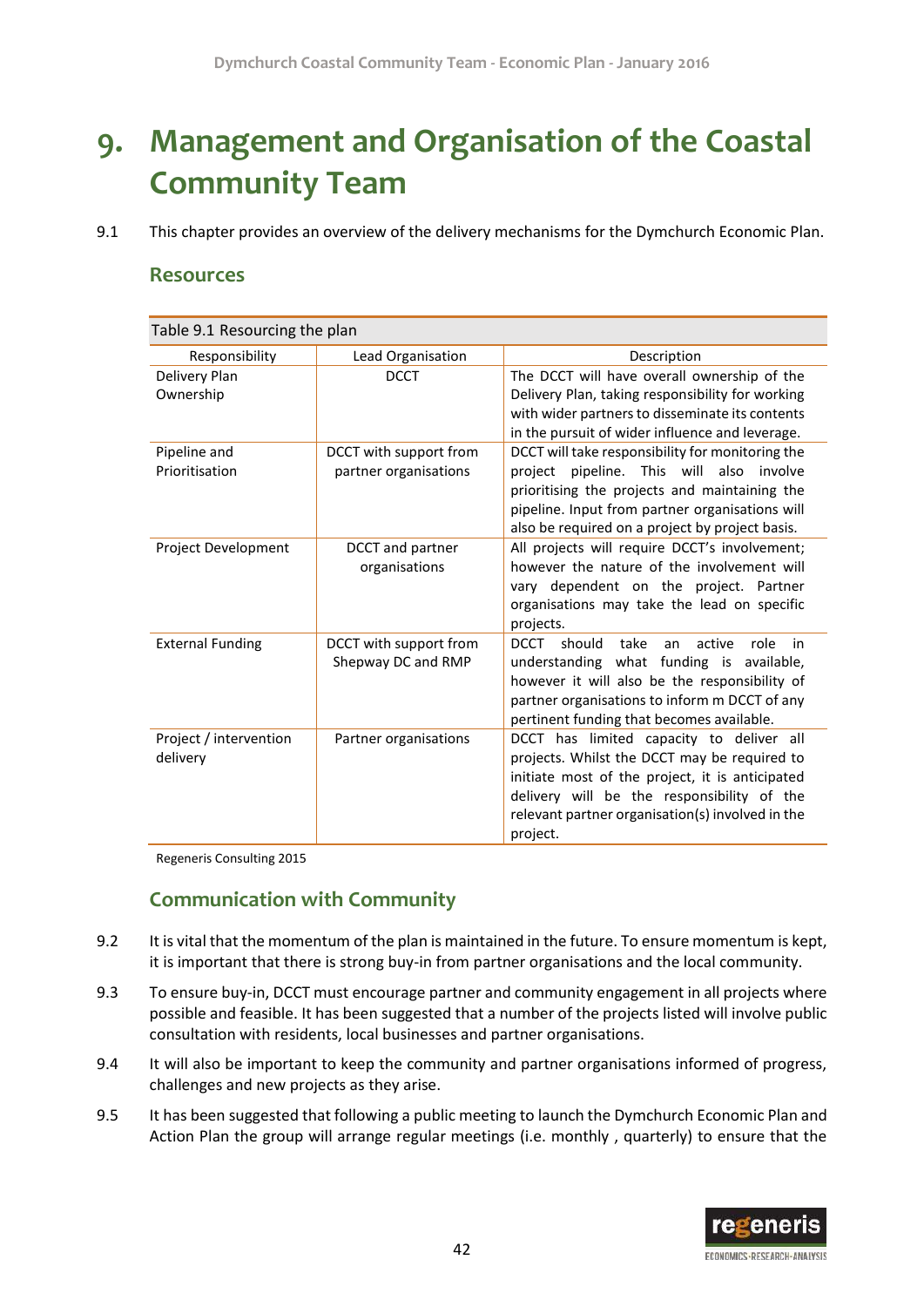public are kept aware of progress and have the opportunity to participate and input into the delivery of the plan.

### **Costs**

- 9.6 The costs of the various projects listed in this strategy have been aggregated by the relevant theme in the strategy.
- 9.7 The costs of these projects are only estimates based on available research and case studies, therefore the costs for this project are subject to change as time progresses.

| Table 9.2 Projects Costs                |                       |                        |  |  |
|-----------------------------------------|-----------------------|------------------------|--|--|
| <b>Theme</b>                            | <b>Lower Estimate</b> | <b>Higher Estimate</b> |  |  |
| Increasing Recognition of Dymchurch     | c. £25,000            | c. £75,000             |  |  |
| <b>Improving Visitor Experience</b>     | c. £30,000            | c. £75,000             |  |  |
| Creating a More Vibrant Centre          | c. £95,000            | c. £200,000            |  |  |
| Making Better Use of Dymchurch's Assets | c. £55,000            | c. £125,000            |  |  |
| Project Organisation & Engagement       | c. $£5,000$           | c. £27,000             |  |  |
| <b>Estimated Total</b>                  | c. £210,000           | c. £502,000            |  |  |

Regeneris Consulting 2015

9.8 The operational cost of running the CCT has yet to be agreed however the CCT are partly funded by the Parish and District Council in-kind by providing meeting rooms and partial administrative support. Withstanding this, it is likely there will be additional running costs that will be incurred have yet to be determined.

## **Funding**

- 9.9 Funding the projects and action within this plan will pose the biggest challenge to the CCT and partners when faced with delivery.
- 9.10 There will be continual constraints in levels of public sector spending, especially in relation to local economic development, however there are additional funding streams in which the DCCT could potentially capitalise on, providing the interventions are strong and delivery mechanisms are robust.
- 9.11 A summary of the various funding sources are detailed in the table below.

| Table 9.3 Summary of Funding Sources |                                                                        |                   |                    |                                                      |  |  |
|--------------------------------------|------------------------------------------------------------------------|-------------------|--------------------|------------------------------------------------------|--|--|
| Geography                            | Source                                                                 | <b>Value</b>      | <b>Time Period</b> | <b>Focus</b>                                         |  |  |
| Local                                | Marsh Million<br>(business loan fund)                                  | £0.7 <sub>m</sub> | Up to 2017         | Enterprise                                           |  |  |
|                                      | <b>Marsh Million</b><br>(economic projects<br>scheme)                  | £0.3m             | Up to 2017         | <b>RMP Delivery Priorities</b>                       |  |  |
|                                      | <b>Shepway District</b><br><b>Council Discretionary</b><br>Rate Relief | £0.25m            | Up to 2016         | Enterprise                                           |  |  |
|                                      | <b>Shepway District</b><br>Council<br>Apprenticeship<br>Scheme         | £0.1 <sub>m</sub> | Up to 2016         | Vocational skills, up-<br>skilling, social inclusion |  |  |

![](_page_45_Picture_13.jpeg)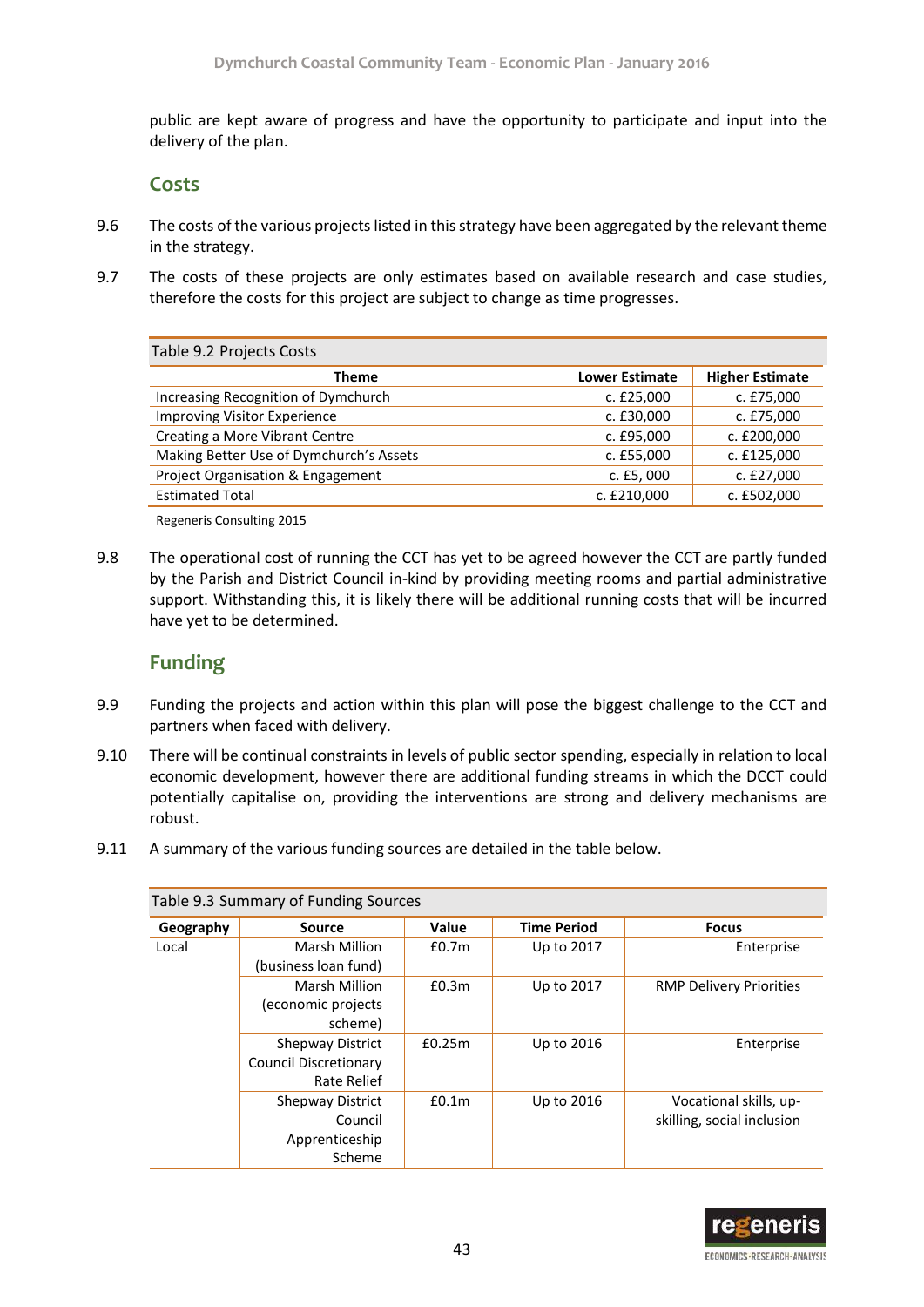| County     | <b>LEADER</b>            | Grants   | On-going      | Rural enterprise and skills   |
|------------|--------------------------|----------|---------------|-------------------------------|
|            |                          | up to    |               |                               |
|            |                          | £50,000  |               |                               |
|            | <b>ERDF</b>              | £82.5m   | 2015-2020     | Enterprise, innovation,       |
| <b>LEP</b> |                          |          |               | trade, CLLD                   |
|            | ESF                      | £82.5m   | 2015-2020     | Vocational skills, up-        |
|            |                          |          |               | skilling, social inclusion    |
|            | <b>EAFRD</b>             | £14.5m   | 2015-2020     | Rural enterprise and skills   |
| National   | Charitable Funds         | No set   | Ongoing       | <b>Wide Ranging</b>           |
|            |                          | value    |               |                               |
|            | <b>Coastal Community</b> | £90m     | 2017-2021     | <b>Coastal Community Fund</b> |
|            | Fund                     |          |               |                               |
|            | <b>Heritage Lottery</b>  | No Value | Ongoing       | Heritage Grants, Heritage     |
|            | Funding                  | Set      |               | Enterprise, Townscape         |
|            |                          |          |               | Heritage, Landscape           |
|            |                          |          |               | Partnerships, Grants for      |
|            |                          |          |               | Place of Worship              |
| Other      | Magnox & NDA             | No set   | Ongoing (PBO  | Skills, Enterprise, Sites and |
|            | Socio-Economic           | value    | changes to be | Infrastructure                |
|            | Funding                  |          | determined)   |                               |
|            | Private Sector (local    | No set   | Ongoing       | Wide ranging                  |
|            | businesses or sector     | value    |               |                               |
|            | contributions e.g.       |          |               |                               |
|            | Barratt Homes)           |          |               |                               |

## **Maximising Resources of CCT**

- 9.12 Dymchurch CCT needs to consider how to generate income to sustain future projects. Ways to generate additional income may include:
	- Revenue from new business spaces
	- Sale of goods (local produce) along the seafront in high season
	- Selling advertising space on the website and heritage apps.
- 9.13 In the long term Dymchurch Parish Council and CCT may also consider how to best utilise the land and buildings they own to deliver the relevant projects.
- 9.14 Additionally, it is important that all partners involved in the project work together to maximise their resources, to achieve this it is important that the CCT and partners involved:
	- Raise awareness of the strategy, projects, funding and investment opportunities.
	- Share knowledge, expertise and resources
	- Utilise social media platforms, websites and other media conduits
	- Avoid duplication of work, meetings and time spent on project

## **Management of the team & Support Structure**

- 9.15 The Dymchurch Coastal Community Team will be spearheaded by Dymchurch Parish Council, however due to limited resources they will draw up on a number other organisations and individuals to assist, depending on the nature of the project.
- 9.16 It has been agreed that whilst Dymchurch Parish Council will be leading the team and it is expected that an additional core group of members from the local community will be identified as the

![](_page_46_Picture_16.jpeg)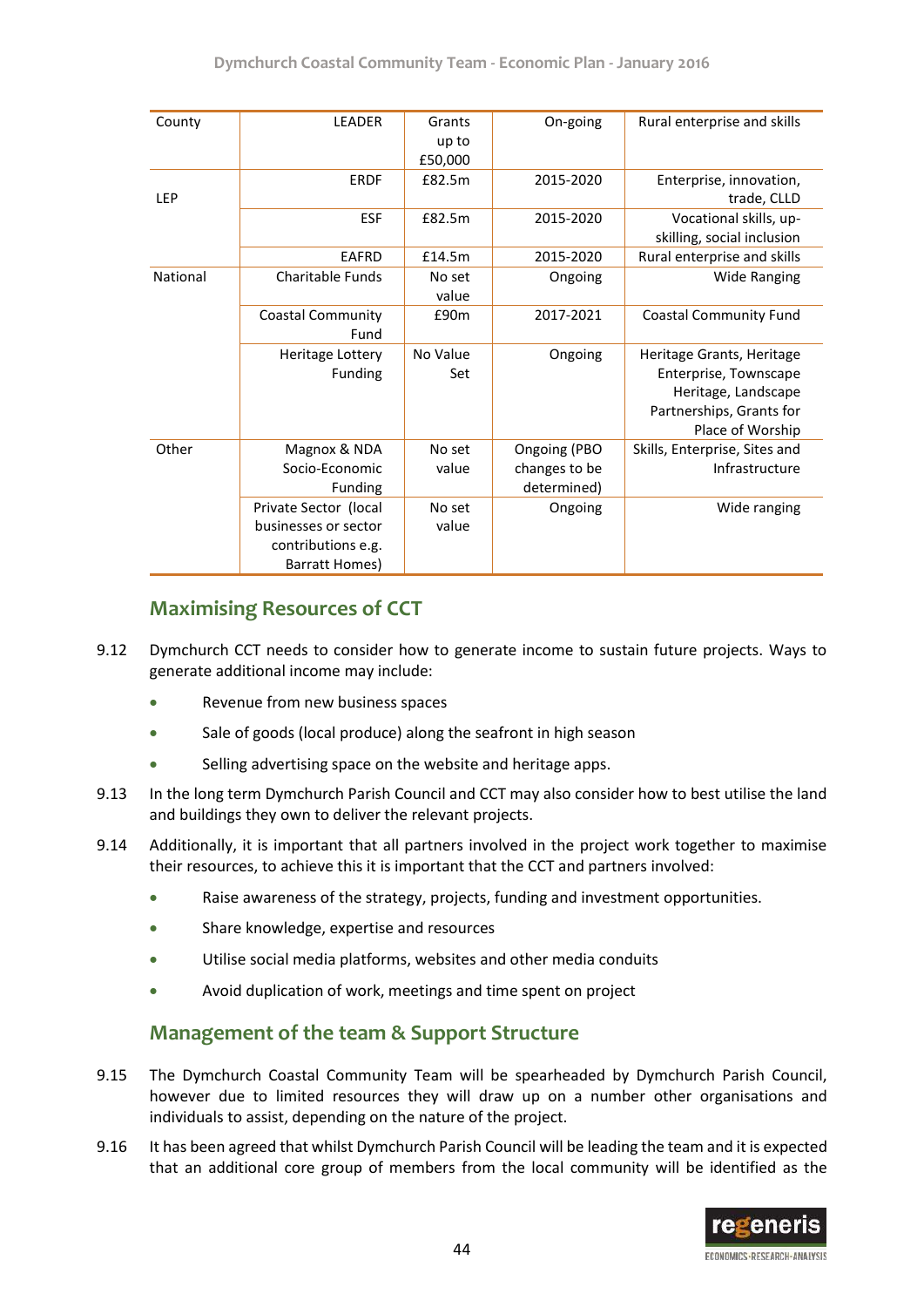Coastal Community Team. It anticipated that the team will be fluid and will evolve over time dependent on the aims, objectives and projects that have been identified.

- 9.17 The parish council and initial members of the Coastal Community Team are planning to hold a public meeting to launch the Dymchurch Economic Plan and encourage members of the local community to get involved with the action plan and become active members of the Coastal Communities Team.
- 9.18 On-going advice and support will be offered by Shepway District Council throughout the project and their Economic Development Team, however this assistance will be in the form of high level, strategic support.
- 9.19 Wider support from the Coastal Communities Alliance (CCA) will be a useful resource for the CCT as they have worked closely with DCLG on the development of the Coastal Communities Fund. The CCA is also a useful forum for other coastal communities to discuss and share ideas and good practice.

![](_page_47_Picture_5.jpeg)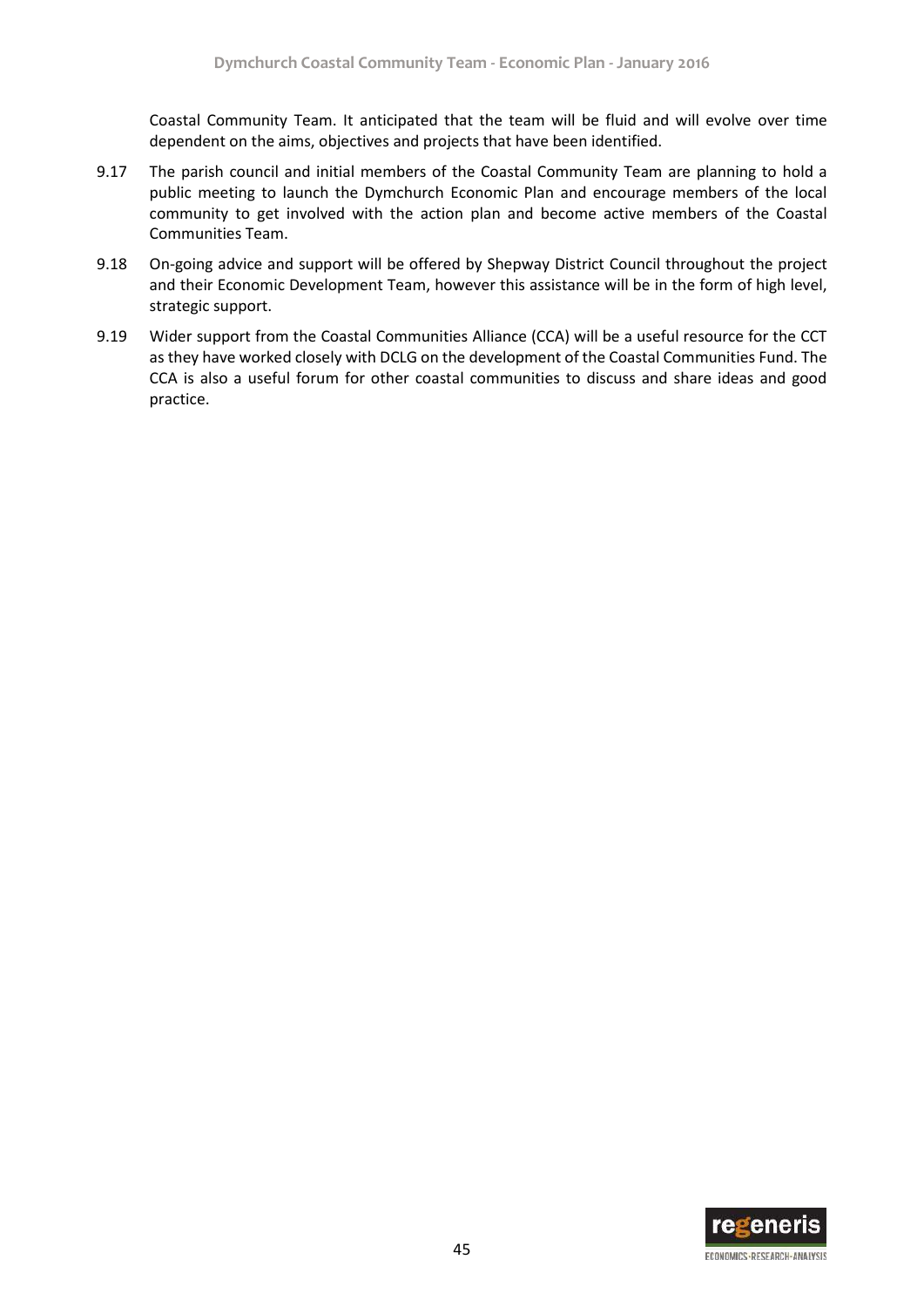# <span id="page-48-0"></span>**10. Dymchurch CCT – Focus for Year One**

- 10.1 This strategy includes a range of areas for intervention and projects for consideration. There will undoubtedly be new opportunities to which the partnership needs to respond and it is highly unlikely that all of the projects will be delivered exactly as outlined here. There are however, a number of projects which are particularly important.
- 10.2 The following ten actions are those which are seen as particularly important for the first 12-18 months of the Coastal Community Team:
	- 1) Oversee the rebranding and marketing of Dymchurch, focussing on the village's beach and unique history.
	- 2) Improve signage and welcome as visitors enter the village
	- 3) Commission design and implement shopfront painting on Dymchurch High Street.
	- 4) Engage expert help to support the development of the interactive Heritage tour of the village and environs
	- 5) Establish cycle hire point at Dymchurch
	- 6) Engage with local artists to develop plans for public art within the village
	- 7) Undertake full feasibility and costing of the renovation of Martello Tower 24 to enable a range of year round uses and work with Shepway DC to improve the appearance of Martello Tower 25.
	- 8) Ensure Dymchurch is well represented in the activities of the Romney Marsh Partnership and the Shepway Destination Management Plan
	- 9) Engage with Barratt Homes, the NDA and Magnox to ensure that they are aware of the strategy and are encouraged to support actions within the plan
	- 10) Test new uses and complementary activities for the beach (including sports, sale of local food and drink and entertainment).

![](_page_48_Picture_14.jpeg)